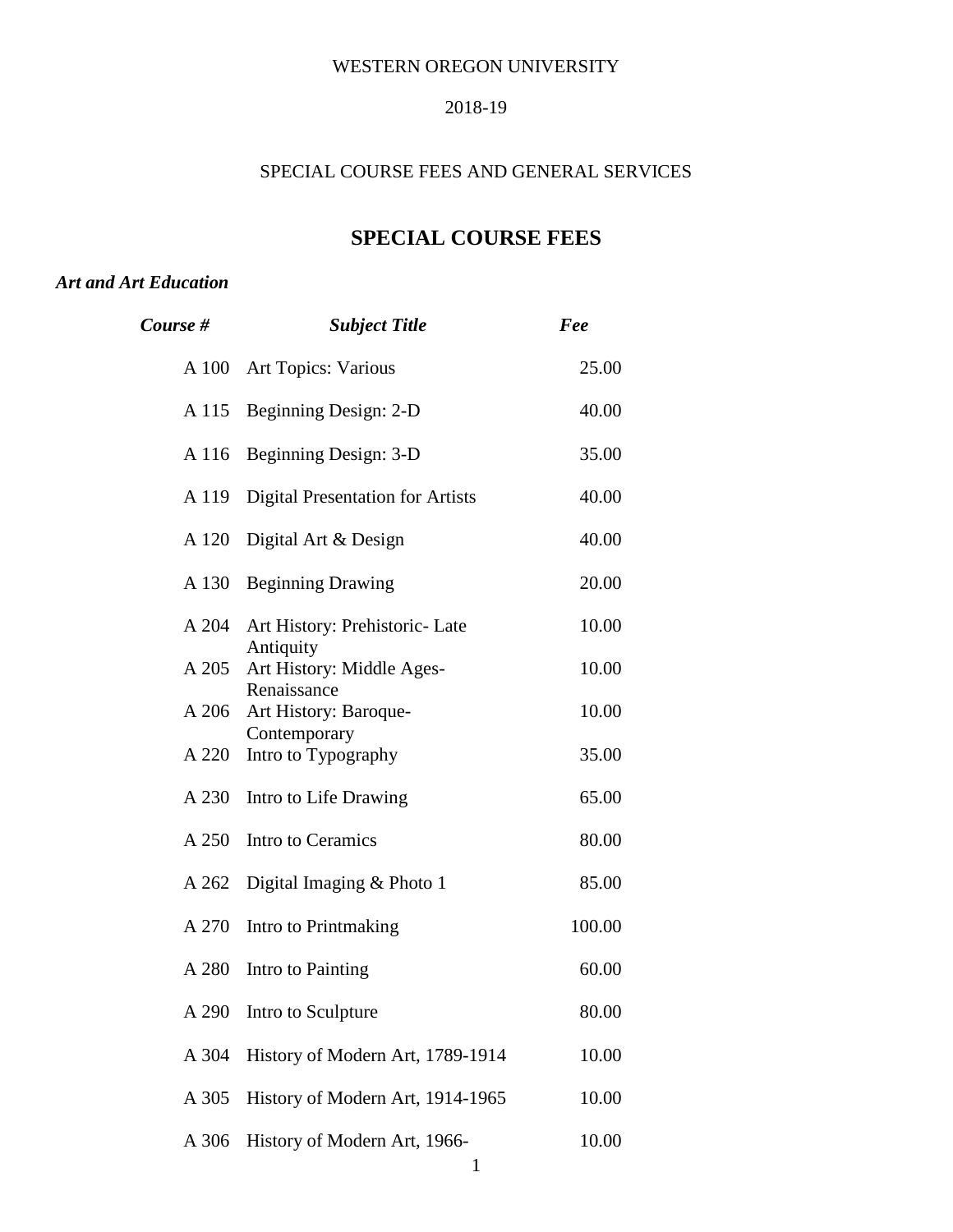| Course # | <b>Subject Title</b>                                  | Fee    |
|----------|-------------------------------------------------------|--------|
| A 308    | Present<br><b>History of Graphic Design</b>           | 15.00  |
| A 314    | Intermediate Design (INTL)                            | 50.00  |
| A 315    | Intermediate Design: 2-D                              | 35.00  |
|          |                                                       |        |
| A 316    | Intermediate Design: 3-D                              | 35.00  |
| A 318    | Production: Gallery Exhibition                        | 25.00  |
| A 320    | Graphic Design: Graphic Design:<br>Process and Theory | 40.00  |
| A 321    | Graphic Design: Form and<br>Communication             | 40.00  |
| A 322    | Graphic Design: Contemporary<br><b>Issues</b>         | 40.00  |
| A 323    | Interactive Media: Web Structure<br>and Communication | 40.00  |
| A 324    | Interactive Media: Applied                            | 40.00  |
| A 326    | Time-Based Media: Video                               | 70.00  |
| A 327    | Time-Based Media: Animation                           | 70.00  |
| A 329    | Print Design: Systems and<br>Techniques               | 40.00  |
| A 330    | <b>Intermediate Drawing</b>                           | 55.00  |
| A 331    | <b>Intermediate Drawing</b>                           | 55.00  |
| A 332    | <b>Intermediate Drawing</b>                           | 55.00  |
| A 350    | <b>Intermediate Ceramics</b>                          | 80.00  |
| A 351    | <b>Intermediate Ceramics</b>                          | 80.00  |
| A 352    | <b>Intermediate Ceramics</b>                          | 80.00  |
| A 370    | <b>Intermediate Printmaking</b>                       | 100.00 |
| A 371    | <b>Intermediate Printmaking</b>                       | 100.00 |
| A 372    | <b>Intermediate Printmaking</b>                       | 100.00 |
| A 380    | <b>Intermediate Painting</b>                          | 60.00  |
| A 381    | <b>Intermediate Painting</b>                          | 60.00  |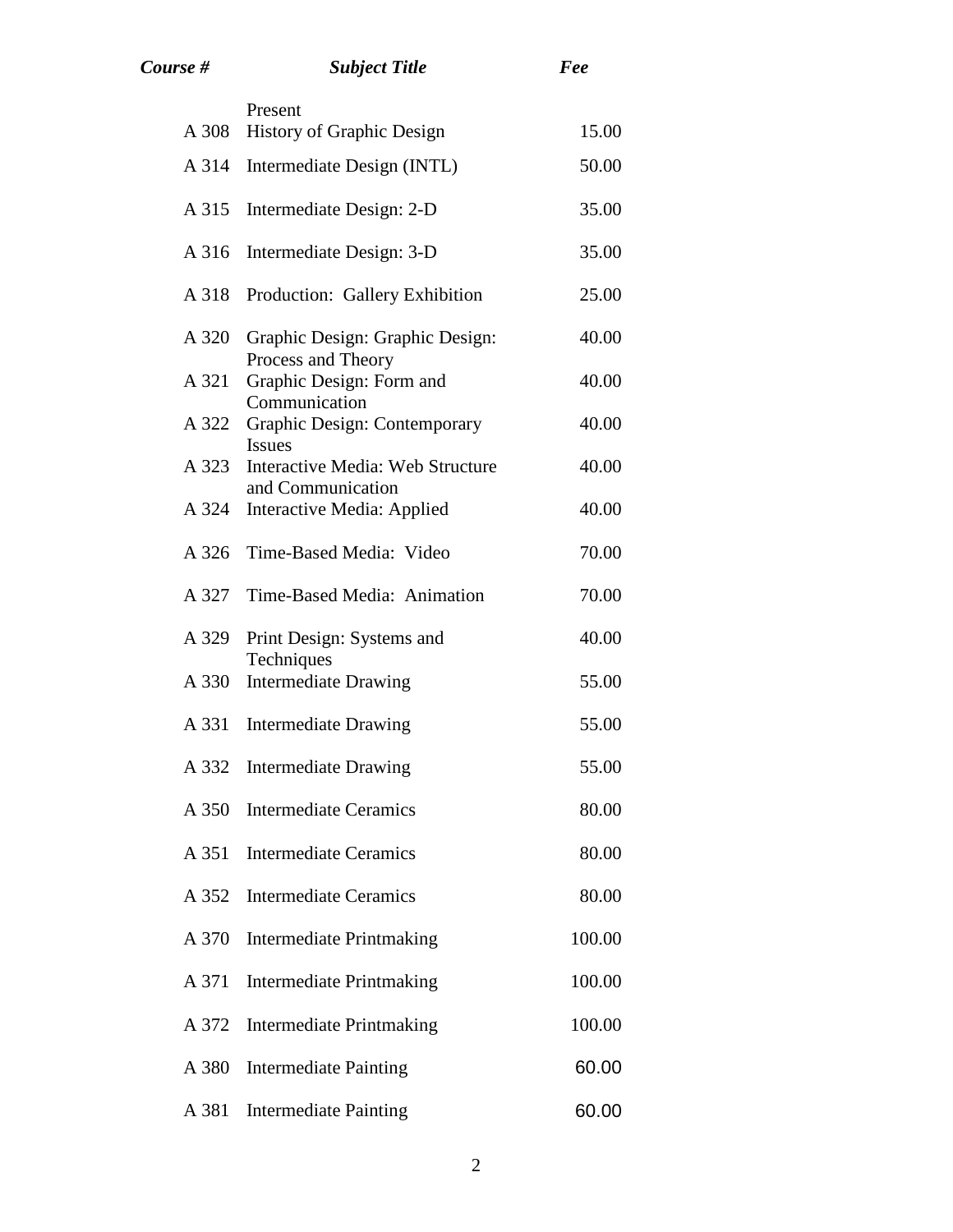| Course #        | <b>Subject Title</b>                                               | Fee            |
|-----------------|--------------------------------------------------------------------|----------------|
| A 382           | <b>Intermediate Painting</b>                                       | 60.00          |
| A 383           | <b>Intermediate Illustration</b>                                   | 70.00          |
| A 390           | Intermediate Sculpture                                             | 80.00          |
| A 391           | Intermediate Sculpture                                             | 80.00          |
| A 392           | Intermediate Sculpture                                             | 80.00          |
| A 404           | Art History: Non-Western Art                                       | 10.00          |
| A 405           | Art History: Women in Art                                          | 10.00          |
| A 406           | Art History: Special Topics                                        | 10.00          |
| A 410           | Critique and Seminar                                               | 60.00          |
| A 418           | <b>Gallery Exhibition</b>                                          | 25.00          |
| A 419           | <b>Professional Concerns</b>                                       | 50.00          |
| A 421           | Print Design: Expressive and<br><b>Structural Design</b>           | 40.00          |
| A 422           | Print Design: Presentation and                                     | 40.00          |
| A 429           | <b>Contemporary Issues</b><br>Portfolio & Professional Prep        | 55.00          |
| A 430           | <b>Advanced Drawing</b>                                            | 55.00          |
| A 431           | <b>Advanced Drawing</b>                                            | 55.00          |
| A 432           | <b>Advanced Drawing</b>                                            | 55.00          |
| A 445           | BFA Thesis Project: Visual<br><b>Communication Design</b>          | 60.00          |
| A 450           | <b>Advanced Ceramics</b>                                           | 80.00          |
| A 451           | <b>Advanced Ceramics</b>                                           | 80.00          |
| A 452           | <b>Advanced Ceramics</b>                                           | 80.00          |
| A 455           | <b>BFA Thesis Project: Ceramics</b>                                | 80.00          |
| A 462           | Digital Images & Photography 2                                     | 85.00          |
| A 468<br>A 468H | Art & Technology Workshop<br>Art & Technology Workshop<br>(Honors) | 85.00<br>20.00 |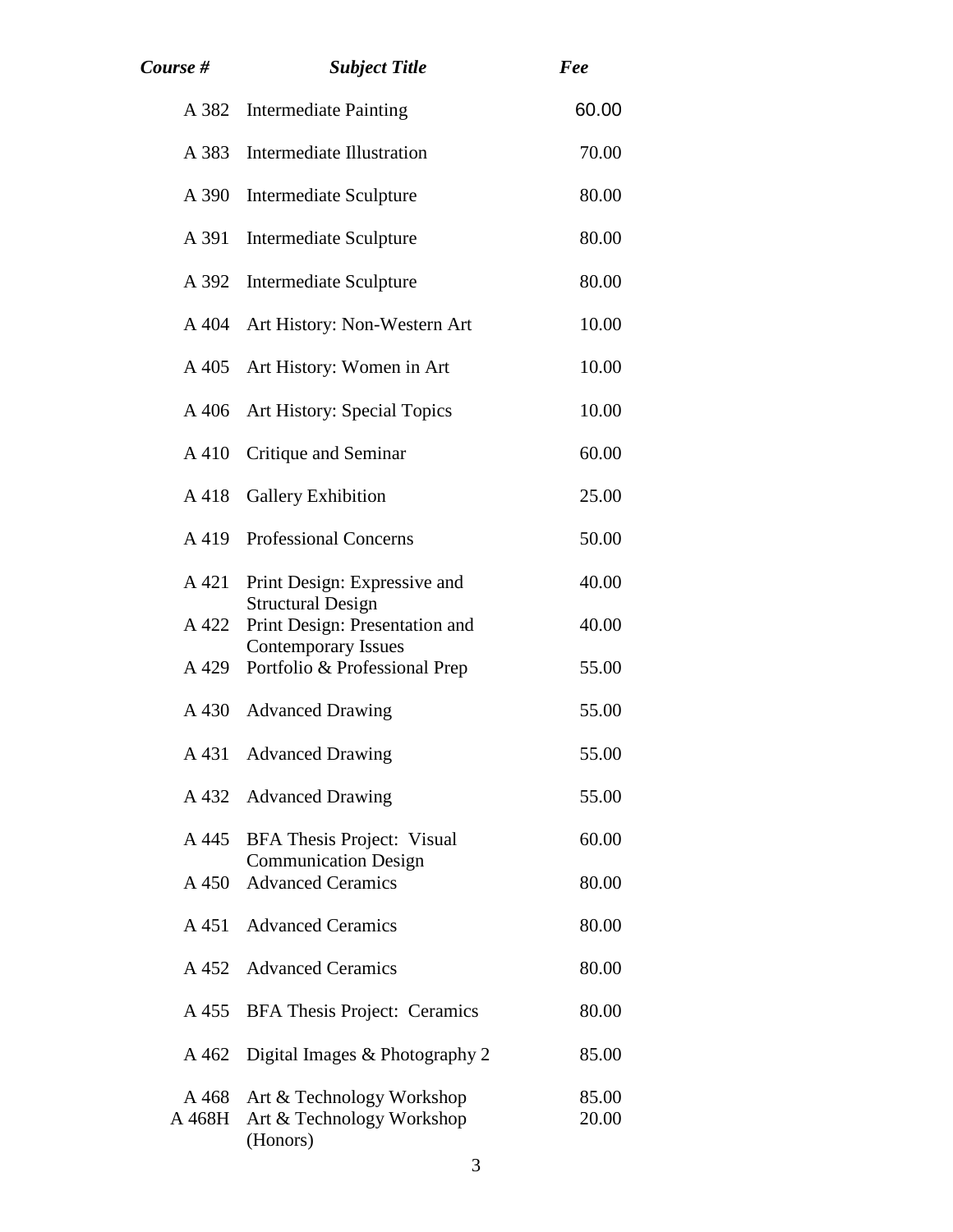| Course # | <b>Subject Title</b>                | Fee    |
|----------|-------------------------------------|--------|
|          | A 470 Advanced Printmaking I        | 100.00 |
|          | A 471 Adv. Printmaking II           | 100.00 |
|          | A 472 Adv. Printmaking III          | 100.00 |
| A 475    | BFA Thesis Project: Printmaking     | 100.00 |
|          | A 480 Advanced Painting             | 60.00  |
| A 481    | <b>Advanced Painting</b>            | 60.00  |
| A 482    | <b>Advanced Painting</b>            | 60.00  |
|          | A 483 Advanced Illustration         | 70.00  |
|          | A 485 BFA Thesis Project : Painting | 60.00  |
|          | A 490 Advanced Sculpture            | 80.00  |
| A 491    | <b>Advanced Sculpture</b>           | 80.00  |
|          | A 492 Advanced Sculpture            | 80.00  |
|          | A 495 BFA Thesis Project: Sculpture | 80.00  |
| A 615    | Graduate Design/2-D                 | 30.00  |
|          | A 616 Graduate Design/3-D           | 35.00  |
| A 620    | <b>Graduate Graphic Design</b>      | 45.00  |
| A 630    | <b>Graduate Drawing</b>             | 20.00  |
| A 635    | Graduate Drawing/Life               | 65.00  |
| A 655    | <b>Graduate Ceramics</b>            | 80.00  |
| A 670    | <b>Graduate Printmaking</b>         | 100.00 |
| A 680    | <b>Graduate Painting</b>            | 55.00  |
| A 690    | <b>Graduate Sculpture</b>           | 80.00  |

a. Charge for any Art Class not listed is \$20.00

b. All "by arrangement" Art courses are \$20.00 unless otherwise noted on the form by the instructor. Maximum fee is \$150.00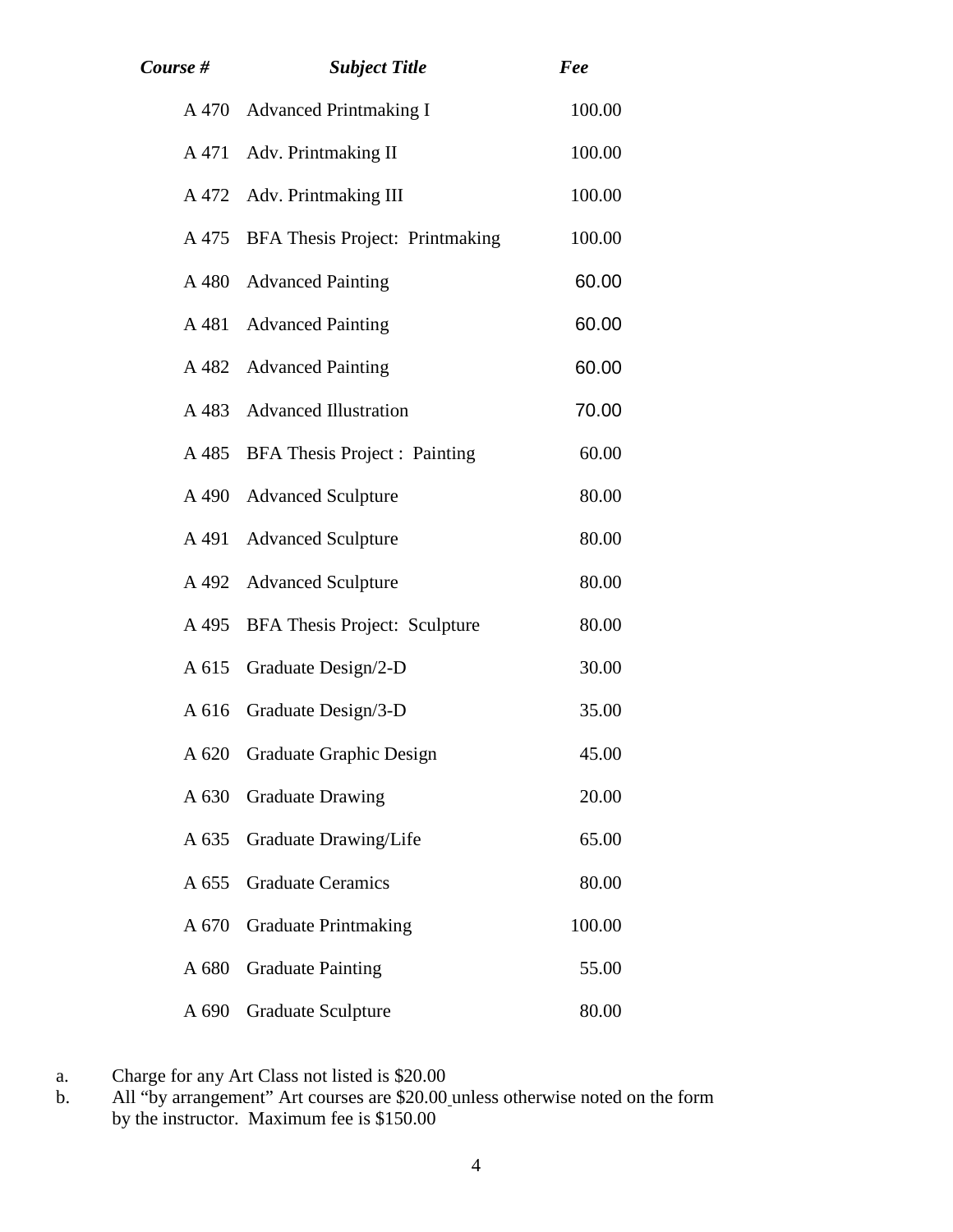# *Biology*

| Course # | <b>Subject Title</b>                                    | Fee   |
|----------|---------------------------------------------------------|-------|
|          | BI 101L LAB: GENERAL BIOLOGY                            | 30.00 |
|          | BI 101X PEER LED INSTRUCTION                            | 20.00 |
|          | <b>BI 102L LAB: GENERAL BIOLOGY</b>                     | 30.00 |
|          | <b>BI 102X PEER LED INSTRUCTION</b>                     | 20.00 |
|          | <b>BI 103L LAB: GENERAL BIOLOGY</b>                     | 30.00 |
|          | <b>BI 103X PEER LED INSTRUCTION</b>                     | 20.00 |
|          | <b>BI 211L LAB: PRIN OF BIOLOGY</b>                     | 35.00 |
|          | <b>BI 212L LAB: PRIN OF BIOLOGY</b>                     | 35.00 |
|          | <b>BI 213L LAB: PRIN OF BIOLOGY</b>                     | 35.00 |
|          | BI 234L LAB: HUMAN ANATOMY AND<br>PHYSIOLOGY            | 35.00 |
|          | BI 235L LAB: HUMAN ANATOMY AND<br><b>PHYSIOLOGY</b>     | 35.00 |
|          | BI 236L LAB: HUMAN ANATOMY AND<br><b>PHYSIOLOGY</b>     | 35.00 |
|          | BI315L LAB: CELL BIOLOGY                                | 35.00 |
|          | <b>BI316 EVOLUTION</b>                                  | 35.00 |
|          | <b>BI317L LAB: VERTE NAT HST</b>                        | 35.00 |
|          | BI 318L LAB: MICROBIOLOGY FOR<br><b>HEALTH SCIENCES</b> | 35.00 |
|          | <b>BI 321L LAB:SYS FIELD BOTANY</b>                     | 35.00 |
|          | BI 324L LAB: COM VERT ANAT                              | 35.00 |
|          | BI 326L DEVELOPMENTAL BIOLOGY                           | 35.00 |
|          | BI 330L LAB: PLANT PHYSIOLOGY                           | 35.00 |
|          | <b>BI 331L LAB: INTRO MICROBIOL</b>                     | 35.00 |
|          | BI 334L LAB: ADVANCED                                   | 35.00 |
|          | ANATOMY/PHYSIOLOGY<br>BI 335L LAB: ADVANCED             | 35.00 |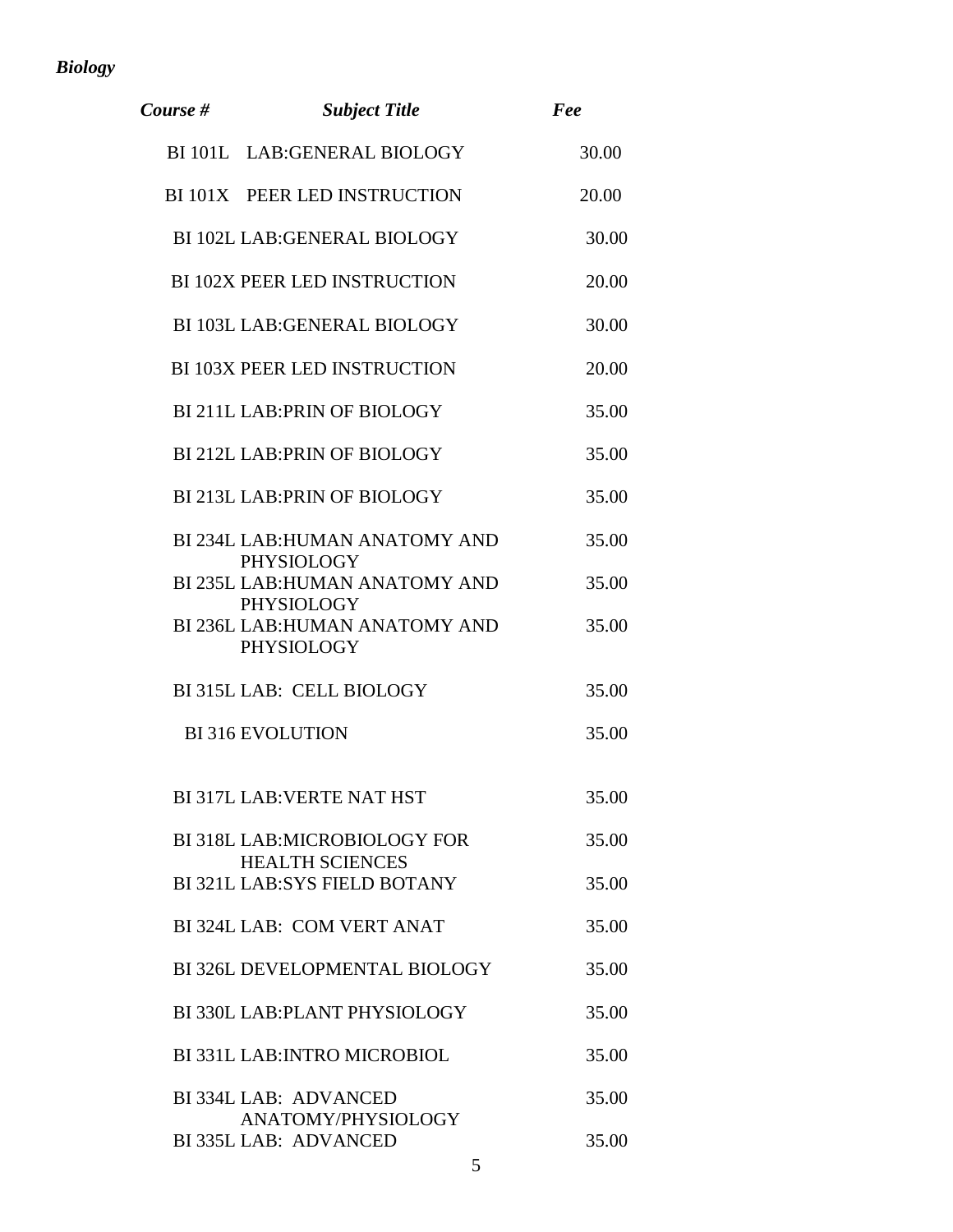|                     | ANATOMY/PHYSIOLOGY                                              |       |
|---------------------|-----------------------------------------------------------------|-------|
|                     | <b>BI 336L HISTOLOGY LAB</b>                                    | 35.00 |
|                     | <b>BI 340L PLANT NUTRITION</b>                                  | 35.00 |
|                     | <b>BI 357L LAB:GEN ECOLOGY</b>                                  | 35.00 |
|                     | <b>BI 360L LAB: ANIMAL BEHAVIOR</b>                             | 35.00 |
|                     | BI 361L LAB: MARINE ECOLOGY                                     | 35.00 |
| <b>BI 370L</b>      | LAB: ENVIRONMENTAL<br><b>SCIENCE</b>                            | 35.00 |
| <b>BI371L</b>       | <b>LAB:STRUC SEED PLANT</b>                                     | 35.00 |
| BI407L LAB:SEM      |                                                                 | 35.00 |
|                     | BI 407/507 Wildflowers of the Cascades                          | 35.00 |
|                     | BI 407/507 Wildflowers of the Oregon Coast                      | 35.00 |
|                     | BI 407/507 Wildflowers of the Willamette                        | 35.00 |
|                     | Valley<br>BI 407/507 Plant-Based Service-Learning<br>Activities | 35.00 |
|                     | BI 407/507 Poisonous and Edible Plants                          | 35.00 |
| BI 408/508 Workshop |                                                                 | 35.00 |
| <b>BI</b> 424       | <b>HUMAN DISSECTION</b>                                         | 35.00 |
|                     | BI432L LAB: IMMUNOLOGY                                          | 35.00 |
| BI 434L             | <b>LAB: COMPARATIVE</b><br><b>VERTEBRATE PHYSIOLGY</b>          | 35.00 |
| <b>BI</b> 437L      | <b>NEUROBIOLOBY</b>                                             | 35.00 |
|                     | BI451L LAB: INVERTEBRATE ZOO                                    | 35.00 |
|                     | BI 454L/554L LAB: PLANT ECOLOGY                                 | 35.00 |
|                     | BI 458L/ 558L LAB:FIELD BIOLOGY                                 | 35.00 |
| BI 474L             | LAB: BIOLOGY OF INSECTS                                         | 35.00 |
| <b>BI</b> 475L      | <b>LAB:MOLECULAR BIOLOGY</b>                                    | 35.00 |
|                     | BI 507L LAB:SEMINAR                                             | 35.00 |
| BI 624              | <b>HUMAN DISSECTION</b>                                         | 35.00 |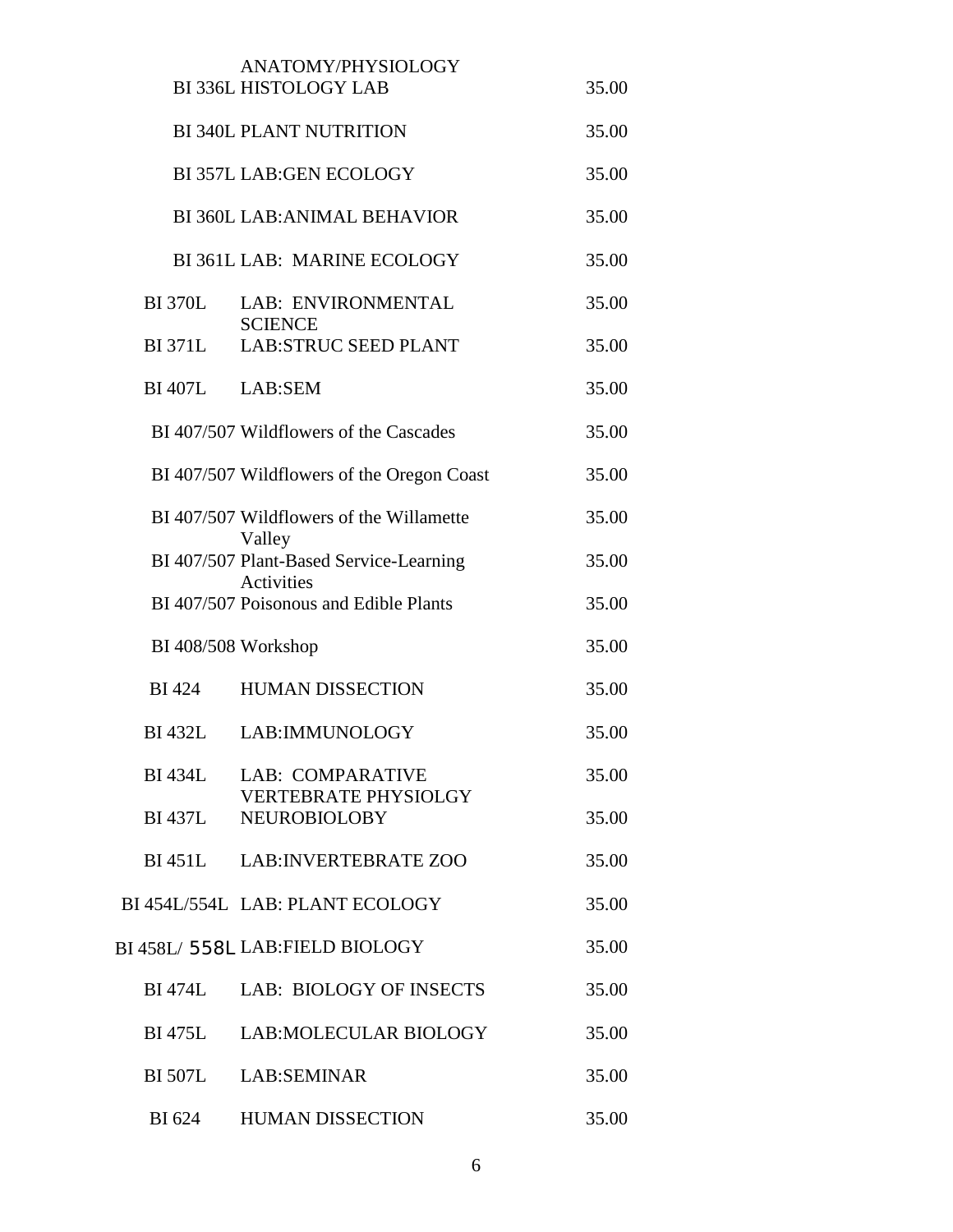# *Chemistry*

| Course # | <b>Subject Title</b>                    | Fee                 |
|----------|-----------------------------------------|---------------------|
|          | CH 103L LAB: INTRO CHEMISTRY            | 45.00               |
|          |                                         | course fee plus     |
|          |                                         | $$12.00$ goggle fee |
|          | CH 104L LAB: INTRO CHEMISTRY            | 45.00               |
|          |                                         | course plus \$12.00 |
|          |                                         | goggle fee          |
|          | CH 105L LAB: INTRO CHEMISTRY            | 45.00               |
|          |                                         | plus \$12.00 goggle |
|          |                                         | fee                 |
|          | CH 106L LAB: INTRO CHEMISTRY            | 45.00               |
|          |                                         | plus \$12.00 goggle |
|          |                                         | fee                 |
|          |                                         |                     |
|          | CH 161L LAB: FUNDAMENTALS OF            | 60.00               |
|          | PHOTOGRAPHY FOR                         |                     |
|          | <b>FORENSIC SCIENCE</b>                 |                     |
|          | <b>CH 221L LAB: GEN CHEM</b>            | 45.00               |
|          |                                         | course plus \$12.00 |
|          |                                         | goggle fee          |
|          | <b>CH 222L LAB:GEN CHEM</b>             | 45.00               |
|          |                                         | course              |
|          | <b>CH 223L LAB:GEN CHEM</b>             | 45.00               |
|          |                                         | course              |
|          | CH 312L LAB: QUANTITATIVE ANL           | 45.00               |
|          |                                         | course              |
|          | CH 313L LAB: INSTRUMENTAL               | 45.00               |
|          | <b>ANALYSIS</b>                         |                     |
|          |                                         |                     |
|          | <b>CH 337 LAB:ORGANIC CHEM</b>          | 45.00               |
|          |                                         | Course plus         |
|          |                                         | $$12.00$ goggle fee |
|          | <b>CH 338 LAB:ORGANIC CHEM</b>          | 45.00               |
|          |                                         | course              |
|          | CH 340 ELEMENTARY PHYSICAL              | 45.00               |
|          | <b>CHEMISTRY</b>                        | course              |
|          | <b>CH 420L FORENSIC CHEMISTRY</b>       | 65.00               |
|          |                                         | course              |
|          | CH 430 Applications of Forensic Science | 45.00               |
|          |                                         | course              |
|          | CH 431 Applications of Forensic Science | 45.00               |
|          | CH 432 Applications of Forensic Science | 45.00               |
|          | 7                                       |                     |
|          |                                         |                     |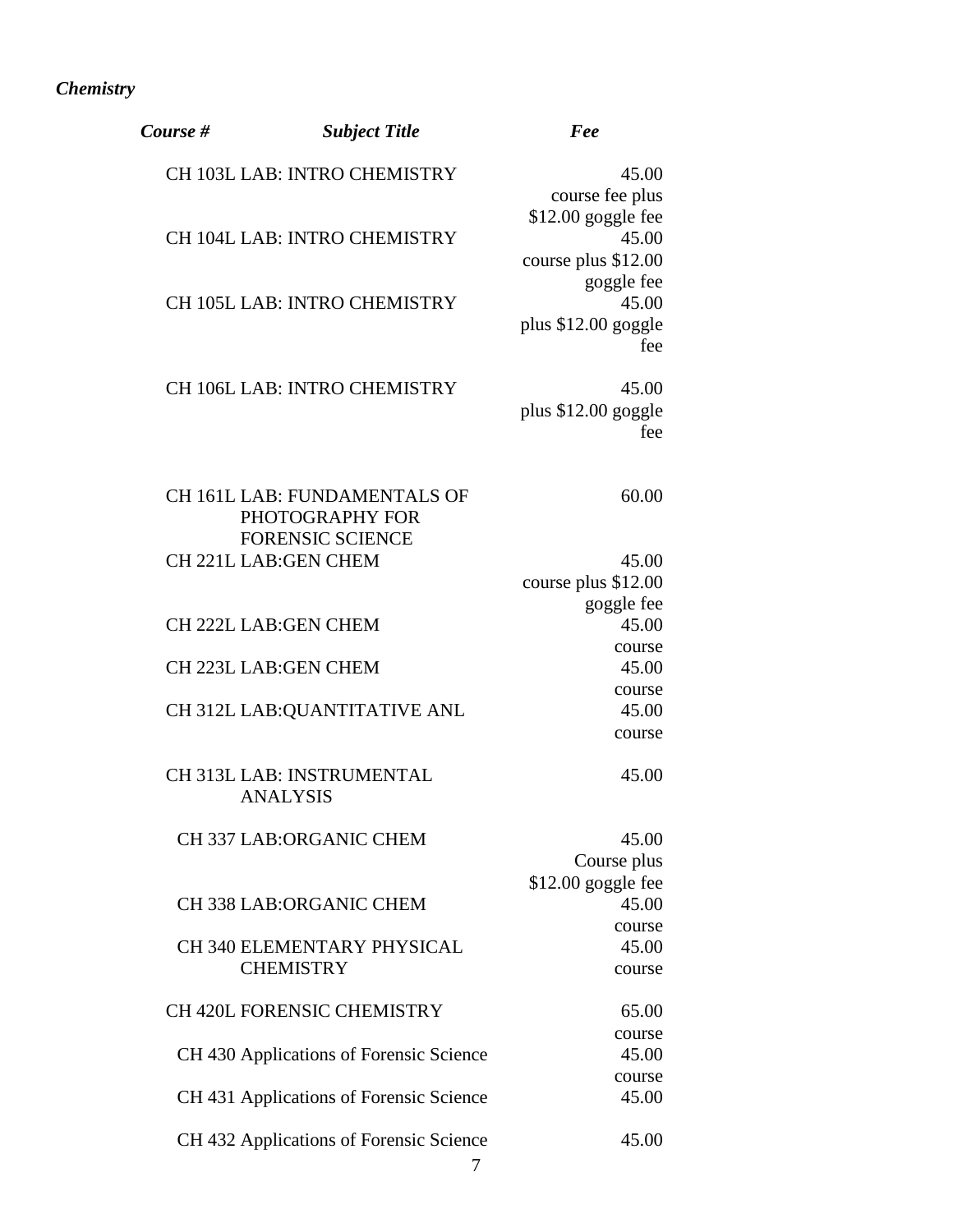| CH 445 Toxicology Lab                | 65.00  |
|--------------------------------------|--------|
|                                      | course |
| CH 452/552 Biochemistry Lab          | 65.00  |
|                                      | course |
| <b>CH 461 EXPERIMENTAL CHEMISTRY</b> | 45.00  |
|                                      | course |
| <b>CH 462 EXPERIMENTAL CHEMISTRY</b> | 45.00  |
| <b>CH 463 EXPERIMENTAL CHEMISTRY</b> | 45.00  |
|                                      |        |
| <b>CH 471L LAB: CHEM INSTRUM</b>     | 45.00  |
|                                      | course |

*Breakage will be assessed at replacement cost.*

# *Creative Arts*

| Course # | <b>Subject Title</b>                 | Fee   |
|----------|--------------------------------------|-------|
|          | CA 102H Correlated Study of the Arts | 25.00 |
|          | CA 103H Correlated Study of the Arts | 90.00 |

## *Dance*

| Course # | <b>Subject Title</b>           | Fee   |
|----------|--------------------------------|-------|
|          | D 140 Conditioning for Dancers | 15.00 |
|          | D 170D World Dance 1           | 10.00 |
|          | D 171D World Dance 2           | 10.00 |
|          | D 172D World Dance 3           | 10.00 |
|          | D 177 Hip Hop $1$              | 10.00 |
|          | D 178 Hip Hop 2                | 10.00 |
|          | D 179 Hip Hop $3$              | 10.00 |
|          | D 180 Mod Dance 1              | 10.00 |
| D 181    | Mod Dance 2                    | 10.00 |
|          | D 182 Mod Dance 3              | 10.00 |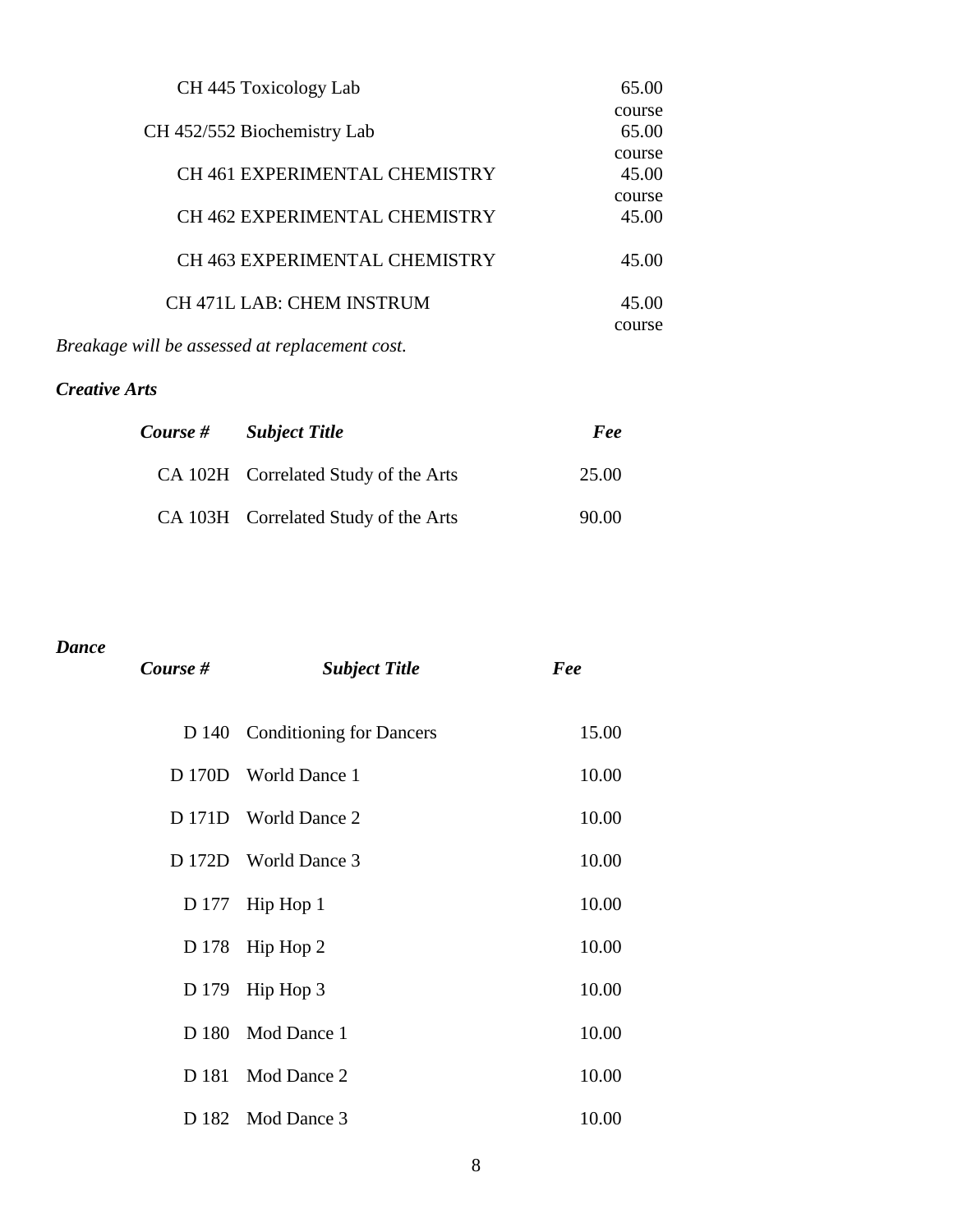| Course # | <b>Subject Title</b> | Fee   |
|----------|----------------------|-------|
| D 185    | Ballet 1             | 10.00 |
| D 186    | <b>Ballet 2</b>      | 10.00 |
| D 187    | Ballet 3             | 10.00 |
| D 188    | Jazz Dance 1         | 10.00 |
| D 189    | Jazz Dance 2         | 10.00 |
| D 190    | Jazz Dance 3         | 10.00 |
| D 196    | Tap 1                | 10.00 |
| D 197    | Tap 2                | 10.00 |
| D 198    | Tap 3                | 10.00 |
| D 280    | Modern Dance 1       | 10.00 |
| D 281    | Modern Dance 2       | 10.00 |
| D 282    | Modern Dance 3       | 10.00 |
| D 285    | Ballet 7             | 10.00 |
| D 286    | <b>Ballet 8</b>      | 10.00 |
| D 287    | Ballet 9             | 10.00 |
| D 288    | Jazz Dance 4         | 10.00 |
| D 289    | Jazz Dance 5         | 10.00 |
| D 290    | Jazz Dance 6         | 10.00 |
| D 301    | Pointe Technique 1   | 10.00 |
| D 302    | Pointe Technique 2   | 10.00 |
| D 303    | Pointe Technique 3   | 10.00 |
| D 380    | Modern Dance 10      | 10.00 |
| D 381    | Modern Dance 11      | 10.00 |
| D 382    | Modern Dance 12      | 10.00 |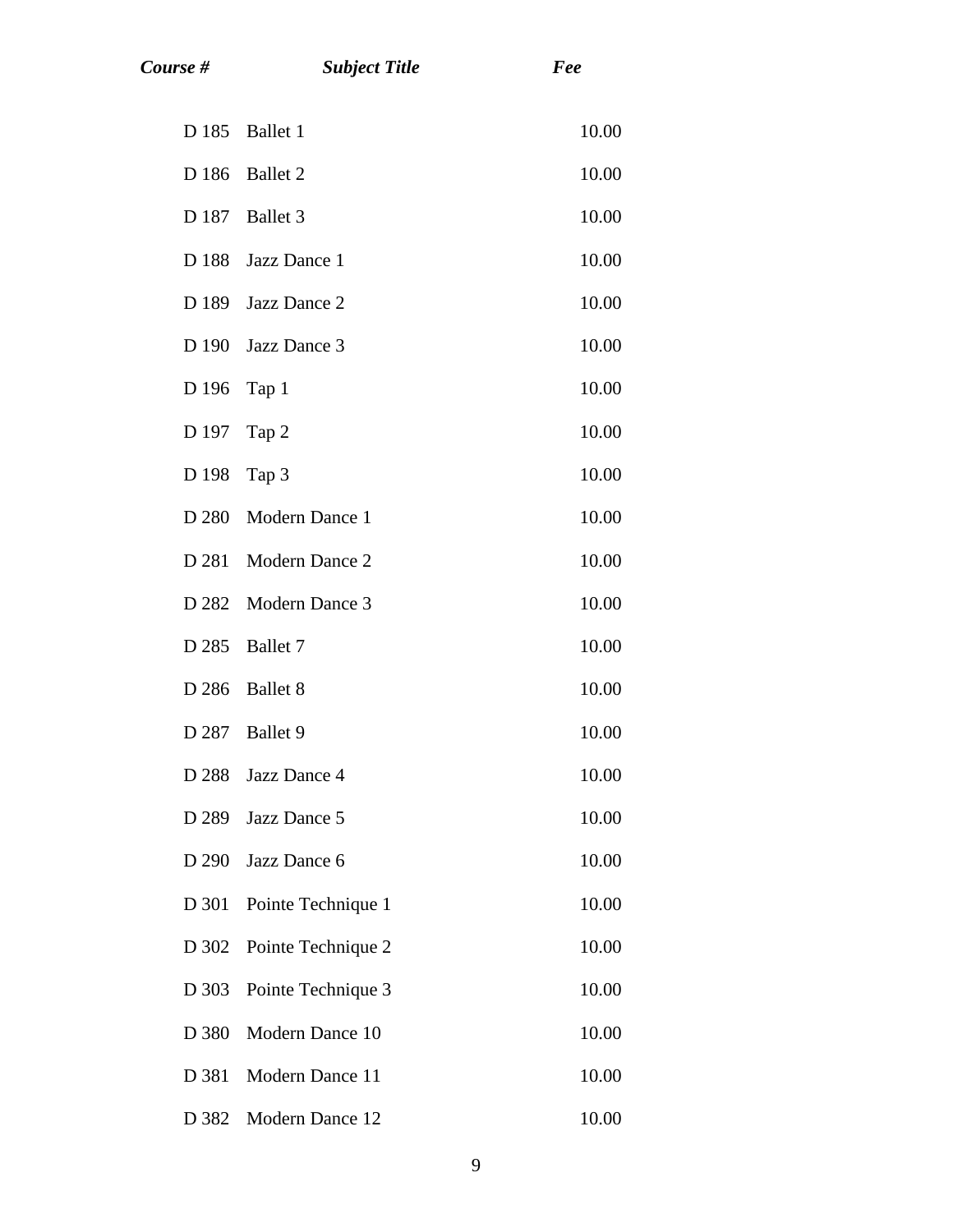# *Earth Science*

| Course #      | <b>Subject Title</b>                                            | Fee                                                                |
|---------------|-----------------------------------------------------------------|--------------------------------------------------------------------|
|               | ES 104L LAB: Earth System Sci.                                  | 35.00                                                              |
|               | ES 105L LAB: Earth System Sci.                                  | 35.00                                                              |
|               | ES 106L LAB: Earth System Sci.                                  | 35.00                                                              |
|               | ES 201L LAB: Prin. of Geology                                   | 35.00                                                              |
|               | ES 202L LAB: Prin. Of Geology                                   | 35.00                                                              |
|               | ES203L LAB: Prin. of Geology                                    | 35.00                                                              |
| ES 301        | GEOTECH: Pet. Micro.                                            | 35.00                                                              |
| ES 302        | GEOTECH: Quant Meth.                                            | 35.00                                                              |
| ES 303        | GEOTECH: Field Tech.                                            | 35.00                                                              |
| ES 321        | <b>Structural Geology</b>                                       | 35.00                                                              |
| ES 322        | Geomorphology & Aerial Photo<br>Interpreting                    | 35.00                                                              |
| ES 340        | Principles of Cartography                                       | 45.00                                                              |
| ES 341        | <b>Fundamentals of Geographic</b><br><b>Information Systems</b> | 45.00                                                              |
| ES 342        | Geographic Information Systems<br>$\mathbf{H}$                  | 45.00                                                              |
| ES 351        | Geology for Educators                                           | 35.00                                                              |
|               | ES 354 Volcanoes & Earthquakes                                  | 35.00                                                              |
| ES 392        | <b>Sedimentary Geology</b>                                      | 35.00                                                              |
| ES 408/508    | <b>Medical Geology</b>                                          | 445.00 (which<br>includes<br>150.00 non-<br>refundable<br>deposit) |
| ES 431        | Paleobiology                                                    | 35.00                                                              |
| ES 444/544    | <b>Remote Sensing</b>                                           | 45.00                                                              |
| <b>ES 450</b> | Intro. to Petrology                                             | 35.00                                                              |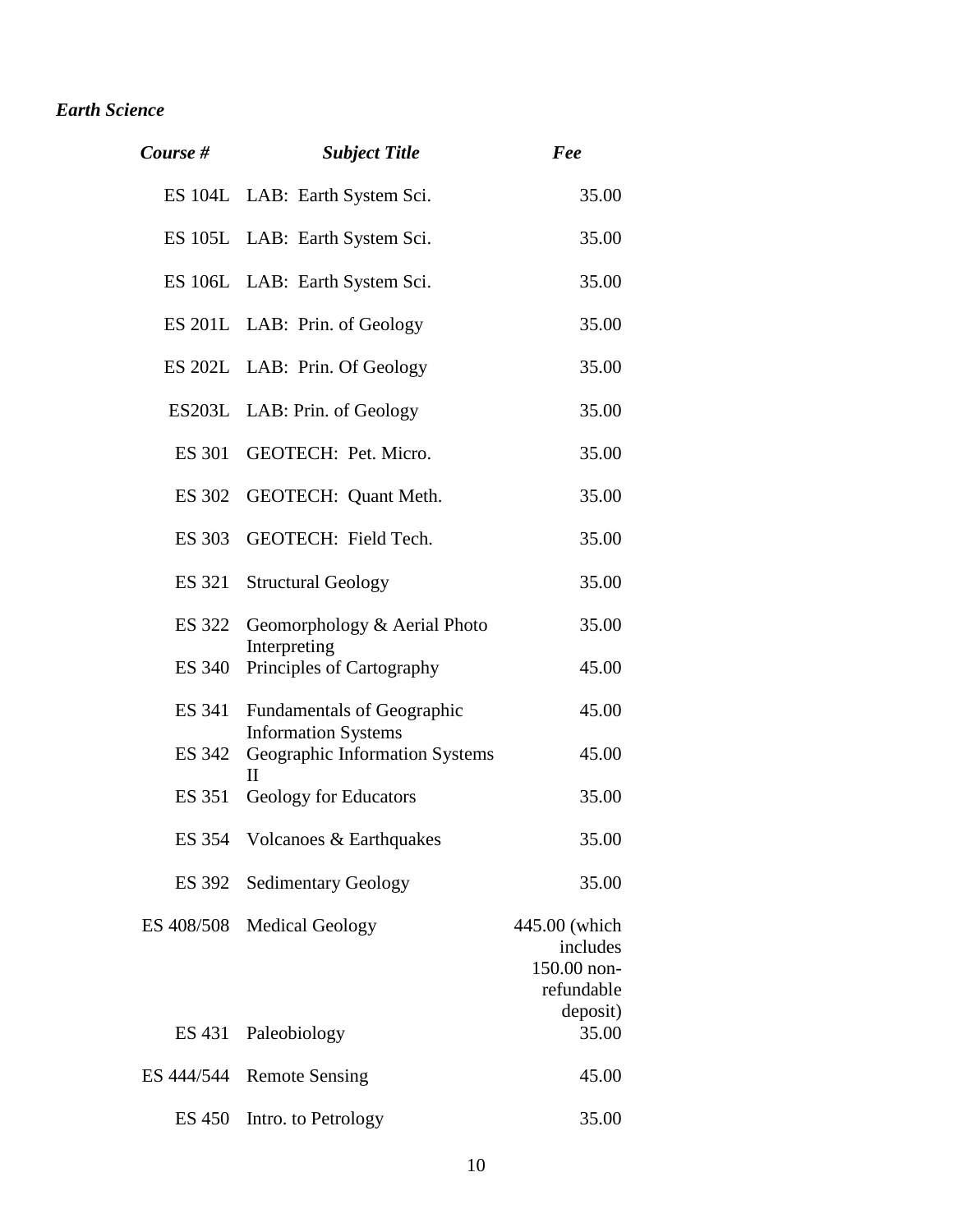| Course #      | <b>Subject Title</b>                   | Fee                                                    |
|---------------|----------------------------------------|--------------------------------------------------------|
|               | ES 454 Volcanology                     | 35.00                                                  |
|               | ES 458/558 River Environment in Oregon | 445.00 (which<br>includes<br>150.00 non-<br>refundable |
|               | ES 458/558 Mt. St. Helens Field Trip   | deposit)<br>110.00                                     |
| <b>ES 460</b> | Energy and Mineral Res.                | 35.00                                                  |
| ES 473        | <b>Environmental Geology</b>           | 35.00                                                  |
| <b>ES 476</b> | Hydrology                              | 35.00                                                  |
| <b>ES 492</b> | GIS App. Earth Science                 | 45.00                                                  |
| ES 531        | Paleobiology                           | 35.00                                                  |
| <b>ES 550</b> | Intro. to Petrology                    | 35.00                                                  |
| ES 554        | Volcanology                            | 35.00                                                  |
| ES 560        | Energy and Mineral Res.                | 35.00                                                  |
| ES 573        | <b>Environmental Geology</b>           | 35.00                                                  |
| ES 576        | Hydrology                              | 35.00                                                  |
| <b>ES 592</b> | <b>GIS App. Earth Science</b>          | 45.00                                                  |

# *Education*

| Course #      | <b>Subject Title</b>                                        | Fee      |
|---------------|-------------------------------------------------------------|----------|
|               | ARE 433 Art Education Elementary                            | 30.00    |
| ED 404        | Clinical Experience Seminar I                               | \$300.00 |
| ED 407        | Experiencing the American Civil<br>War as a Citizen Soldier | 200.00   |
| ED 407/507    | Living History for Educators                                | 250.00   |
| ED 407/507    | Integrating Creative Arts in<br>Early Childhood Education   | 50.00    |
| <b>ED 408</b> | Workshop<br>(per credit hour)                               | 6.00     |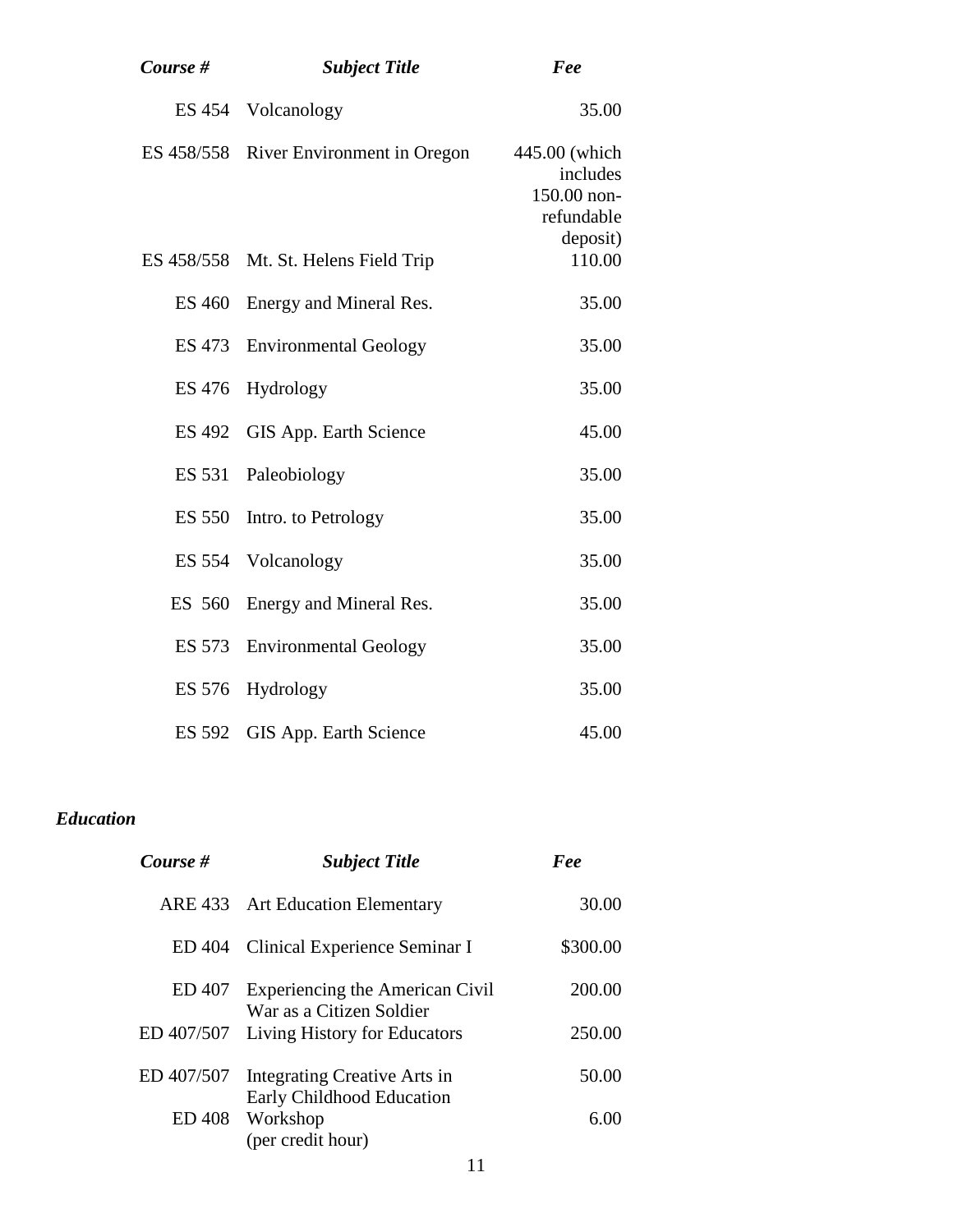| Course #       | <b>Subject Title</b>                                                                         | Fee    |
|----------------|----------------------------------------------------------------------------------------------|--------|
|                | ED 408/508 Adventures in Education                                                           | 235.00 |
| ED 409         | Practicum                                                                                    | 8.00   |
| ED 411         | (per credit hour)<br>Field Experience I (1)                                                  | 16.00  |
| ED 412         | (per credit hour)<br>Field Experience II (2)<br>(per credit hour)                            | 16.00  |
| <b>ED 498</b>  | <b>Student Teaching</b><br>(per credit hour)                                                 | 16.00  |
| ED 421         | <b>Technology Integration I</b>                                                              | 5.00   |
| ED 507         | <b>Experiencing the American Civil</b><br>War as a Citizen Soldier                           | 200.00 |
| ED 609         | All Sections (regardless of title)<br><b>Except PRACT: MAT WB</b><br>below (per credit hour) | 16.00  |
| ED 609         | PRACT: MAT WB (per credit<br>hour)                                                           | 25.00  |
| ED 616         | STDT TEACH: MAT CB (per<br>credit hour)                                                      | 16.00  |
| ED 616         | STDT TEACH: MAT WB (per<br>credit hour)                                                      | 25.00  |
| ED 639         | <b>Curriculum and Planning</b>                                                               | 10.00  |
| ED 656         | Professional Seminar I                                                                       | 300.00 |
| ED 697         | <b>STDT TEACH: MAT WB</b>                                                                    | 25.00  |
| <b>EXS 243</b> | (per credit hour)<br>Teaching Outdoor and<br><b>Adventure Education</b>                      | 235.00 |

## *General Science*

| Course # | <b>Subject Title</b>                   | Fee   |
|----------|----------------------------------------|-------|
|          | GS 114L LAB: ESSENT PHYS SCIENCE       | 35.00 |
|          | GS116L LAB: ESSENT PHYS SCIENCE        | 35.00 |
|          | GS 201L LAB:NAT SCI:SRCH ORD           | 35.00 |
|          | GS 202L LAB:NAT SCI:SRCH ORD           | 35.00 |
|          | GS 203L LAB:NAT SCI:SRCH ORD<br>$\sim$ | 35.00 |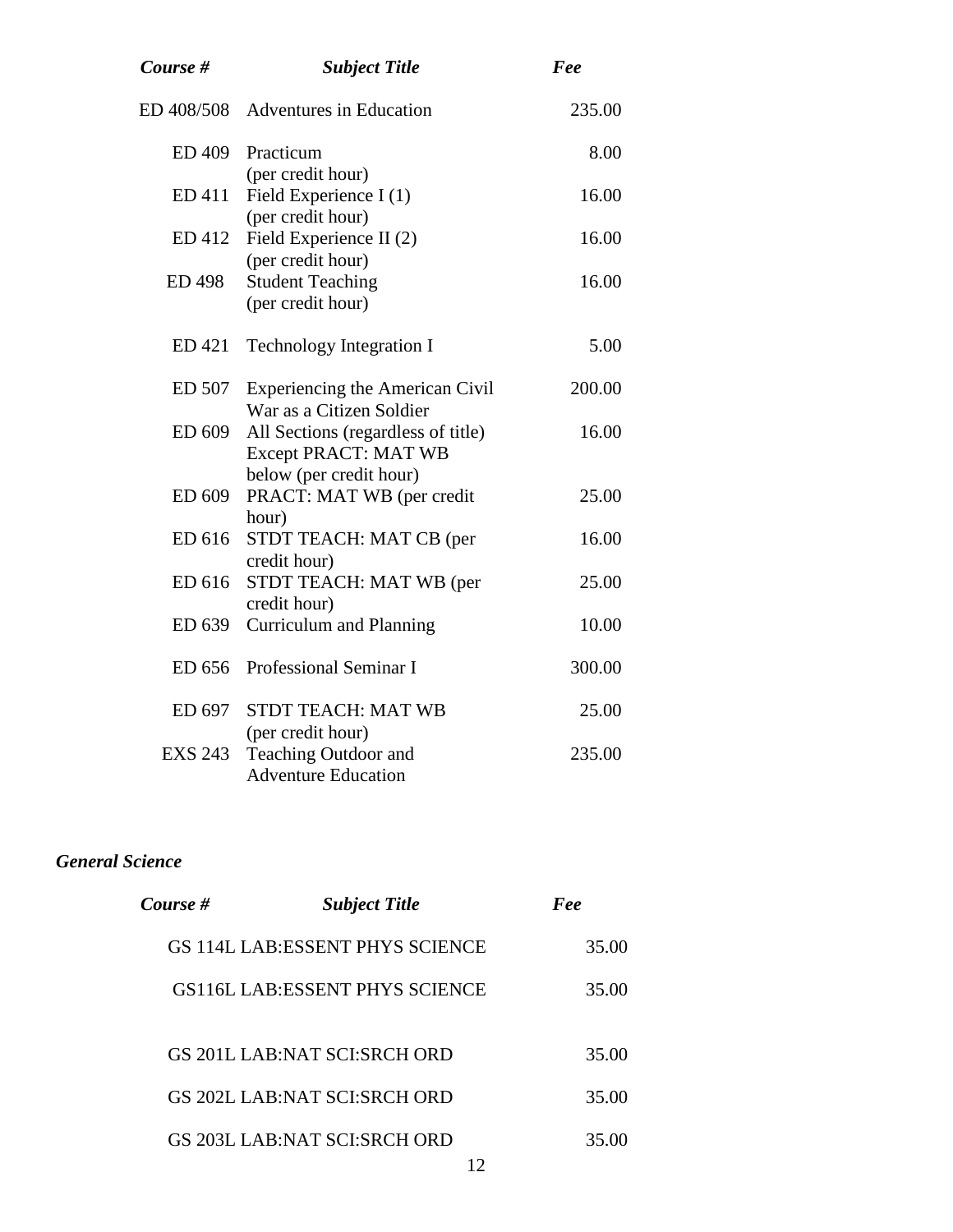| GS 313W LAB: EARTH SCI ELEM SC                                        | 35.00                                     |
|-----------------------------------------------------------------------|-------------------------------------------|
| GS 321L LAB:MUSICAL ACOUSTIC                                          | 35.00                                     |
| GS 325 Science Inquiry and Design for K-<br>8 Teachers                | 35.00                                     |
| GS 407/507 Seminar                                                    | 35.00                                     |
| GS 408/508 Generating Multimedia Virtual<br><b>Field Trips</b>        | 35.00                                     |
| GS 408/508 Making a Multimedia Production<br>for Use in the Classroom | 35.00<br>materials plus<br>field trip fee |

# *Health*

| Course # | <b>Subject Title</b>            | Fee   |
|----------|---------------------------------|-------|
|          | HE 252 First Aid/CPR/Safety     | 10.00 |
|          | HE $352$ First Aid – Instructor | 10.00 |

## *Honors*

*Math*

| Course #                    | <b>Subject Title</b>                  | Fee                   |
|-----------------------------|---------------------------------------|-----------------------|
| H303                        | <b>Thesis Orientation</b>             | 35.00                 |
| <b>Interpreting Studies</b> |                                       |                       |
| Course #                    | <b>Subject Title</b>                  | Fee                   |
|                             | INT $470/570$ Deaf-Blind Interpreting | $10.00$ per<br>credit |

| Course #       | <b>Subject Title</b>              | Fee   |
|----------------|-----------------------------------|-------|
|                |                                   |       |
| <b>MTH 211</b> | <b>Foundations of Elementary</b>  | 3(00) |
|                | Mathematics I                     |       |
|                | MTH 212 Foundations of Elementary | 3.00  |
|                | Mathematics II                    |       |
|                | MTH 213 Foundations of Elementary | 3.00  |
|                | Mathematics III                   |       |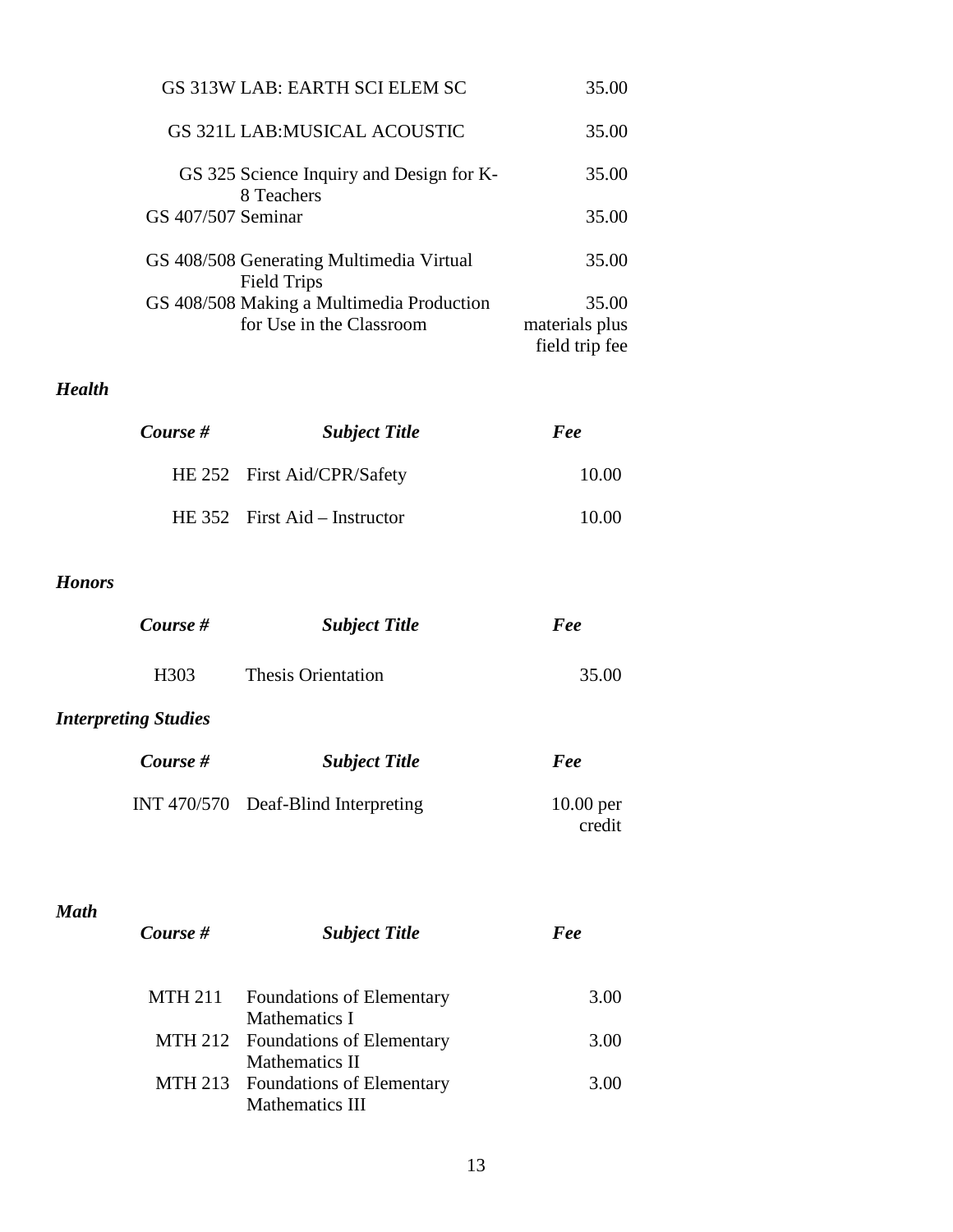| MTH 392        | College Algebra for Elementary<br>and Middle School Teachers                       | 3.00            |
|----------------|------------------------------------------------------------------------------------|-----------------|
| MTH 393        | Probability and Statistics for<br><b>Elementary and Middle School</b>              | 3.00            |
| MTH 394        | <b>Teachers</b><br>Geometry for Elementary School<br><b>Teachers</b>               | 3.00            |
| MTH 395        | <b>Elementary Integrated</b><br><b>Mathematics</b>                                 | 3.00            |
| MTH 396        | <b>Elementary Problem Solving</b>                                                  | 3.00            |
| MTH 398        | Discrete Mathematics for<br><b>Elementary and Middle School</b><br><b>Teachers</b> | 3.00            |
| MTH 403W       | Senior Project (Standardized<br>Exit Examination)                                  | 6.75 per credit |
| MTH 404W       | Senior Project (Standardized<br>Exit Examination)                                  | 6.75 per credit |
| MTH 492        | <b>Abstract Algebra for Middle</b><br><b>School Teachers</b>                       | 3.00            |
| <b>MTH 494</b> | Geometry for Middle School<br><b>Teachers</b>                                      | 3.00            |
| MTH 495        | <b>Calculus Concepts for Middle</b><br><b>School Teachers</b>                      | 3.00            |

## *Modern Languages*

| Course # | <b>Subject Title</b>                    | Fee   |
|----------|-----------------------------------------|-------|
|          | SPAN STAMP Reading, Writing,            | 17.75 |
|          | 103/203/303/3 Speaking Test for Spanish |       |
| 19D      |                                         |       |
|          | FR STAMP Reading, Writing,              | 17.75 |
|          | 103/203/303 Speaking Test for French    |       |
|          | GL STAMP Reading, Writing,              | 17.75 |
|          | 103/203/303 Speaking Test for German    |       |

# *Music Education*

| Course #                                       | <b>Subject Title</b>                   | Fee   |
|------------------------------------------------|----------------------------------------|-------|
|                                                | MUE 320 Introduction to Orff-Schulwerk | 50.00 |
| <b>Music Performance (Prefix MUEN/MUP/MUS)</b> |                                        |       |

| Course # | <b>Subject Title</b> | Fee   |
|----------|----------------------|-------|
| 100/300  | MUEN Pep Band        | 12.00 |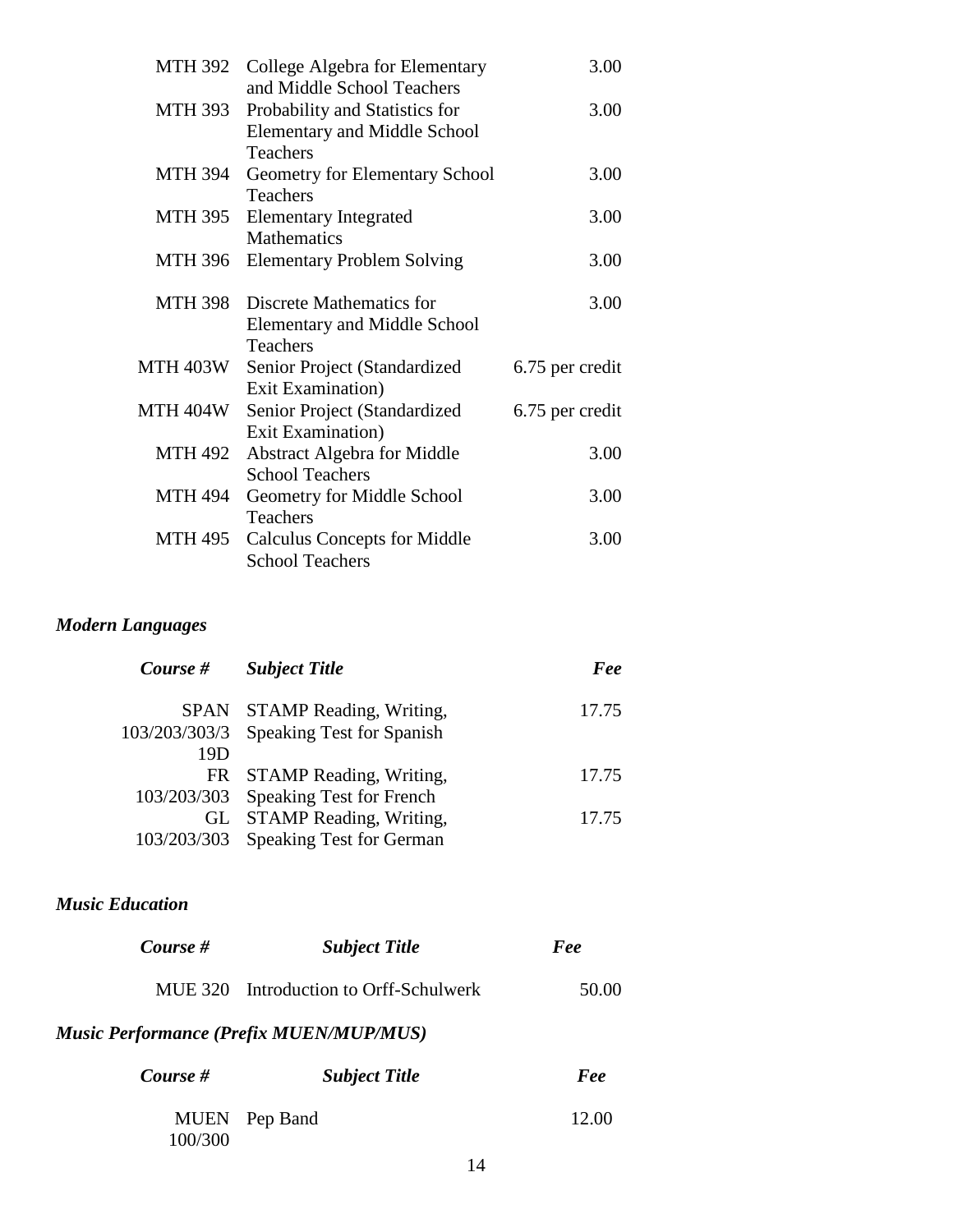| Course #                                  | <b>Subject Title</b>             | Fee   |
|-------------------------------------------|----------------------------------|-------|
| <b>MUEN</b><br>101/301/501                | <b>Concert Choir</b>             | 12.00 |
| <b>MUEN</b><br>102/302/502                | <b>Chamber Singers</b>           | 12.00 |
| <b>MUEN</b><br>111/311/511                | Western Oregon Symphony          | 12.00 |
| <b>MUEN</b>                               | <b>Wind Ensemble</b>             | 12.00 |
| 112/312/512<br><b>MUEN</b>                | Early Music Ensemble             | 12.00 |
| 113/313/513<br><b>MUEN</b>                | <b>Percussion Ensemble</b>       | 12.00 |
| 141/341/541<br><b>MUEN</b>                | <b>Soulstice Vocal Jazz</b>      | 12.00 |
| 161/361/561<br><b>MUEN</b>                | Western Hemisphere Orchestra     | 12.00 |
| 162/362/562<br><b>MUEN</b>                | Jazz Repertoire Combo            | 12.00 |
| 171/371/571<br><b>MUEN</b>                | Hemisphere Combo                 | 12.00 |
| 172/372/572<br><b>MUEN</b><br>173/373/573 | <b>Singer Songwriter Combo</b>   | 12.00 |
| <b>MUS 109</b>                            | Pep Band                         | 10.00 |
| <b>MUS 120</b>                            | <b>Music Theory Fundamentals</b> | 50.00 |
| <b>MUS 211</b>                            | Music Theory I                   | 50.00 |
| <b>MUS 212</b>                            | Music Theory II                  | 50.00 |
|                                           | MUS 213 Music Theory III         | 50.00 |
| <b>MUS 231</b>                            | Piano Proficiency I              | 25.00 |
| <b>MUS 232</b>                            | Piano Proficiency II             | 25.00 |
| <b>MUS 233</b>                            | Piano Proficiency III            | 25.00 |
| <b>MUS 234</b>                            | Piano Proficiency IV             | 25.00 |
| <b>MUS 235</b>                            | Piano Proficiency V              | 25.00 |
| <b>MUS 236</b>                            | Piano Proficiency VI             | 25.00 |
| <b>MUS 241</b>                            | <b>Drumset Proficiency I</b>     | 25.00 |
| <b>MUS 242</b>                            | Drumset Proficiency II           | 25.00 |
| <b>MUS 243</b>                            | Drumset Proficiency III          | 25.00 |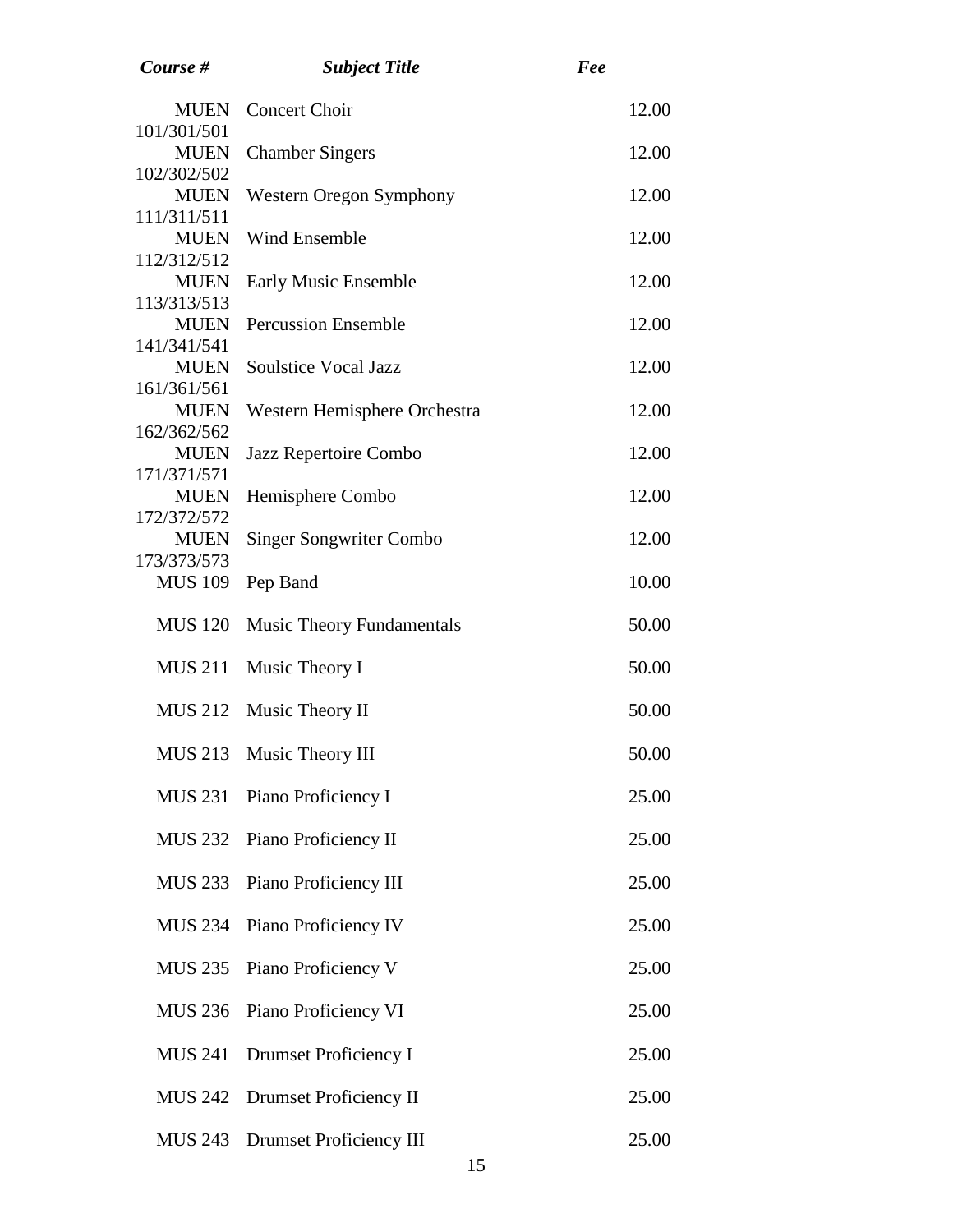|                                                                                      | <b>MUS 250</b> | <b>Concert Attendance</b>          | 10.00  |
|--------------------------------------------------------------------------------------|----------------|------------------------------------|--------|
|                                                                                      | <b>MUS 260</b> | <b>Digital Music Notation</b>      | 75.00  |
|                                                                                      | <b>MUS 290</b> | Piano Proficiency                  | 25.00  |
|                                                                                      | <b>MUS 311</b> | Music Theory I                     | 50.00  |
|                                                                                      | <b>MUS 312</b> | Music Theory II                    | 50.00  |
|                                                                                      | MUS 313        | Music Theory III                   | 50.00  |
|                                                                                      | <b>MUS 314</b> | Aural Skills VII                   | 20.00  |
|                                                                                      | <b>MUS 315</b> | <b>Aural Skills VIII</b>           | 20.00  |
|                                                                                      | <b>MUS 316</b> | <b>Aural Skills IX</b>             | 20.00  |
|                                                                                      | <b>MUS 371</b> | Orchestration I                    | 25.00  |
|                                                                                      | <b>MUS 372</b> | <b>Orchestration II</b>            | 25.00  |
|                                                                                      | <b>MUS 373</b> | <b>Orchestration III</b>           | 25.00  |
|                                                                                      | <b>MUS 414</b> | Jazz Theory                        | 50.00  |
|                                                                                      | <b>MUS 415</b> | Jazz Arranging I                   | 50.00  |
|                                                                                      | <b>MUS 416</b> | <b>Jazz Arranging II</b>           | 50.00  |
|                                                                                      | <b>MUS 421</b> | <b>Media Music Production I</b>    | 75.00  |
|                                                                                      |                | MUS 422 Media Music Production II  | 75.00  |
|                                                                                      |                | MUS 423 Media Music Production III | 75.00  |
| Practice Room Only (only one practice room                                           |                |                                    | 60.00  |
| fee per term)<br>2 credits of MUP                                                    |                |                                    | 70.00  |
| (This fee does not apply to MUP Audio<br>Production 110/210/310/410/610 Off-Campus)  |                |                                    |        |
| 4 credits of MUP                                                                     |                |                                    | 140.00 |
| (This fee does not apply to MUP Audio)<br>Production 110/210/310/410/610 Off-Campus) |                |                                    |        |
| 2 credits of MUP Recording Audio Production<br>110/210/310/410/610 Off-Campus        |                | 225.00                             |        |
|                                                                                      |                |                                    |        |

*Course # Subject Title Fee*

400.00

4 credits of MUP Recording Audio Production

110/210/310/410/610 Off-Campus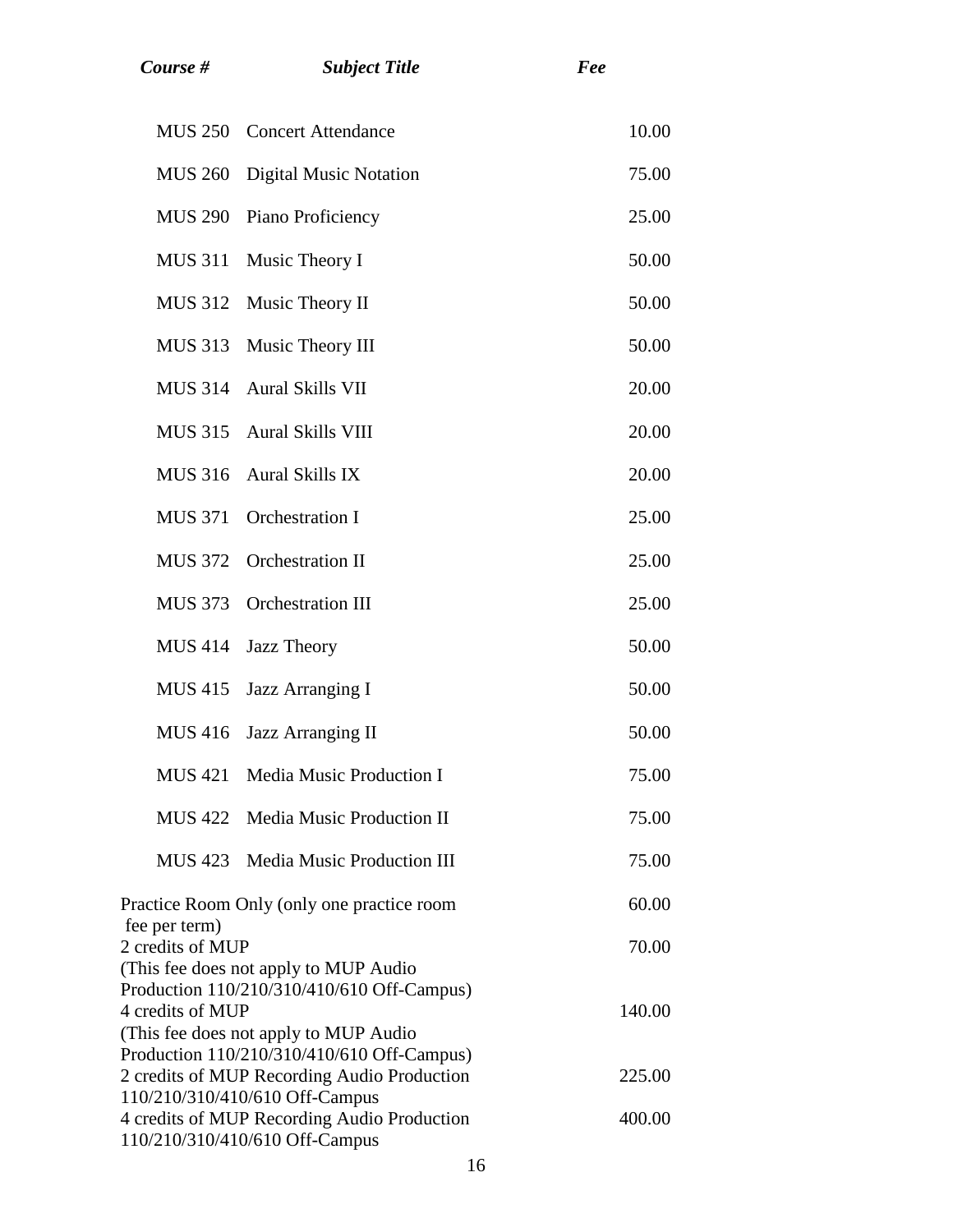| Course #                          | <b>Subject Title</b>                       | Fee    |
|-----------------------------------|--------------------------------------------|--------|
| 3 credits of MUP                  |                                            | 105.00 |
|                                   | (This fee does not apply to MUP Audio)     |        |
|                                   | Production 110/210/310/410/610 Off-Campus) |        |
| 3 credits of MUP Audio Production |                                            | 310.00 |
| 110/210/310/410/610 Off-Campus    |                                            |        |

# *Natural Science*

| Course # | <b>Subject Title</b>                       | Fee    |
|----------|--------------------------------------------|--------|
|          | NS 481 Natural Science Summer<br>Institute | 100.00 |
|          | NS 581 Natural Science Summer<br>Institute | 100.00 |

| <b>Chemistry Lab Supplies</b> / | Fee         |
|---------------------------------|-------------|
| <i>Equipment/Keys</i>           | Replacement |
|                                 | Cost        |

# *Physical Education*

| Course #    | <b>Subject Title</b>                                           | Fee    |
|-------------|----------------------------------------------------------------|--------|
|             | PE 131 Individual Health and Fitness                           | 10.00  |
|             | PE 133 Bowling                                                 | 40.00  |
| PE 134 Golf |                                                                | 35.00  |
|             | PE 162 Fitness Swim                                            | 41.00  |
|             | PE 173 Alpine Skiing and<br><b>Snowboarding Activity Class</b> | 205.00 |
| PE 175      | Nordic Skiing and Snowshoeing<br><b>Activity Class</b>         | 90.00  |
| PE 182      | Backpacking                                                    | 40.00  |
| PE 183      | <b>Advanced Backpacking</b>                                    | 40.00  |
| PE 199      | Outdoor & Adventure Activities                                 | 200.00 |
| PE 199      | <b>Beginning Scuba Diving</b>                                  | 400.00 |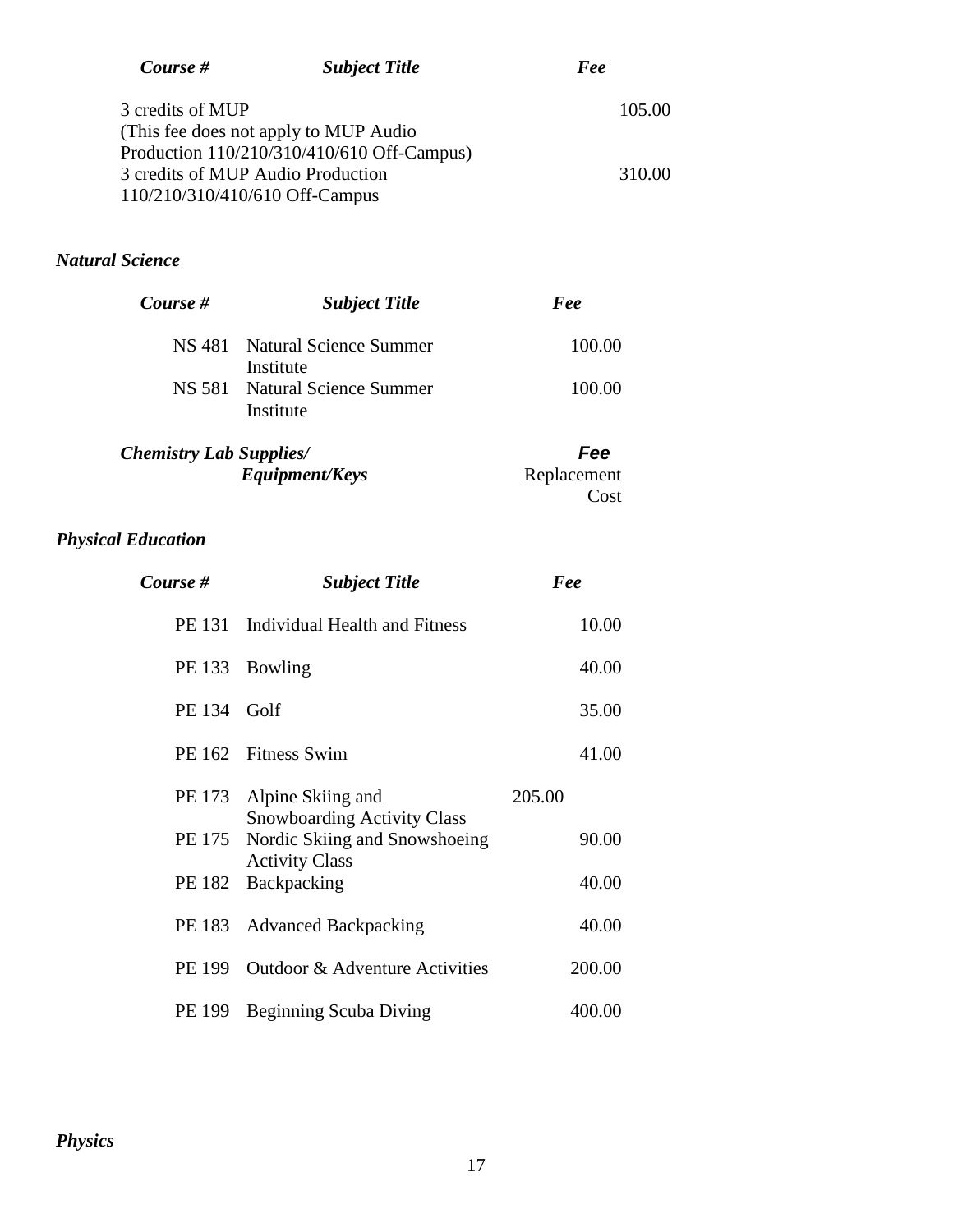| Course # | <b>Subject Title</b>         | Fee   |
|----------|------------------------------|-------|
|          | PH 201L LAB: GENERAL PHYSICS | 35.00 |
|          | PH 202L LAB: GENERAL PHYSICS | 35.00 |
|          | PH 203L LAB: GENERAL PHYSICS | 35.00 |
|          | PH 211L LAB:GENERAL PHYSICS  | 35.00 |
|          | PH 212L LAB: GENERAL PHYSICS | 35.00 |
|          | PH 213L LAB: GENERAL PHYSICS | 35.00 |
|          | PH 311L LAB: INTRO MOD PHYS  | 35.00 |
|          | PH 312L LAB: INTRO MOD PHYS  | 35.00 |

# *Psychology*

| Course # | <b>Subject Title</b>     | Fee   |
|----------|--------------------------|-------|
|          | PSY451/551 Biopsychology | 20.00 |

# *Rehabilitation Counseling*

| Course # | <b>Subject Title</b>                                             | Fee  |
|----------|------------------------------------------------------------------|------|
|          | RC 610 Rehabilitation Counseling<br>Internship (per credit hour) | 6.00 |

# *Special Education*

| Course # | <b>Subject Title</b>                                      | Fee    |
|----------|-----------------------------------------------------------|--------|
|          | SPED 607 Seminar: LIFE                                    | 300.00 |
|          | SPED 642 Standardized Assessment                          | 25.00  |
|          | SPED 609 Practicum: Field Experience<br>(per credit hour) | 16.00  |
|          | SPED 610 Internship<br>(per credit hour)                  | 16.00  |
| SPED 622 | <b>Reading Remediation</b>                                | 10.00  |
|          | SPED 623 Behavior Support                                 |        |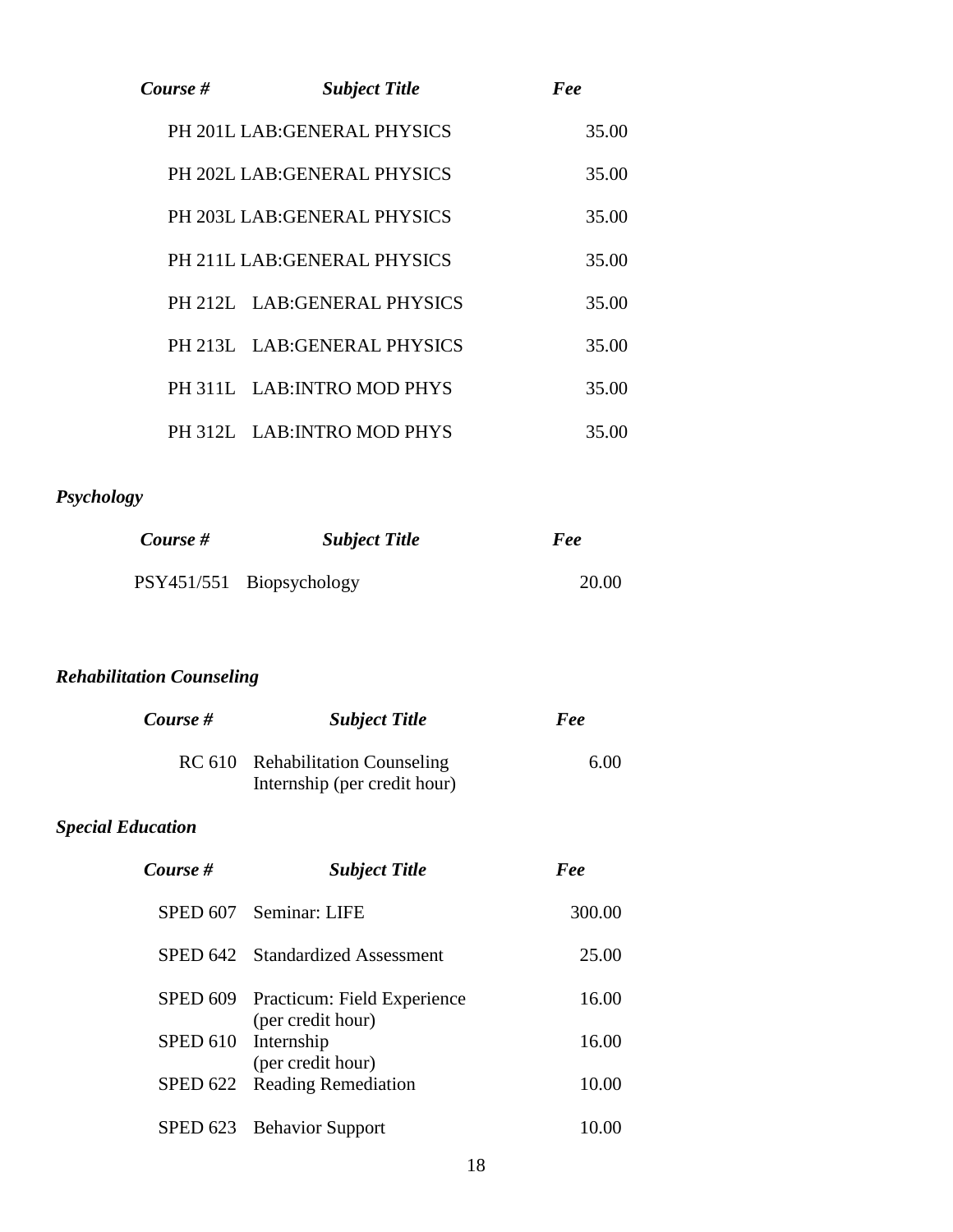| Course # | <b>Subject Title</b>                                            | Fee   |
|----------|-----------------------------------------------------------------|-------|
|          | SPED 628 Mathematics Remediation                                | 10.00 |
|          | SPED 639 Final Supervised Field<br>Experience (per credit hour) | 16.00 |
|          | SPED 690 Intelligence Testing and<br>Reporting                  | 25.00 |

# *Special Education/Deaf Education*

| Course #              | <b>Subject Title</b>                                                                                                                | Fee            |
|-----------------------|-------------------------------------------------------------------------------------------------------------------------------------|----------------|
| TPD 639               | TPD 609 Practicum: Field Experience<br>Deaf and HH<br>(per credit hour)<br><b>Student Teaching Deaf and HH</b><br>(per credit hour) | 16.00<br>16.00 |
| <b>Social Science</b> |                                                                                                                                     |                |
| Course #              | <b>Subject Title</b>                                                                                                                | Fee            |
|                       | Geog 321 Field Geography                                                                                                            | 35.00          |
| <b>Theater Arts</b>   | Geog 393 Soils Geography                                                                                                            | 20.00          |
| Course #              | <b>Subject Title</b>                                                                                                                | Fee            |
|                       | TA 244 Tech Theater: Scenecraft                                                                                                     | 50.00          |
|                       | TA 246 Tech Theater: Costuming                                                                                                      | 20.00          |
|                       | TA 252 Tech Theater: Make-up                                                                                                        | 65.00          |
| TA 308                | <b>History of Fashion</b>                                                                                                           | 20.00          |
|                       | TA 315 Music Theatre Studio I                                                                                                       | 70.00          |
|                       | TA 316 Music Theatre Studio II                                                                                                      | 70.00          |
| TA 325                | Stage Combat: Broadsword<br>19                                                                                                      | 60.00          |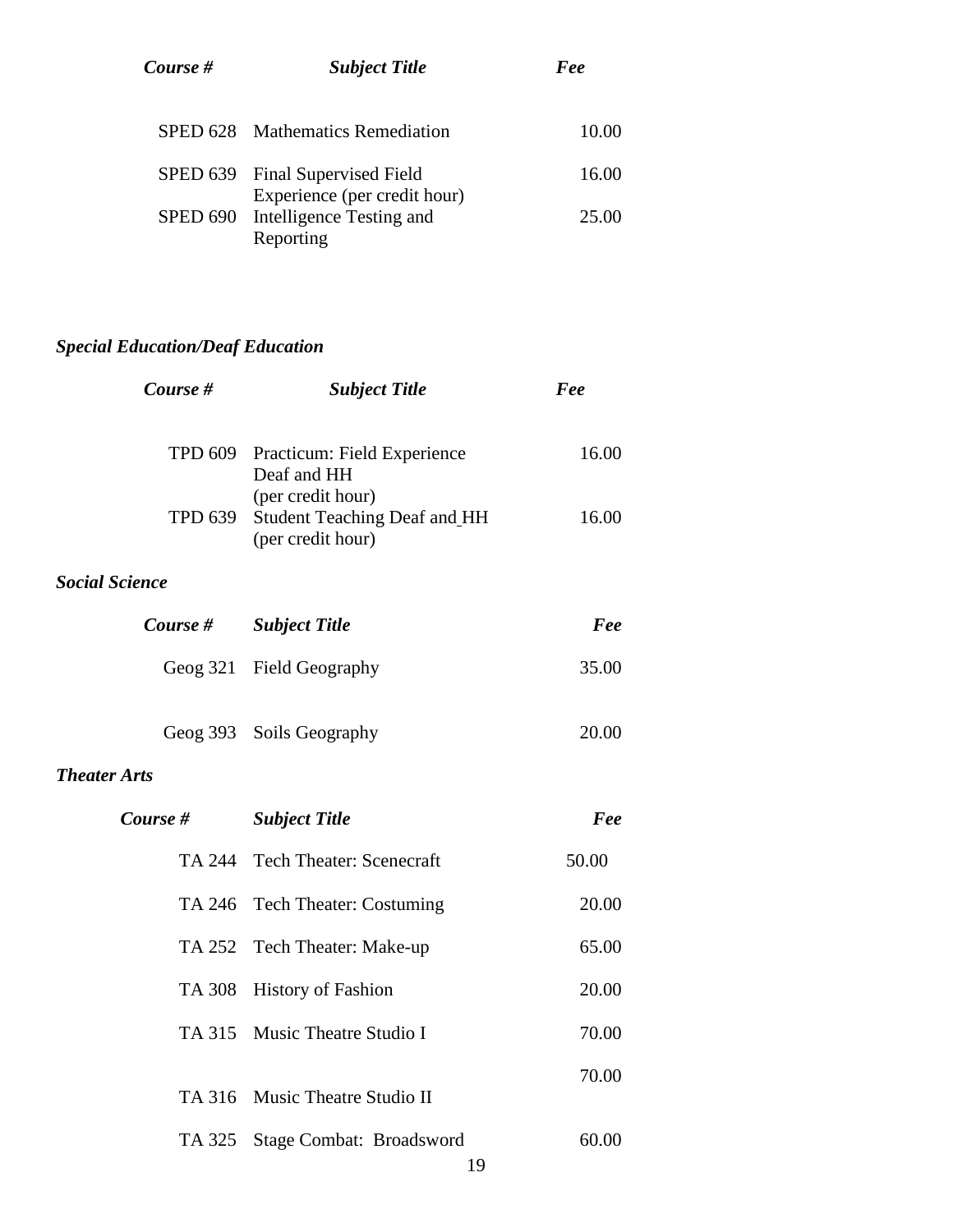|        | TA 326 Stage Combat: Quarterstaff      | 60.00  |
|--------|----------------------------------------|--------|
| TA 327 | Stage Combat: Knife                    | 60.00  |
| TA 328 | Stage Combat: Broadsword and<br>Shield | 60.00  |
|        | TA 336 Stage Properties                | 120.00 |
|        | TA 344 Costume Crafts                  | 100.00 |
|        | TA 345 Scenic Painting                 | 75.00  |
|        | TA 346 Scenic Design                   | 45.00  |
|        | TA 415 Music Theatre Studio III        | 70.00  |
|        | TA 434/534 Adv Tech Design/Scenecraft  | 15.00  |
|        | TA 436/536 Advanced Costume Techniques | 25.00  |
|        | TA 445 Scenic Painting II              | 60.00  |

# **GENERAL SERVICES**

## *Admission Fees*

| <b>Undergraduate Application Fee</b>                                                                      | 60.00                         |
|-----------------------------------------------------------------------------------------------------------|-------------------------------|
| Catalog Mailing Fee                                                                                       | $5.00*$                       |
| * So that prospective students have access to the catalogs,<br>mailings to Schools and Agencies are free. |                               |
| Non-Admit Student Fee                                                                                     | 20.00                         |
| High School Dual Enrollment                                                                               | 30.00<br>per academic<br>year |
| <b>American Sign Language Proficiency (ASL)</b>                                                           |                               |
| <b>ASL Proficiency Examination</b>                                                                        | 80.00 - 100.00                |

*Art Fees*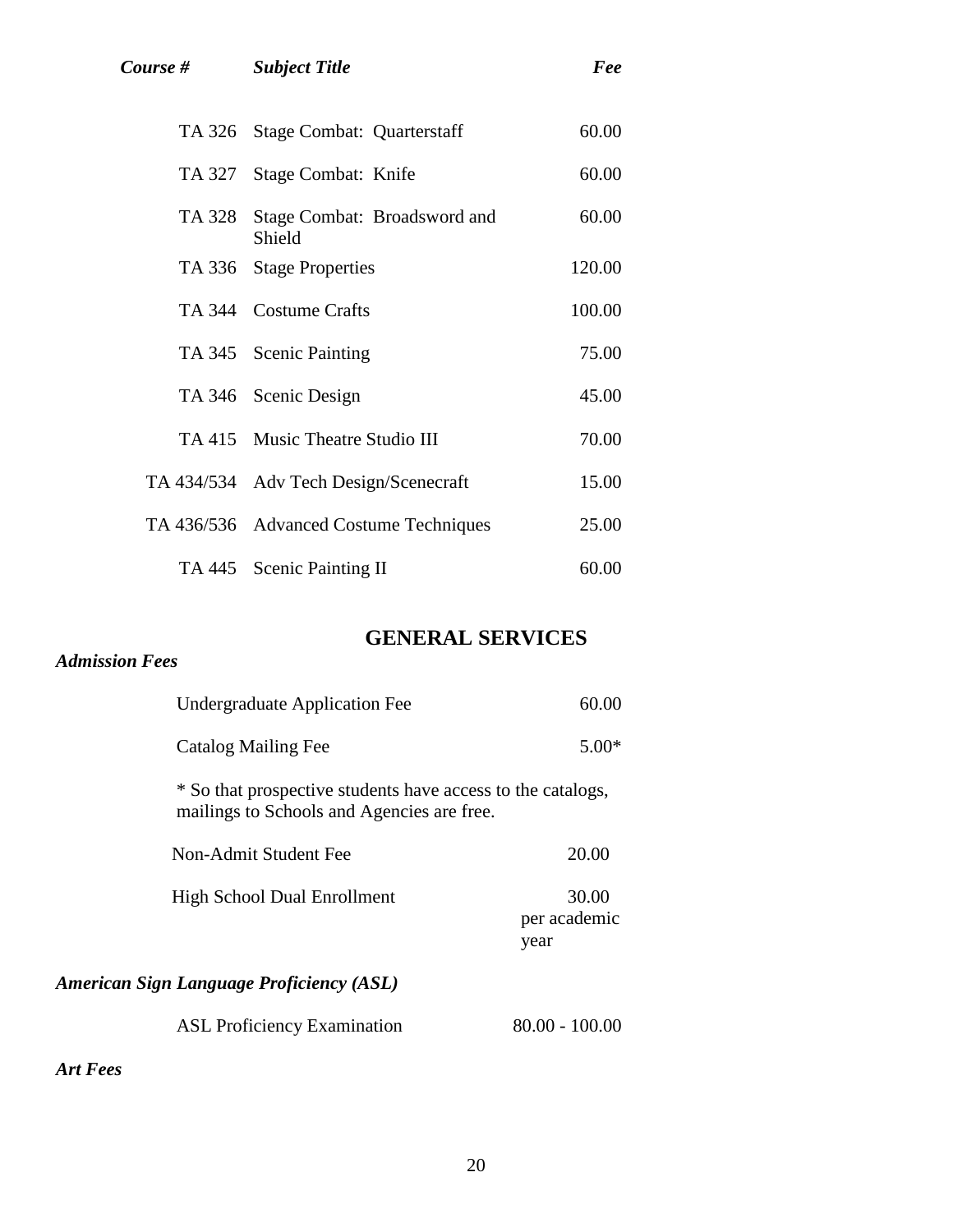| Art Show Fee                       | $$3.00$ per    |
|------------------------------------|----------------|
|                                    | piece (limited |
|                                    | to six $(6)$   |
|                                    | pieces)        |
| <b>Frame Rental</b>                | 5.00           |
| Person renting frame will be       |                |
| charged actual cost of             |                |
| repair/replacement if frame is not |                |

#### *Athletic User Fees*

| <b>Athletic Facility User Fee</b>                         | <b>Term</b>  | Cost                 |  |
|-----------------------------------------------------------|--------------|----------------------|--|
| Faculty/Staff <sup>*</sup>                                | 1            | 15.00                |  |
| Faculty/Staff <sup>*</sup>                                | $3 +$ Summer | 50.00                |  |
| Off-Campus *                                              | 1            | 30.00                |  |
| Off-Campus *                                              | $3 + Summer$ | 90.00                |  |
| Off-Campus Weight Room<br>Only<br>* Does not include pool | 1            | 20.00                |  |
| <b>Athletic Advertising</b>                               |              | Varies by<br>program |  |
| <b>Personal Athletic</b><br><b>Clothing/Accessories</b>   |              | Varies by<br>program |  |

#### *Business Office Fees*

#### *Emergency Loan*

returned or is returned damaged.

| Service charge per loan | \$5 per \$100 or |
|-------------------------|------------------|
|                         | portion thereof  |
| <b>Returned Check</b>   | Fee              |
| Per Check *             | 25.00            |

\* If check was used to pay tuition and fees, institution may assess the late registration fee as well.

| Fee<br>12.00            |  |
|-------------------------|--|
| $2\%$ of<br>transaction |  |
|                         |  |

## **Stop Payment on Check**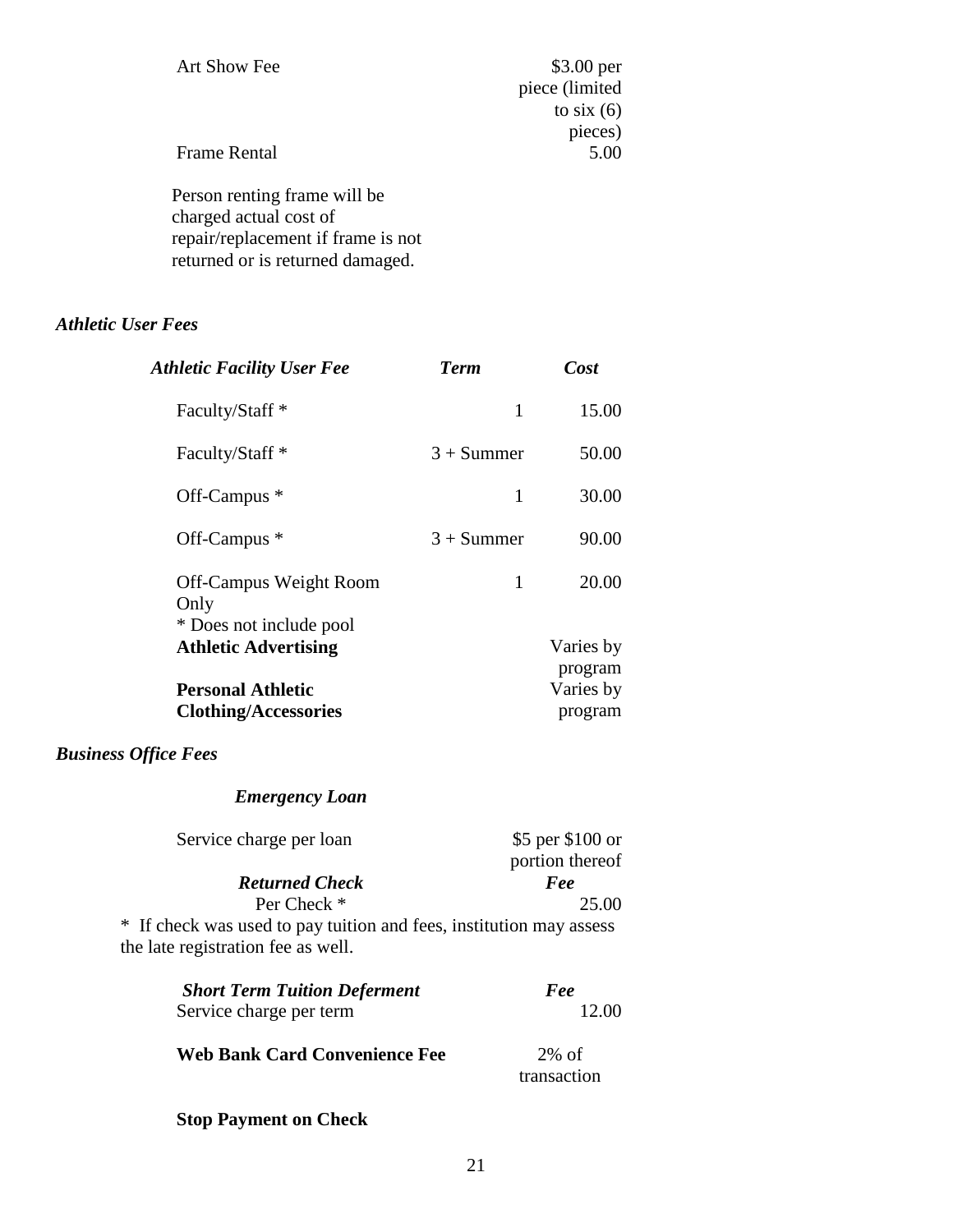| Service charge per check                                                                                                                                                               | 20.00                            |
|----------------------------------------------------------------------------------------------------------------------------------------------------------------------------------------|----------------------------------|
| <b>Smith Hall</b>                                                                                                                                                                      |                                  |
| Smith Hall Locker Rental – per year                                                                                                                                                    | 20.00                            |
| <b>Campus Dining</b>                                                                                                                                                                   |                                  |
| Person in possession of Valsetz Property without consent of Campus Dining will be charged a \$25 fine or be<br>assessed 3 hours of community service and may face disciplinary action. |                                  |
| <b>Chemistry Department</b>                                                                                                                                                            |                                  |
| <b>Chemistry Breakage Card Fee</b>                                                                                                                                                     | 10.00                            |
| <b>Office of Disability Services</b>                                                                                                                                                   |                                  |
| Sign Language Interpreter Services                                                                                                                                                     | 22.00-45.00/<br>hour             |
| <b>Earth Science large-format plotter</b>                                                                                                                                              |                                  |
| 36" x 48" color image /text plot<br>36" x 24" color image /text plot                                                                                                                   | $20.00/$ sheet<br>$10.00/$ sheet |
| <b>Instructional Media Services Fees</b>                                                                                                                                               |                                  |

# *Broadcast Television Services*

# *Studio Equipment Utilization Fees* (per hour)

|                                                     | WOU<br>$CRN^*$ | <i>OUS/CC/</i><br>Govt                | <b>For Profit</b><br>$Org.+$ |
|-----------------------------------------------------|----------------|---------------------------------------|------------------------------|
| <b>Television Production</b><br>(studio videotaped) | 75.00          | $Non\text{-}profit\text{+}$<br>100.00 | 150.00                       |
| Electronic<br><b>Field Production</b>               | 40.00          | 55.00                                 | 75.00                        |
| Post-<br><b>Production Editing</b>                  | 40.00          | 55.00                                 | 75.00                        |

+TV Production Personnel fees are in addition to equipment utilization fee

# *TV Production Personnel*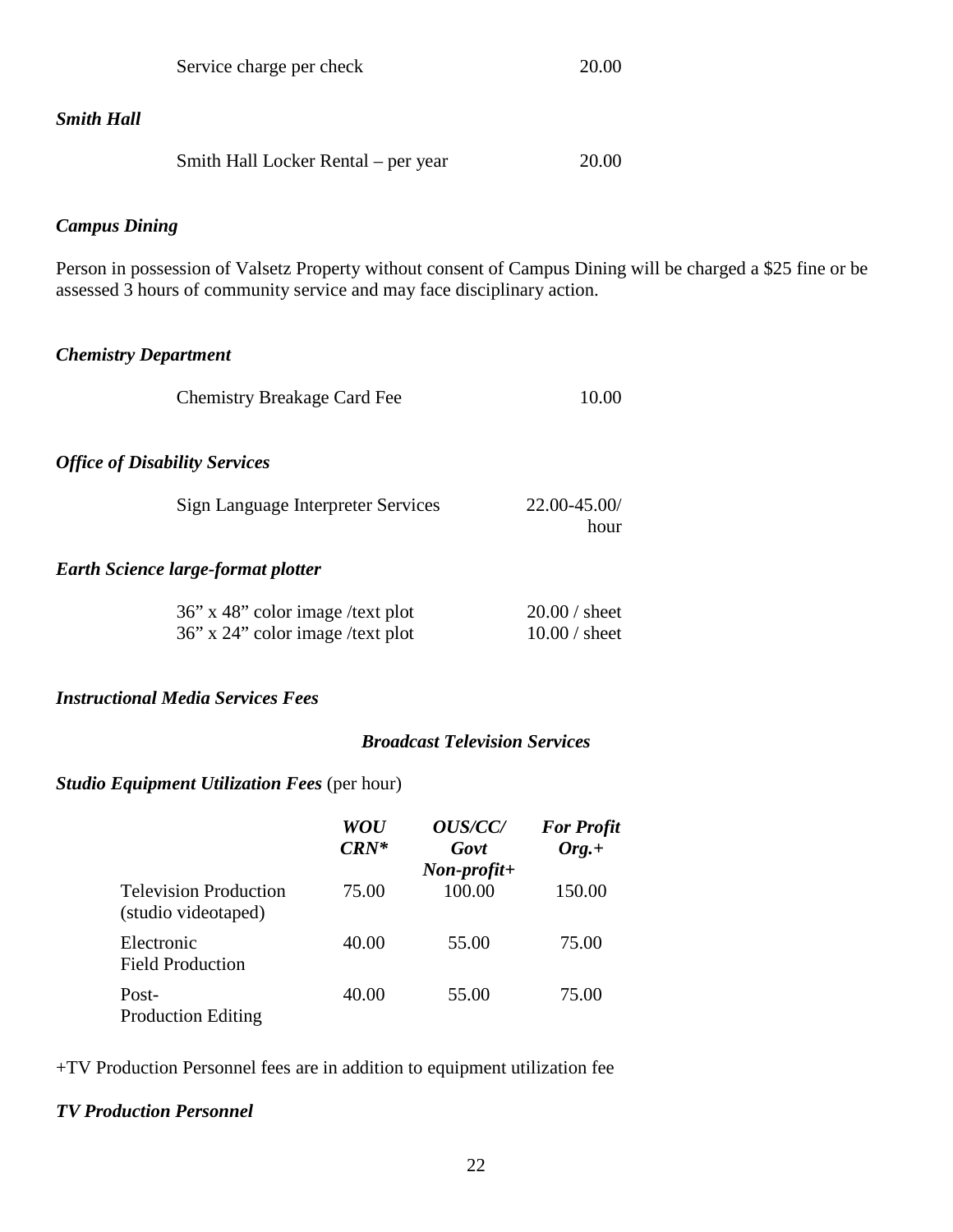(Hourly rates, M-F 8am-5pm; other hours @ 1.5X)

|                                                     | WOU<br><b>CRN</b> | <b>OUS/CC/</b><br>Govt               | <b>For Profit</b><br>Org. |
|-----------------------------------------------------|-------------------|--------------------------------------|---------------------------|
| <b>EMC</b> Staff                                    | N/C               | $Non\text{-}profit\text{+}$<br>25.00 | 45.00                     |
| Student Staff                                       | 10.00             | 10.00                                | 20.00                     |
| Preproduction<br>Consultation<br>or Class Rehearsal | N/C               | 25.00                                | 45.00                     |

 $+=$  Labor fee for all other categories is in addition to equipment utilization fee - (hourly)

#### *Misc. TV Production Charges*

Computer Generated Graphics  $$36.00$  per hour (all categories)

#### *Satellite Reception (Downlink Only)*

Hourly rate for service (Non-CRN)

|                                        | OUS/CC/Govt.<br>$Non-Profit+$ | <b>For-Profit</b><br>$Org+$ |
|----------------------------------------|-------------------------------|-----------------------------|
| $M-F 8:00$ am $- 5:00$ pm              | 20                            | 40                          |
| M-Th 5:00 pm $-10:00$ pm               | 30                            | 40                          |
| $F 5:00 \text{ pm} - 10:00 \text{ pm}$ | 40                            | 60                          |

**+Audio interaction between reception site and transmission (host) site, subscription fees, etc., may apply. CC charges based on reciprocity with OUS charges.**

**Recording of program if license or copyright allows: \$5 plus cost of tape. Instructional Media Services may negotiate a separate or unique contract for large-scale or exceptionally complex events.** 

#### *Media Equipment*

(Week  $=$  5 business days; Weekend  $=$  daily charge, per day)

*Item Day Week*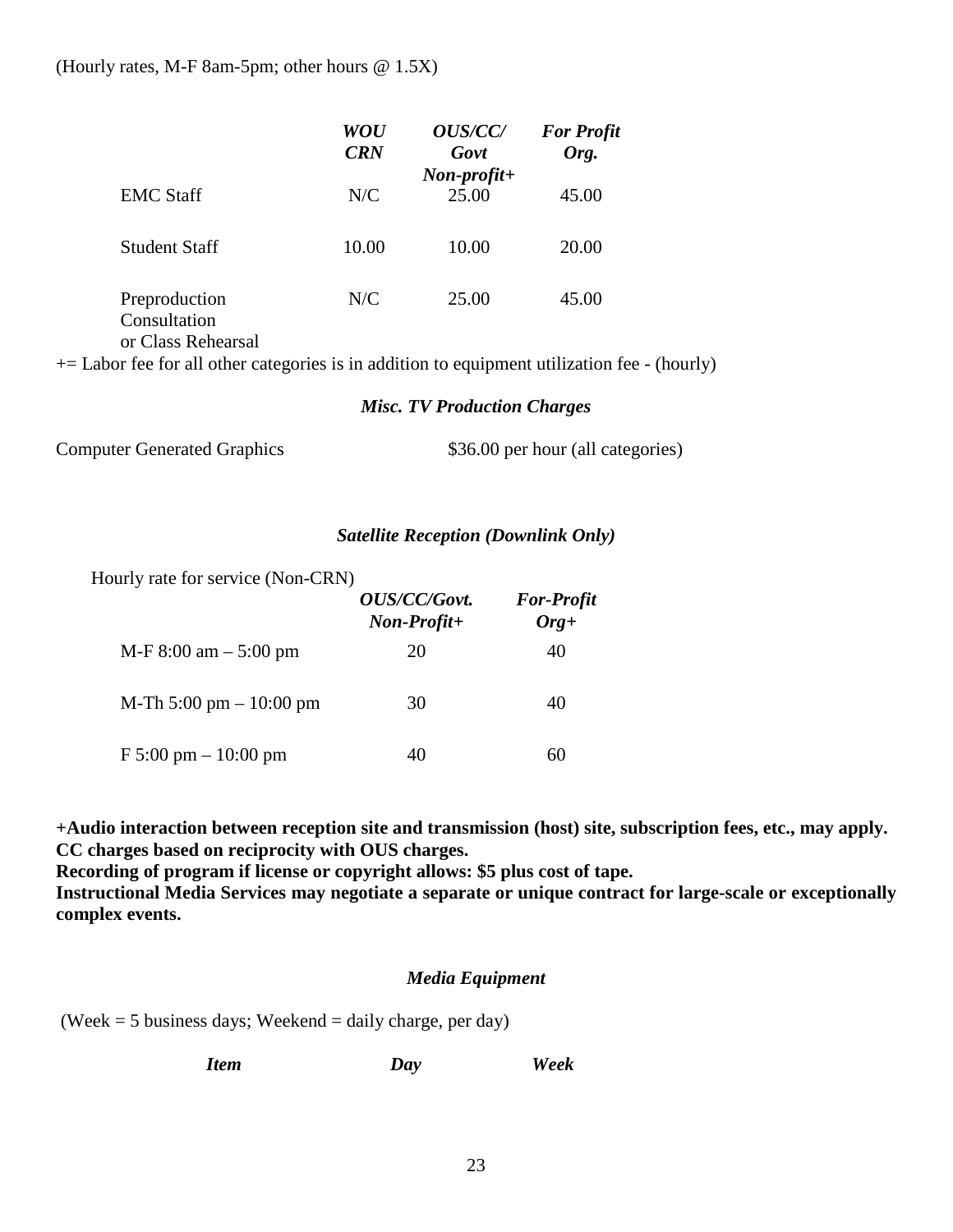| Other Equipment                         | Varies          | Varies           |
|-----------------------------------------|-----------------|------------------|
| Video Equipment – varies                | $10.00 - 40.00$ | $35.00 - 175.00$ |
| Projectors – varies by<br>size and type | $8.00 - 150.00$ | $28.00 - 265.50$ |

#### *Operator Charges and Delivery/Set Up for Non-CRN Event*

| On campus: $8:00 - 5:00$ | 16.00 (per hour or prorated to actual<br>time required) |
|--------------------------|---------------------------------------------------------|
| Off campus:              | 21.00 per load delivery and pick $up^*$                 |

\*Heavy or bulky equipment requires two delivery persons for additional charge of 16.50 per load

#### *Media Equipment Repair Service*

| Labor | 31.00/hr      |
|-------|---------------|
| Parts | $Cost + 25\%$ |

#### (For equipment not on IMC inventory, customer must provide or pay for repair manual) *Fax Charges*

| <i>Incoming</i><br>Faculty/Staff | N/C                                           |
|----------------------------------|-----------------------------------------------|
| <b>Students</b>                  | .05 per page                                  |
| <b>Outgoing</b><br><b>USA</b>    | .75 first page<br>.50 each additional<br>page |
| International                    | 4.50 first page                               |

1.00 each additional page

#### *Printing*

Varies by paper size, number of copies and type of copier or printer.

### *Production Service*

| <b>Graphic Artist Services</b> | $25.00$ per hour |
|--------------------------------|------------------|
| Digital Camera Download        | 1.00 per image   |
| Scanning                       | Varies           |

#### *Graduate Office Fees*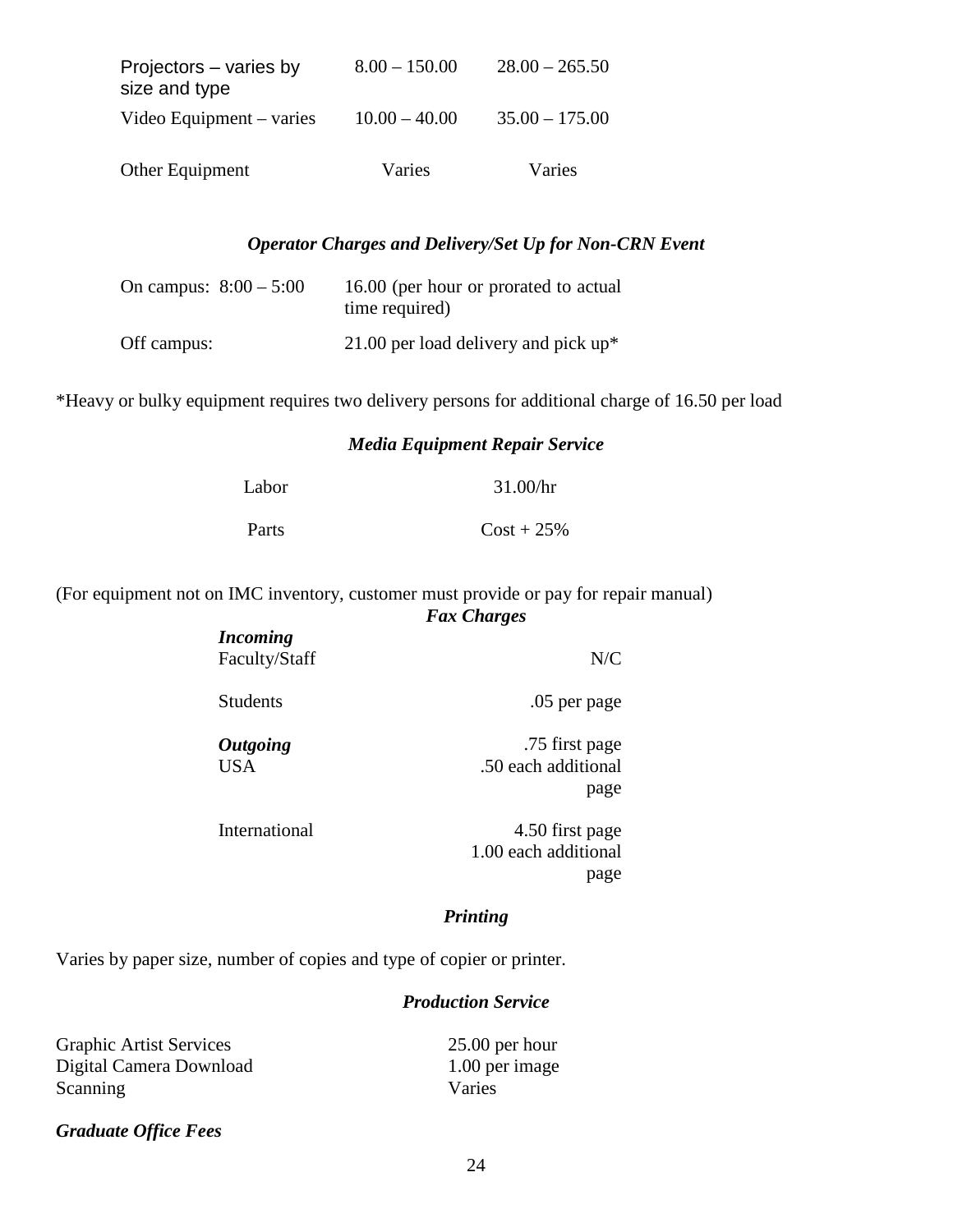| <b>Honors Program</b> |                                        |                  |
|-----------------------|----------------------------------------|------------------|
|                       | <b>Graduate Certificate Completion</b> | 50.00            |
|                       | <b>Mailing Fees</b>                    | 5.00 per book    |
|                       | <b>Graduate Thesis Binding</b>         | $30.00$ per book |
|                       | Non-Admit Student Fee                  | 20.00            |
|                       | <b>Graduate Application Fee</b>        | 60.00            |

Thesis Binding \$35

# *Student Health & Counseling Center*

| Service                                       | Fee                                                |
|-----------------------------------------------|----------------------------------------------------|
| <b>EKG</b> Fee                                | 60.00                                              |
| Physical Exam                                 |                                                    |
| Sports, Camp, Travel                          | 20.00                                              |
| Department of Transportation                  | 35.00                                              |
| Peace Corp                                    | 60.00                                              |
| <b>Travel Immunization Consult</b>            | 35.00                                              |
| Women's Annual                                | $35.00 +$ labs if needed                           |
| Immunizations                                 | Vary by Item                                       |
| Pharmaceuticals                               | Vary by Item                                       |
| Supplies                                      | Vary by Item                                       |
| Laboratory                                    | Vary by Test                                       |
| Suturing                                      | 40.00                                              |
| Destruction of Lesions                        | 20.00 1-14                                         |
|                                               | 35.00 15 or >                                      |
| <b>Toenail Removal</b>                        | $30.00 + \text{pharmaceutical}$                    |
| <b>Counseling Center Appointment Fees</b>     |                                                    |
| Intake and continued counseling               | Free                                               |
| Mental Health Nurse Practitioner Fee          |                                                    |
| <b>Initial Evaluation</b>                     | 90.00                                              |
| Follow-up Evaluation                          | $\theta$                                           |
| Alcohol and Drug Intervention                 |                                                    |
| Alcohol/Drug Intake<br>$\bullet$              | $20.00 + \text{cost of any test done (see below)}$ |
| Alcohol/Drug Test and Evaluation<br>$\bullet$ | 100.00                                             |
| (ASAM test)                                   | 35.00                                              |
| Alcohol/Drug Education                        |                                                    |
| <b>Counseling Testing Fees</b>                |                                                    |
| <b>Academic Risk Assessment</b><br>$\bullet$  | 15.00                                              |
| DAST Alcohol/Drug Testing                     | 15.00                                              |
| <b>Strong Interest</b>                        | 22.00                                              |
| <b>Chart Copies</b>                           |                                                    |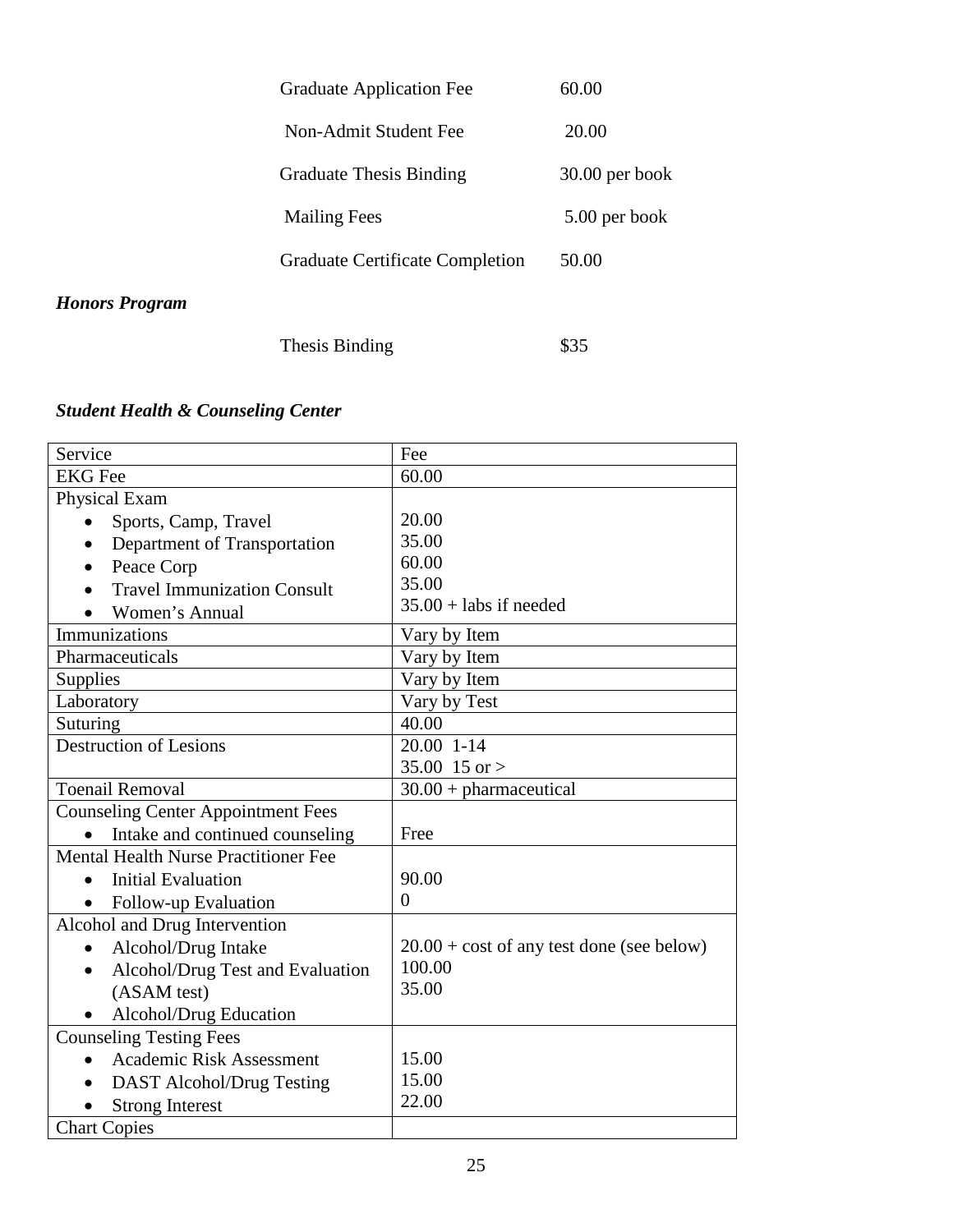| Free                                  |
|---------------------------------------|
| Free                                  |
|                                       |
| 5.00                                  |
| 1.00/page                             |
| After 3 missed appointments, students |
| must meet with Director before being  |
| able to schedule another appointment  |
|                                       |
| 50.00                                 |
| 50.00                                 |
| 90.00                                 |
|                                       |
| 50.00                                 |
| 50.00                                 |
|                                       |
| 50.00                                 |
| 50.00                                 |
|                                       |
|                                       |
| Free                                  |
| Free                                  |
|                                       |
| 5.00                                  |
| 1.00/page                             |
|                                       |
|                                       |

# *International Student Rates and Dates*

|                            | Annual      | Fall                | Winter      | Spring       | Summer        |
|----------------------------|-------------|---------------------|-------------|--------------|---------------|
|                            | Coverage    | Coverage            | Coverage    | Coverage     | Coverage      |
|                            | $(9/1/14 -$ | $(9/1/14 - 1/4/15)$ | $(1/5/15 -$ | $(3/30/15 -$ | $(06/22/15 -$ |
|                            | 8/31/15     |                     | 3/29/15     | 6/21/15      | 8/31/15       |
| <b>Enrollment Deadline</b> | October 30, | October 30,         | February 5, | April 30,    | July 15,      |
|                            | 2014        | 2014                | 2015        | 2015         | 2015          |
| Student                    |             |                     |             |              |               |
| Rate/Domestic              | \$1,960     | \$677               | \$452       | \$452        | \$379         |
| Partner*                   |             |                     |             |              |               |
| Spouse                     | \$4,171     | \$1,440             | \$961       | \$961        | \$466         |
| Each Child                 | \$2,404     | \$830               | \$554       | \$554        | \$466         |

\*A nominal, non-refundable processing fee applies

# *Campus Recreation Department*

## *Health and Wellness Center*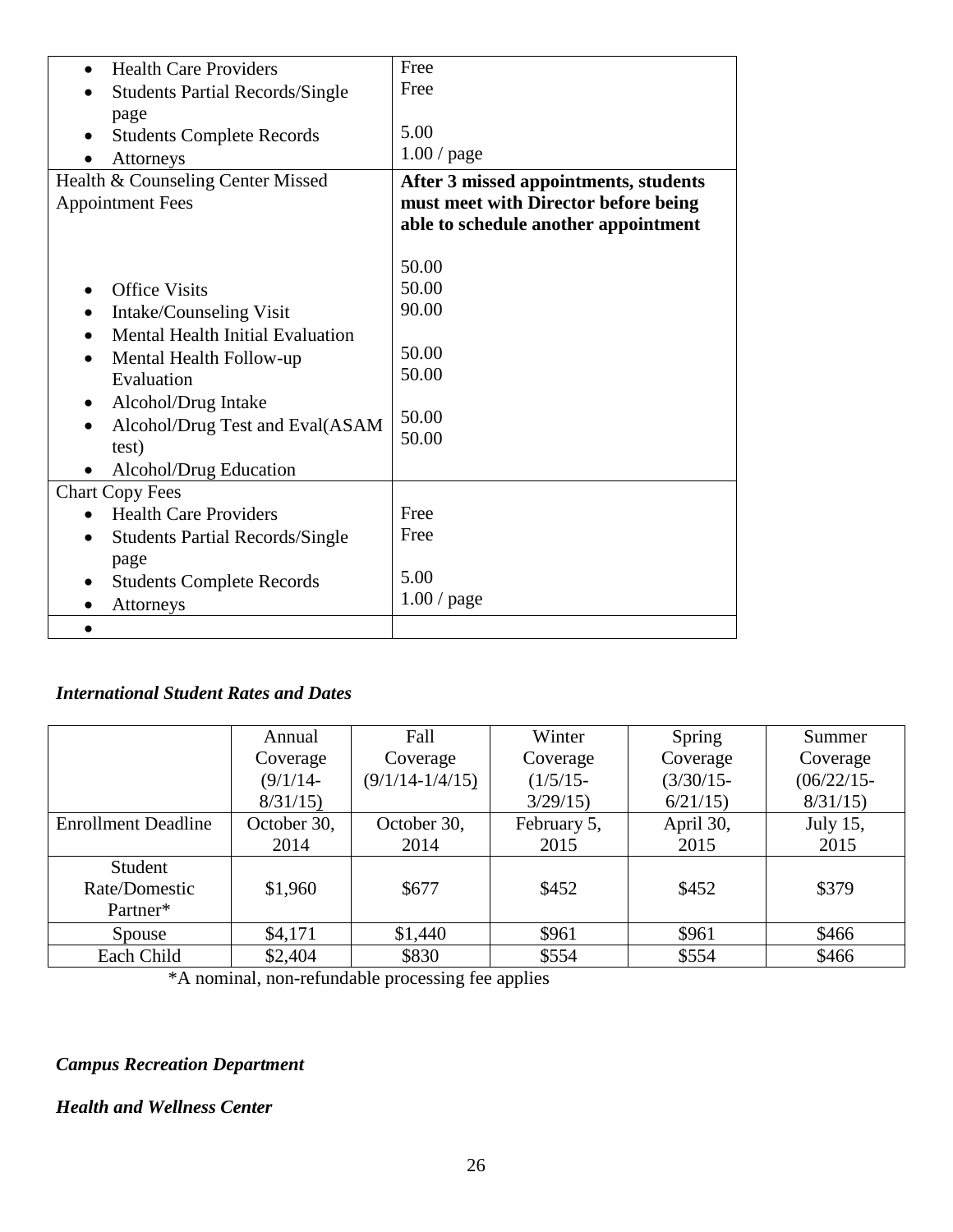| <b>Membership Fee</b>                           |                                                           |
|-------------------------------------------------|-----------------------------------------------------------|
| Current fee-paying students                     | Paid with Incidental and Recreation Center fee each term  |
| Extended students or plus-one students          | \$102 FWS Academic Terms (per person)                     |
|                                                 | \$86 Summer Term (per person)                             |
| Faculty, Staff, Partner or Dependent (age 16-   | \$102 FWS Academic Terms (per person)                     |
| 17)                                             | \$86 Summer Term (per person)                             |
|                                                 | \$306 for 9-month membership paid through payroll         |
|                                                 | deduction                                                 |
|                                                 | \$398 for 12-month membership paid through payroll        |
|                                                 | deduction                                                 |
| HWC Member Replacement ID Card                  | \$15                                                      |
| Daily guest pass 16 years of age or older (must | \$6 (per person)                                          |
| be accompanied by a current HWC member)         |                                                           |
| Youth daily guest pass under 16 years of age    | \$3 (per person)                                          |
| (must be accompanied by a current HWC           |                                                           |
| member only during youth access hours)          |                                                           |
|                                                 |                                                           |
| <b>Additional Fees</b>                          |                                                           |
| <b>Locker Rentals</b>                           | $$25$ (per term)                                          |
| <b>Climbing Shoe Rentals</b>                    | \$2 (per visit)                                           |
|                                                 | \$20 (per term) Shoe rental card                          |
| Lost or Damaged Equipment replacement           | Individuals who lose or damage equipment from the         |
|                                                 | Health and Wellness Center will be responsible for the    |
|                                                 | cost to replace that specific piece of equipment. Cost    |
|                                                 | dependent upon piece of equipment's retail value and      |
|                                                 | additional costs (shipping, handling, tax, etc.).         |
| <b>Fitness Classes</b>                          | [Free] current HWC members and guests. Guests must        |
|                                                 | pay \$6 drop-in (must have open spots available in class) |
| <b>Cancellation Fee</b>                         | A 50% minimum reduction will be assessed per              |
|                                                 | registration for all cancellations that occur after the   |
|                                                 | registration deadline (listed on website).                |
|                                                 |                                                           |
| <b>Facility Rental</b>                          |                                                           |
| WOU student fee funded groups                   | \$30 Gymnasium court/hour                                 |
|                                                 | \$50 Climbing wall/hour                                   |
|                                                 | \$30 Multipurpose room/hour                               |
|                                                 | \$300 full HWC/hour                                       |
|                                                 | \$350 both HWC and Aquatic Center/per hour                |
| WOU departments and non-student fee funded      | \$40 Gymnasium court/hour                                 |
| groups                                          | \$80 Climbing wall/hour                                   |
|                                                 | \$40 Multipurpose room/hour                               |
|                                                 | \$400 full HWC/hour                                       |
|                                                 | \$450 both HWC and Aquatic Center/per hour                |
| Non-WOU organization and private entities       | \$60 Gymnasium court/hour                                 |
|                                                 | \$130 Climbing wall/hour                                  |
|                                                 | \$60 Multipurpose room/hour                               |
|                                                 | \$500 full HWC/hour                                       |
|                                                 | \$600 both HWC and Aquatic Center/per hour                |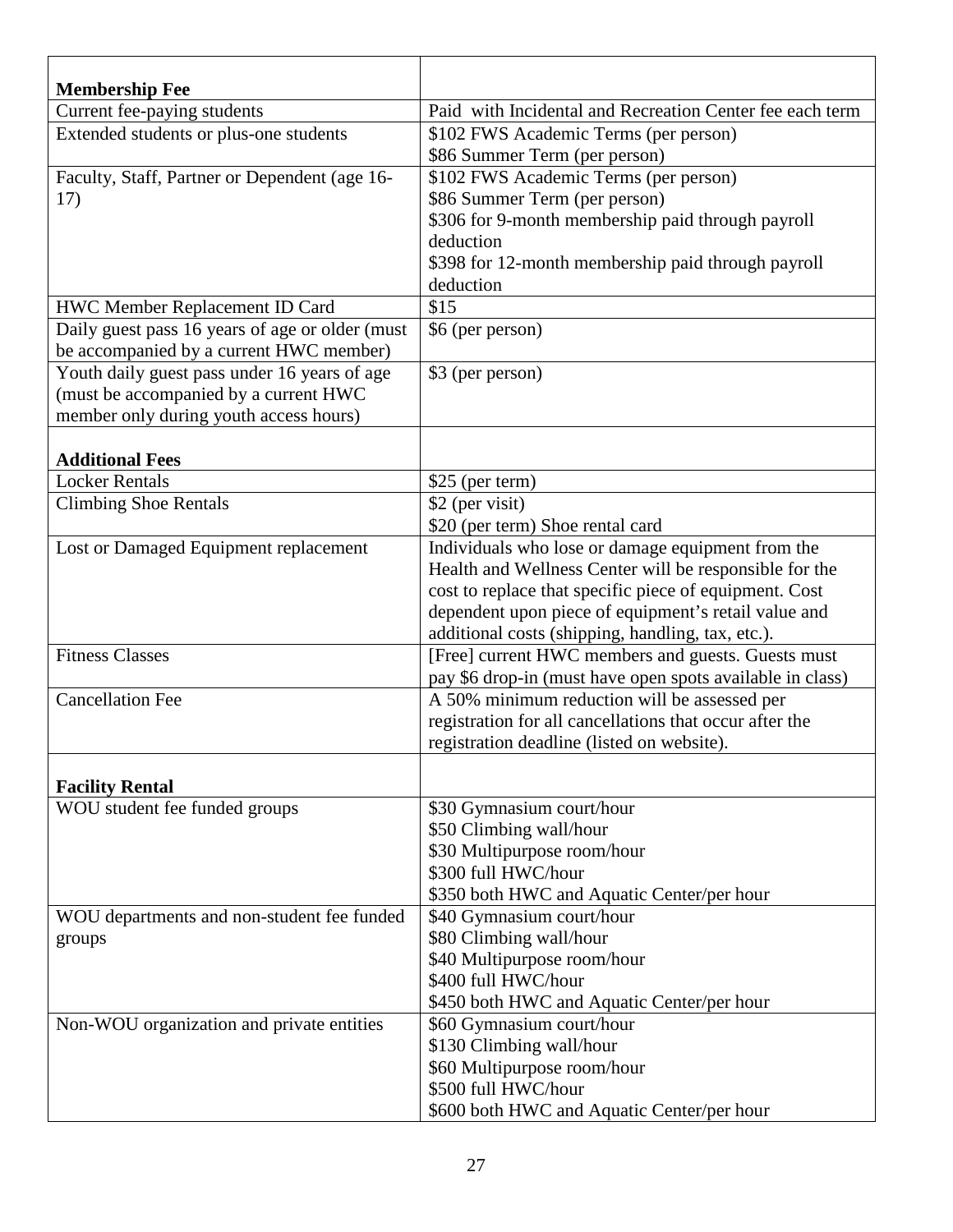| <b>Aquatic Center</b>                      |                                                   |
|--------------------------------------------|---------------------------------------------------|
| <b>Membership Fee</b>                      |                                                   |
| Community Aquatic Center user (Ages 16 and | \$4 per visit per person                          |
| older)                                     | \$70.00 per term                                  |
| Community Aquatic Center user (Ages 0-15)  | \$2 per visit per person                          |
| <b>Community Aquatic Center user Group</b> | \$125 per term (includes 4 members)               |
|                                            | \$25 each per additional person per term          |
| Current fee-paying students and HWC        | [Free] with paid Incidental and Recreation        |
| members                                    | Center or HWC fee each term                       |
| Aquatic Center Replacement ID Card         | \$15                                              |
|                                            |                                                   |
| <b>Additional Fees</b>                     |                                                   |
| <b>Locker Rentals</b>                      | \$25 (per term)                                   |
| Swim Lessons - Summer                      | \$48 (per session for group lessons)              |
|                                            | \$120 (per session for private lessons for one    |
|                                            | swimmer)                                          |
|                                            | \$75 (per session for semi-private lessons for up |
|                                            |                                                   |
|                                            | to 3 swimmers; swimmers must sign up              |
|                                            | together to receive semi-private rate)            |
|                                            | \$66 (per session for FISH program)               |
| Swim Lessons - Academic terms              | \$48 (per session for group lessons)              |
|                                            | \$120 (per session for private lessons for one    |
|                                            | swimmer)                                          |
|                                            | \$75 (per session for semi-private lessons for up |
|                                            | to 3 swimmers; swimmers must sign up              |
|                                            | together to receive semi-private rate)            |
|                                            | \$66 (per session for FISH program)               |
| Swim Club/Camps/Conditioning               | \$65 per swimmer (ages 5 to 10 years old;         |
|                                            | practice 2 times a week)                          |
|                                            | \$70 per swimmer (ages 10 and older; practice 2   |
|                                            | times a week)                                     |
|                                            | \$75 per swimmer (ages 10 and older; practice     |
|                                            | 4 times a week)                                   |
|                                            | \$75 per swimmer (ages 10 and older; for all 6    |
|                                            | week swim camps)                                  |
|                                            | \$20 per swimmer (ages 10 and older; for each     |
|                                            | individual week camp)                             |
|                                            | \$66 (per session for conditioning swimming       |
|                                            | classes)                                          |
| <b>Safety Training</b>                     | \$85 CPR/AED for Lifeguard Recertification        |
|                                            | class                                             |
|                                            | \$85 LG and FA Recertification class              |
|                                            | \$200 Lifeguard Certification                     |
|                                            | \$200 Water Safety Instructor Certification       |
| <b>Facility Rental</b>                     |                                                   |
| WOU student fee funded groups              | \$30 Lap pool/hour                                |
|                                            | \$30 Therapy pool/hour                            |
|                                            | \$10 per lap lane/hour                            |
|                                            | \$60 full AC/hour                                 |
| WOU departments and non-student fee funded | \$30 Lap pool/hour                                |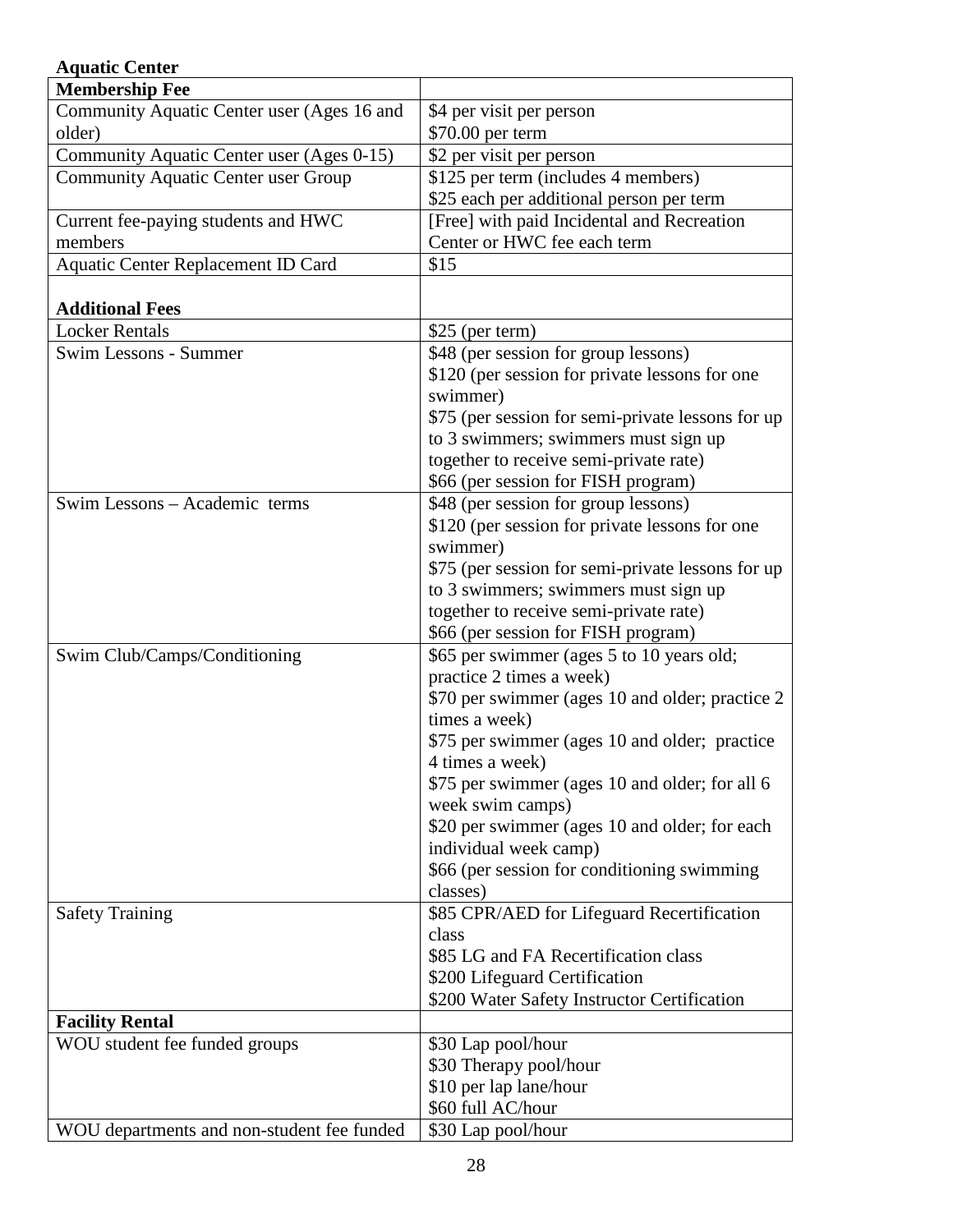| groups                                    | \$30 Therapy pool/hour                |
|-------------------------------------------|---------------------------------------|
|                                           | \$10 per lap lane/hour                |
|                                           | \$60 full AC/hour                     |
| Non-WOU organization and private entities | \$60 Lap pool/hour                    |
|                                           | \$60 Therapy pool/hour                |
|                                           | \$15 per lap lane/hour                |
|                                           | \$120 full AC/hour                    |
| Additional facility rental charges        | \$15 for Lifeguard (group exceeds 25) |

# **Climbing Wall**

| <b>Membership Fee</b>                       |                                                  |
|---------------------------------------------|--------------------------------------------------|
| Community Climbing Wall user (Ages 16 and   | \$6 per visit per person                         |
| older)                                      | \$70 per term                                    |
| Community Climbing Wall user (Ages 4 -15)   | \$3 per visit per person                         |
|                                             |                                                  |
| Community Climbing Wall user Group          | \$125 per term (includes 4 members)              |
|                                             | \$25 each per additional person per term         |
| Current fee-paying students and HWC         | [Free] with paid Incidental and Recreation       |
| members                                     | Center or HWC fee each term                      |
| <b>Additional Fees</b>                      |                                                  |
| Climbing Classes/Lessons (Ages 4 and older) | \$48 (per person per class/session)              |
| <b>Facility Rental</b>                      |                                                  |
| All Climbing Wall Facility Rentals          | Rental rate determined by Health and Wellness    |
|                                             | Center's staff needs if outside normal operation |
|                                             | hours.                                           |
| WOU student fee funded groups               | \$50 Climbing wall/hour                          |
| WOU departments and non-student fee funded  | \$80 Climbing wall/hour                          |
| groups                                      |                                                  |
| Non-WOU organization and private entities   | \$130 Climbing wall/hour                         |
| Additional facility rental charges          | \$15 for Climbing Specialist (group exceeds 25)  |

## **Birthday and Other Party Rentals**

| <b>Facility Rental</b>           | Fees based off of HWC, Climbing Wall and        |
|----------------------------------|-------------------------------------------------|
|                                  | Aquatic Center rental rates (listed above).     |
| <b>Meals and/or Refreshments</b> | Vary upon Rental Package, items requested,      |
|                                  | and retail value.                               |
| <b>Additional Labor</b>          | Vary upon Rental Package. Additional staffing   |
|                                  | rates dependent upon staff quantity and         |
|                                  | position.                                       |
| <b>Cancellation Policy</b>       | Cancellations must be made within 72 hours of   |
|                                  | the rental date. If cancelling without 72 hours |
|                                  | notice, renter will be charged 75% of the total |
|                                  | rental cost                                     |

# **Outdoor Programs**

| <b>Outdoor Trips</b> | \$5-100 (varies by trip) WOU members and |
|----------------------|------------------------------------------|
|                      | community guests                         |
| 2 person tent        | $$4$ /day                                |
| 4 person tent        | \$5/day                                  |
| 6 person tent        | \$5/day                                  |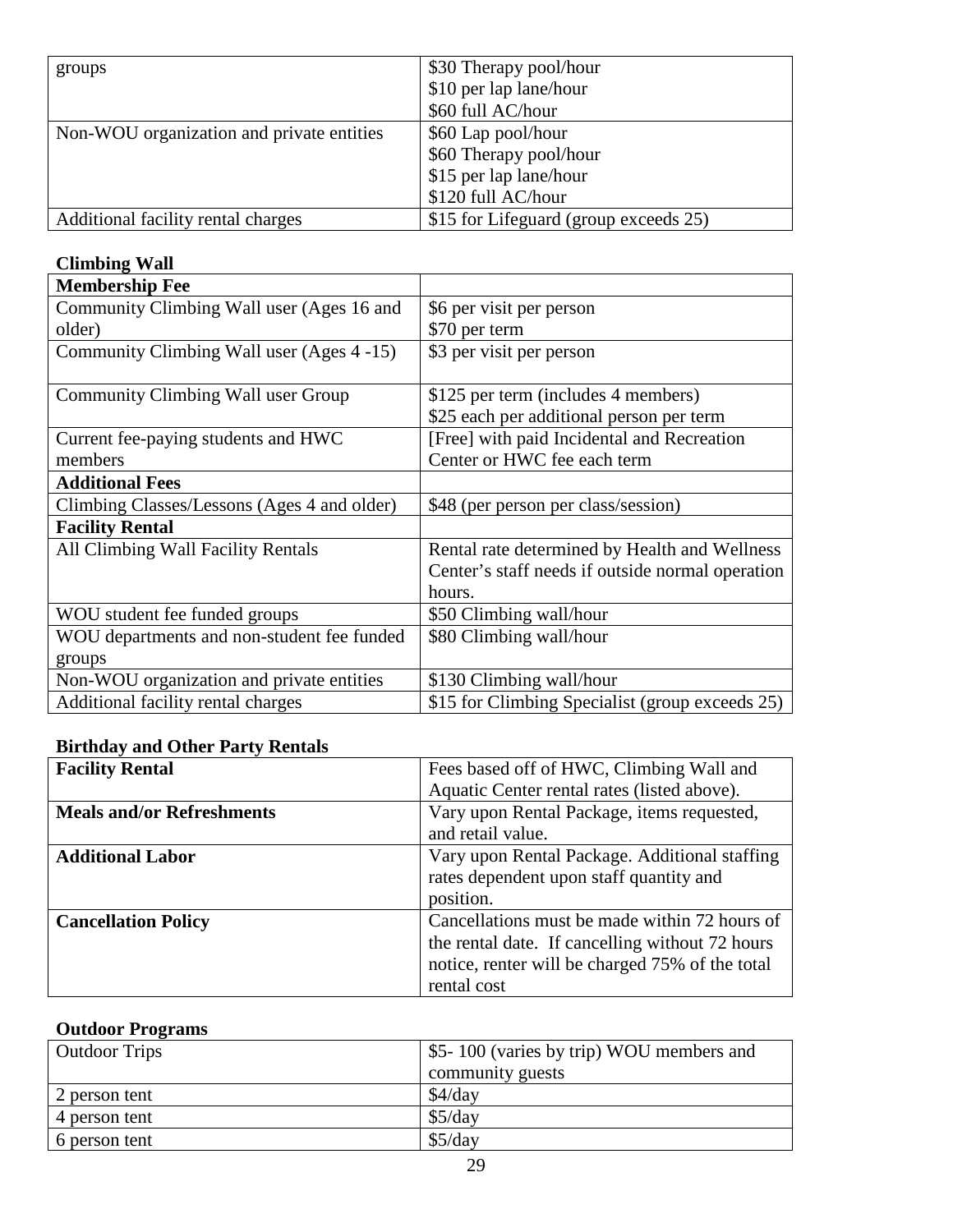| <b>Backpack</b>                            | \$3/day                                                                                                                                                                                                                                                                                                                            |
|--------------------------------------------|------------------------------------------------------------------------------------------------------------------------------------------------------------------------------------------------------------------------------------------------------------------------------------------------------------------------------------|
| Daypack                                    | \$2/day                                                                                                                                                                                                                                                                                                                            |
| 1 season sleeping bag                      | \$2/day                                                                                                                                                                                                                                                                                                                            |
| 3 season sleeping bag                      | $$4$ /day                                                                                                                                                                                                                                                                                                                          |
| 4 season sleeping bag                      | \$5/day                                                                                                                                                                                                                                                                                                                            |
| Sleeping pad                               | \$1/day                                                                                                                                                                                                                                                                                                                            |
| <b>Snowshoes</b>                           | \$2/day                                                                                                                                                                                                                                                                                                                            |
| Trekking poles                             | \$2/day                                                                                                                                                                                                                                                                                                                            |
| <b>Stove</b>                               | \$2/day                                                                                                                                                                                                                                                                                                                            |
| Water Filter                               | \$2/day                                                                                                                                                                                                                                                                                                                            |
| Late equipment return                      | Additional day rental (varies by equipment)                                                                                                                                                                                                                                                                                        |
| Lost or Damaged Outdoor Rental replacement | Individuals who lose or damage equipment                                                                                                                                                                                                                                                                                           |
|                                            | from the Outdoor Rental Program will be                                                                                                                                                                                                                                                                                            |
|                                            | responsible for the cost to replace/repair that                                                                                                                                                                                                                                                                                    |
|                                            | specific piece of equipment. Cost dependent                                                                                                                                                                                                                                                                                        |
|                                            | upon piece of equipment's retail value and                                                                                                                                                                                                                                                                                         |
|                                            | additional costs (shipping, handling, tax, etc.).                                                                                                                                                                                                                                                                                  |
| <b>Intramurals</b>                         |                                                                                                                                                                                                                                                                                                                                    |
| Intromyrel Decretration                    | $\mathbb{C}$ $\mathbb{C}$ $\mathbb{C}$ $\mathbb{C}$ $\mathbb{C}$ $\mathbb{C}$ $\mathbb{C}$ $\mathbb{C}$ $\mathbb{C}$ $\mathbb{C}$ $\mathbb{C}$ $\mathbb{C}$ $\mathbb{C}$ $\mathbb{C}$ $\mathbb{C}$ $\mathbb{C}$ $\mathbb{C}$ $\mathbb{C}$ $\mathbb{C}$ $\mathbb{C}$ $\mathbb{C}$ $\mathbb{C}$ $\mathbb{C}$ $\mathbb{C}$ $\mathbb{$ |

| <b>Intramural Registration</b> | \$5 -55/team or individual                    |  |
|--------------------------------|-----------------------------------------------|--|
| Reinstatement                  | \$20/team or individual                       |  |
|                                | Once a team is dropped because of two         |  |
|                                | forfeitures, the team may be reinstated by    |  |
|                                | paying Reinstatement Fee. If a team forfeits  |  |
|                                | again after paying the Reinstatement Fee, the |  |
|                                | team will be dropped with no recourse.        |  |
| <b>Condial Evant Dragrams</b>  |                                               |  |

\$10-75/team

| Special Event Programs |                              |
|------------------------|------------------------------|
| <b>Registration</b>    | $$10-35/student$             |
|                        | $\frac{1}{2}$ \$10-55/person |

# **Turf Field**

| WOU student fee funded groups              | \$45/hr                                          |
|--------------------------------------------|--------------------------------------------------|
| WOU departments and non-student fee funded | \$45/hr                                          |
| groups or entry fee based events           |                                                  |
| Non-WOU organization and private entities  | \$90/hr                                          |
| Community Turf Field user (Ages 16 and     | \$4 per visit per person                         |
| older)                                     | \$70 per term                                    |
| Current fee-paying students                | Paid with Incidental and Recreation Center or    |
|                                            | HWC fee each term                                |
| Community Turf Field user (Ages 0-15)      | \$2 per visit per person                         |
| Community Turf Field user (Ages 16 and     | \$4 per visit per person                         |
| older)                                     | \$70 per term                                    |
| <b>Community Turf Field user Group</b>     | \$125 per term (includes 4 members)              |
|                                            | \$25 each per additional person per term         |
| Light cost                                 | \$22.50/hr                                       |
| Field lining                               | \$125 for paint (5 gallons), plus labor cost per |
|                                            | hour (based on rates determined by Facilities    |
|                                            | Services).                                       |
| Damage/Replacement                         | Individuals who damage equipment or field        |
|                                            | will be responsible for the cost to              |
|                                            | replace/repair that specific piece of equipment  |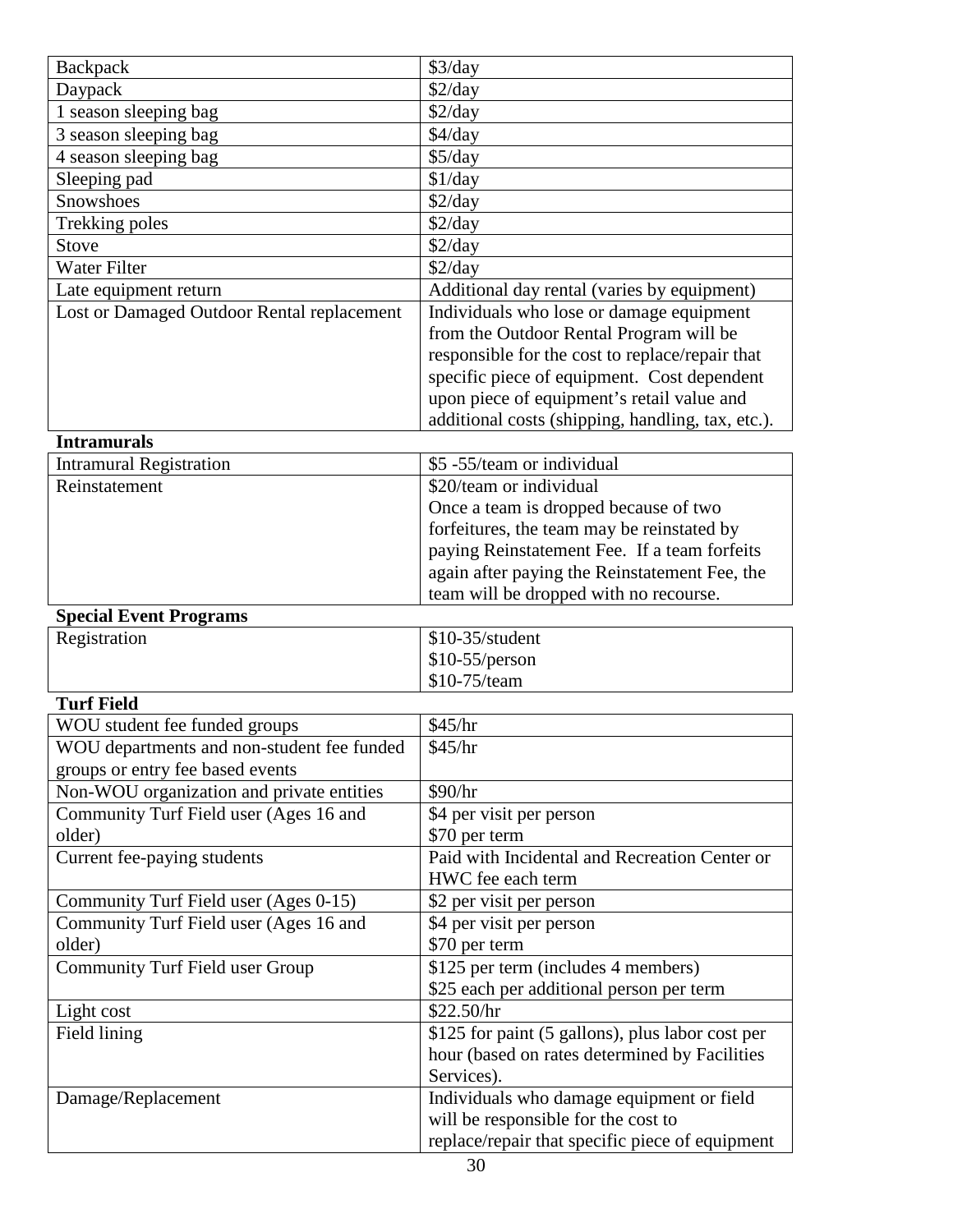|                         | or property. Cost dependent upon piece of      |
|-------------------------|------------------------------------------------|
|                         | equipment's retail value and/or repair costs   |
|                         | (shipping, handling, tax, travel, etc.).       |
| <b>Club Sports</b>      |                                                |
| Dues or membership fees | Vary upon club sport program's national dues,  |
|                         | travel requirements and other costs associated |
|                         | with participation                             |

#### **Intramural Grass Field**

| WOU student fee funded groups              | Possible damage charges                          |
|--------------------------------------------|--------------------------------------------------|
| WOU departments and non-student fee funded | \$65/hr                                          |
| groups or entry fee based events           |                                                  |
| Non-WOU organization and private entities  | \$100/hr                                         |
| Field lining                               | \$125 for paint (5 gallons), plus labor cost per |
|                                            | hour (based on rates determined by Facilities    |
|                                            | Services).                                       |
| Damage/Replacement                         | Individuals who damage equipment or field        |
|                                            | will be responsible for the cost to              |
|                                            | replace/repair that specific piece of equipment  |
|                                            | or property. Cost dependent upon piece of        |
|                                            | equipment's retail value and/or repair costs     |
|                                            | (shipping, handling, tax, travel, etc.).         |

## *International Students and Scholars Affairs' Office*

| <b>International Student Application Fee</b>                                                    | 60.00          |
|-------------------------------------------------------------------------------------------------|----------------|
| Catalog Mailing Fee (International)                                                             | 15.00          |
| Express Mail Fee (International)                                                                | 50.00          |
| See Health Services Section for International Health<br>Insurance for Student/Spouse/Child      |                |
| TOEFL (Test of English as a Foreign Language) Test<br><b>Shuttle Fee: From Portland Airport</b> | 30.00<br>70.00 |

## *Key Fobs*

| Initial, non-refundable | \$5/term or up to \$25/academic year |
|-------------------------|--------------------------------------|
| key/fob fee             | per key/fob (assessed per            |
|                         | department/division practice)        |
| Unreturned or lost      | \$25                                 |
| key/fob fee             |                                      |

## *Library*

## **Overdue Fines and Replacement Charges, by type of item**

From Salem HUT station

30.00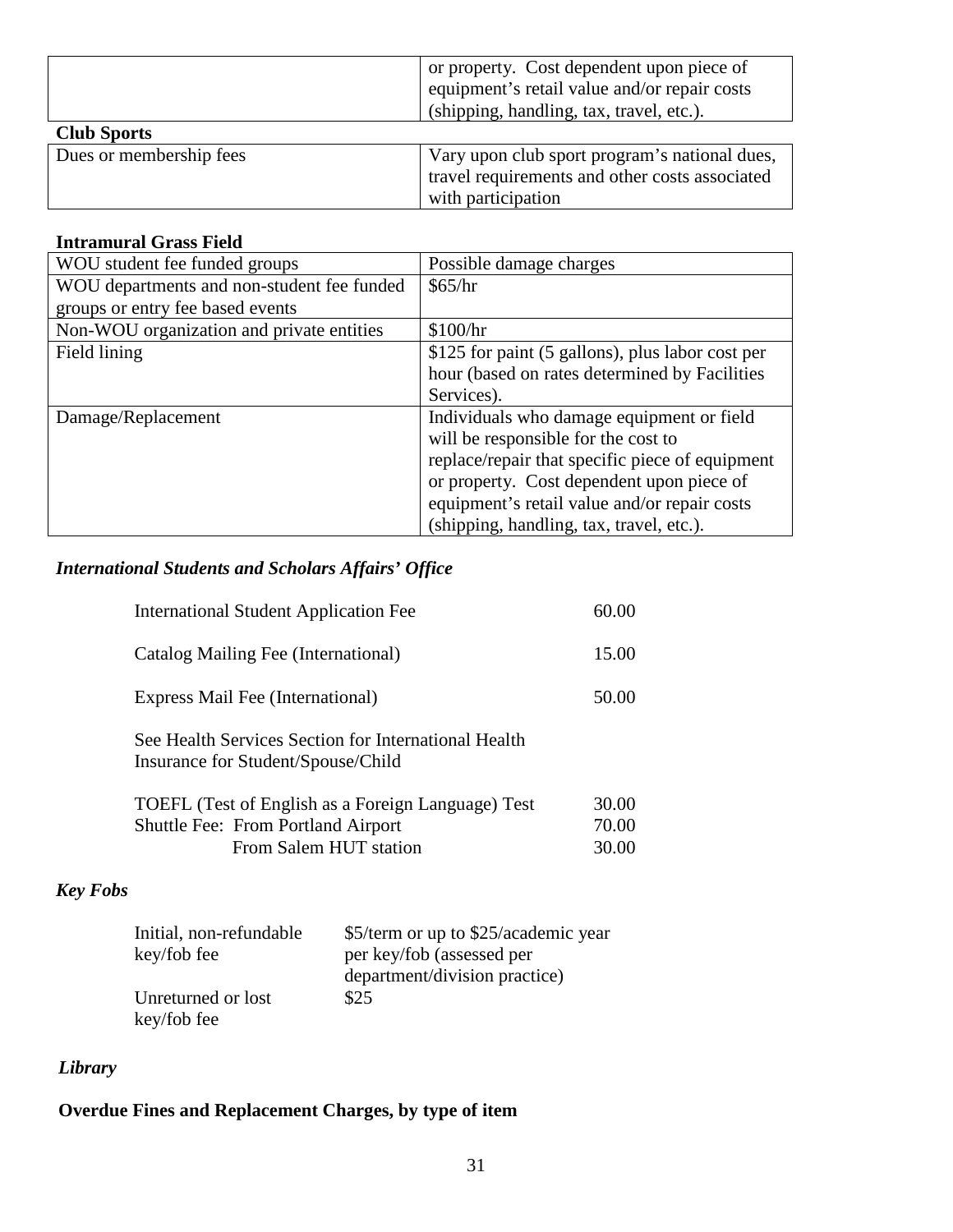| Type of item                                 | Overdue charge per item | Maximum overdue<br>fine per item or use | Replacement fee for<br>loss or damage*                      |
|----------------------------------------------|-------------------------|-----------------------------------------|-------------------------------------------------------------|
| Books, media, etc., including from<br>Summit | \$.50 per day           | \$20                                    | \$75                                                        |
| Books, media, etc. on Reserve                | \$.50 per hour          | \$20                                    | \$75                                                        |
| Books, media, etc. from Interlibrary Loan    | $$1.00$ per day         | \$20                                    | \$75 minimum                                                |
| Low-value equipment                          | \$2 per day             | \$10                                    | \$100 or actual<br>purchase price,<br>whichever is lower    |
| Medium-value equipment                       | \$10 per day            | \$50                                    | \$600 or actual<br>purchase price,<br>whichever is lower    |
| High-value equipment                         | \$20 per day            | \$100                                   | $$2,000$ or actual<br>purchase price,<br>whichever is lower |

*\* Replacement fee is in addition to the Lost Item Fee (processing) and the applicable overdue fine*

| <b>Additional Charges</b>            |                                                                                  |
|--------------------------------------|----------------------------------------------------------------------------------|
| Lost Item Fee                        | \$20                                                                             |
| Photocopy, coin-operated             | \$.10 per page, or \$.20 per $11x17$ " page                                      |
| Photocopy, prepaid with vending card | \$.05 per page                                                                   |
| <b>Community Patron printing</b>     | \$.05 per page                                                                   |
| Library locker lost key              | \$20                                                                             |
| Continuing Access Fee                | \$50 per term                                                                    |
| Materials Access Fee                 | Actual costs for Pay Per View, Interlibrary Loan, associated<br>delivery charges |

#### *Miscellaneous*

## *WOU Safe Ride*

| Transportation by special arrangement   | Cost varies per trip |
|-----------------------------------------|----------------------|
| <b>Bulletin Board Poster Fee</b>        |                      |
| * Violation of Poster Policy Guidelines | 10.00                |
| *See Student Affairs for Guidelines     |                      |
| <b>National Student Exchange</b>        |                      |

| <b>Participant Application Fee</b> | 200.00 per application |
|------------------------------------|------------------------|
|------------------------------------|------------------------|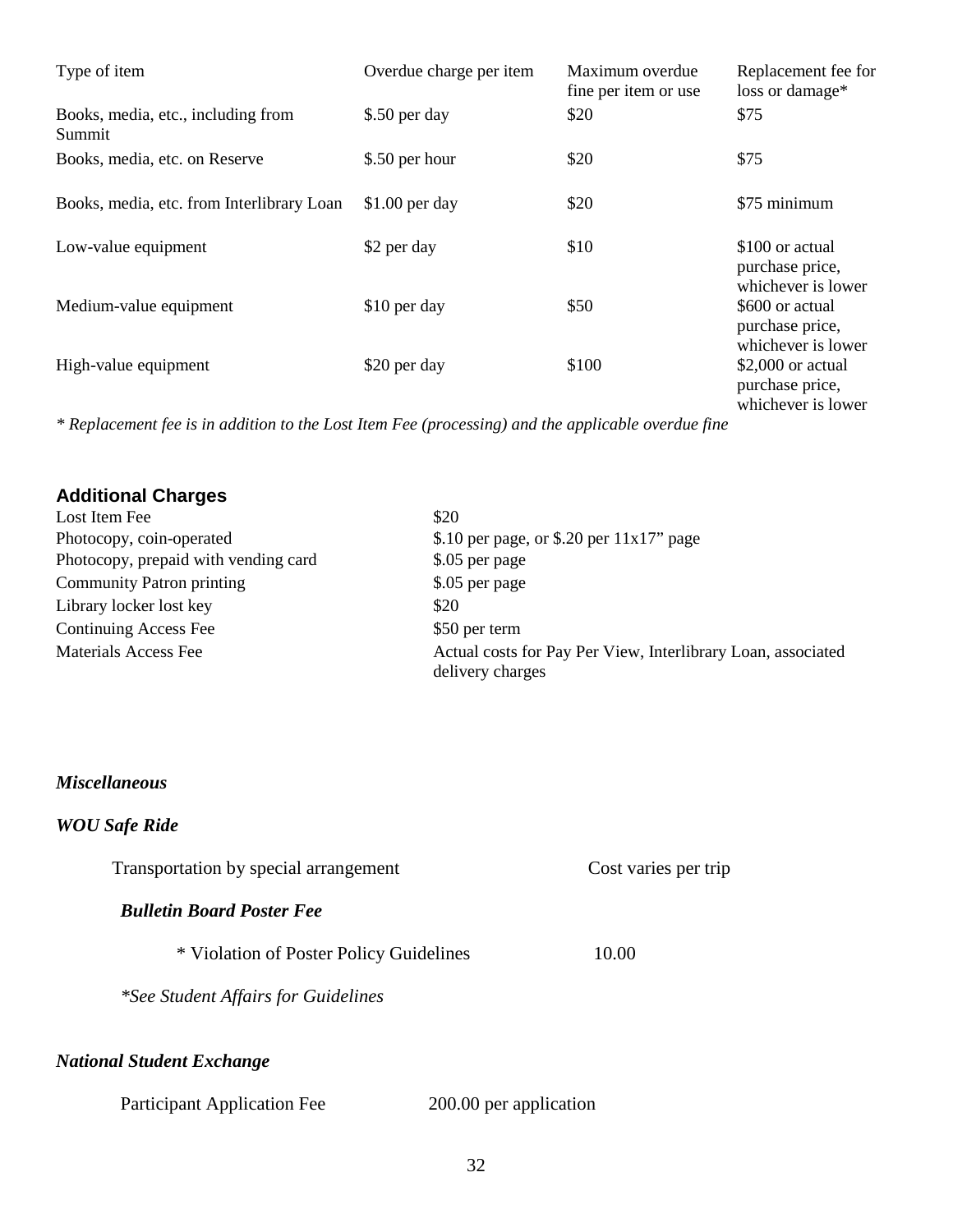SE Program Fee 55.00 per term

#### *OHSU Nursing Program*

| Student Technology Fee assessed on | $12.00$ per credit |
|------------------------------------|--------------------|
| OHSU nursing courses held on WOU   |                    |
| campus                             |                    |

## *Service Learning and Career Development Fees*

Career Educational Meals for the Cost of Meal; if a reservation for dinner is made and the person making the reservation does NOT show up for the dinner, the person's account will be charged the actual cost of the meal.

#### **Teacher Credential File Service Fees**

| To reactivate Teacher Credential File |                | 30.00        |
|---------------------------------------|----------------|--------------|
| Domestic File forwarding              |                | $4.00$ /ea   |
|                                       | or $10$ for    | 35.00        |
| Foreign File forwarding               | Additional fee | $2.00$ /ea   |
| Federal or express mailing            |                | 17.00        |
| Personal copy requests                |                | $1.00$ /copy |
|                                       | or             | $4.00$ /file |

| <b>Vacancy List Subscriptions</b> | <b>Charge</b>    |
|-----------------------------------|------------------|
| Students/Alumni                   | $15.00/2$ months |
|                                   | $25.00/4$ months |
|                                   | $35.00/6$ months |
| Non-WOU affiliated                | $25.00/2$ months |
|                                   | 35.00/4 months   |
|                                   | $45.00/6$ months |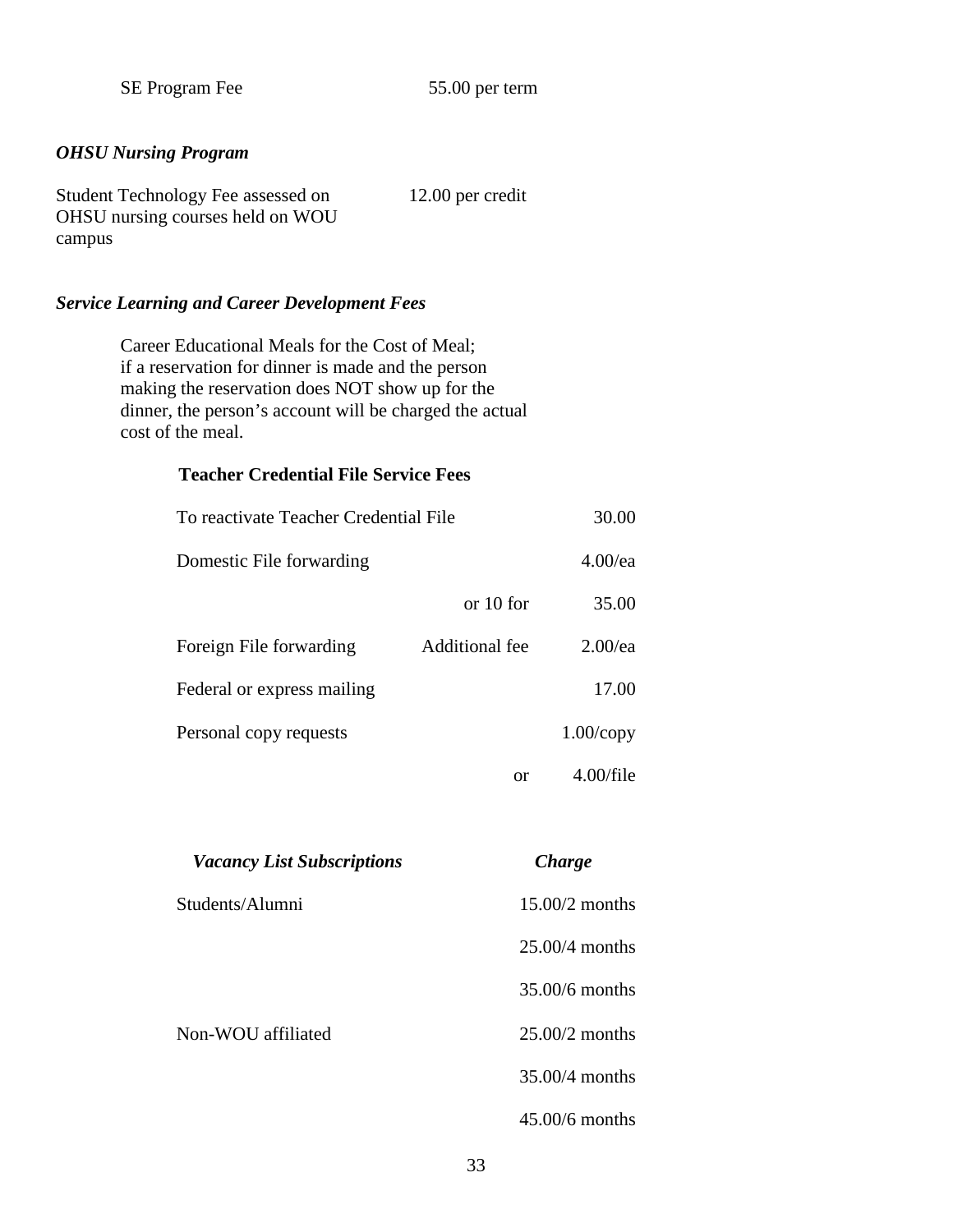| <b>Vacancy List Subscriptions</b>                                                           | <b>Charge</b>    |
|---------------------------------------------------------------------------------------------|------------------|
| <b>Job Search Management</b>                                                                | 15.00 annual fee |
| <b>Registrations System</b>                                                                 |                  |
| <b>Employer Recruiting Fees</b>                                                             |                  |
| (Recruiting fairs, information                                                              |                  |
| sessions, information booths, etc.)                                                         |                  |
| <b>Businesses</b>                                                                           | 175.00           |
| Non-Profit and Government Agencies                                                          | 50.00            |
| Late Registration Fee                                                                       | 20.00            |
| <b>Options: TV/VCR or Table Cloth</b>                                                       | $5.00$ each      |
| <b>Math Placement Test Fee</b>                                                              | 15.00            |
| <b>ALEKS</b> , math placement suite (good for 1)<br>year, additional year cost per student) | 15.00            |
|                                                                                             |                  |
|                                                                                             |                  |

# *Music Department*

| <b>Instrument Rental</b>           | $15.00$ per           |
|------------------------------------|-----------------------|
|                                    | term                  |
| <b>Instrument Rental Agreement</b> | Pay for repairs or    |
|                                    |                       |
|                                    | replacement at market |
|                                    | value                 |

## *Parking Services*

## *Parking Permit Fees and Citation Amounts*

| <b>Available Permit Types</b>                                      | Fees  |
|--------------------------------------------------------------------|-------|
| Decal permits<br>Annual (Oct. 1 to Sept. 30)                       | 87.00 |
| Three term (winter-summer)                                         | 72.00 |
| Two term (spring-summer)                                           | 57.00 |
| One term (summer only)                                             | 47.00 |
| Secondary vehicle/replacement decal                                | 10.00 |
| Hangtags<br>Optional hangtag (must also purchase primary<br>decal) | 12.00 |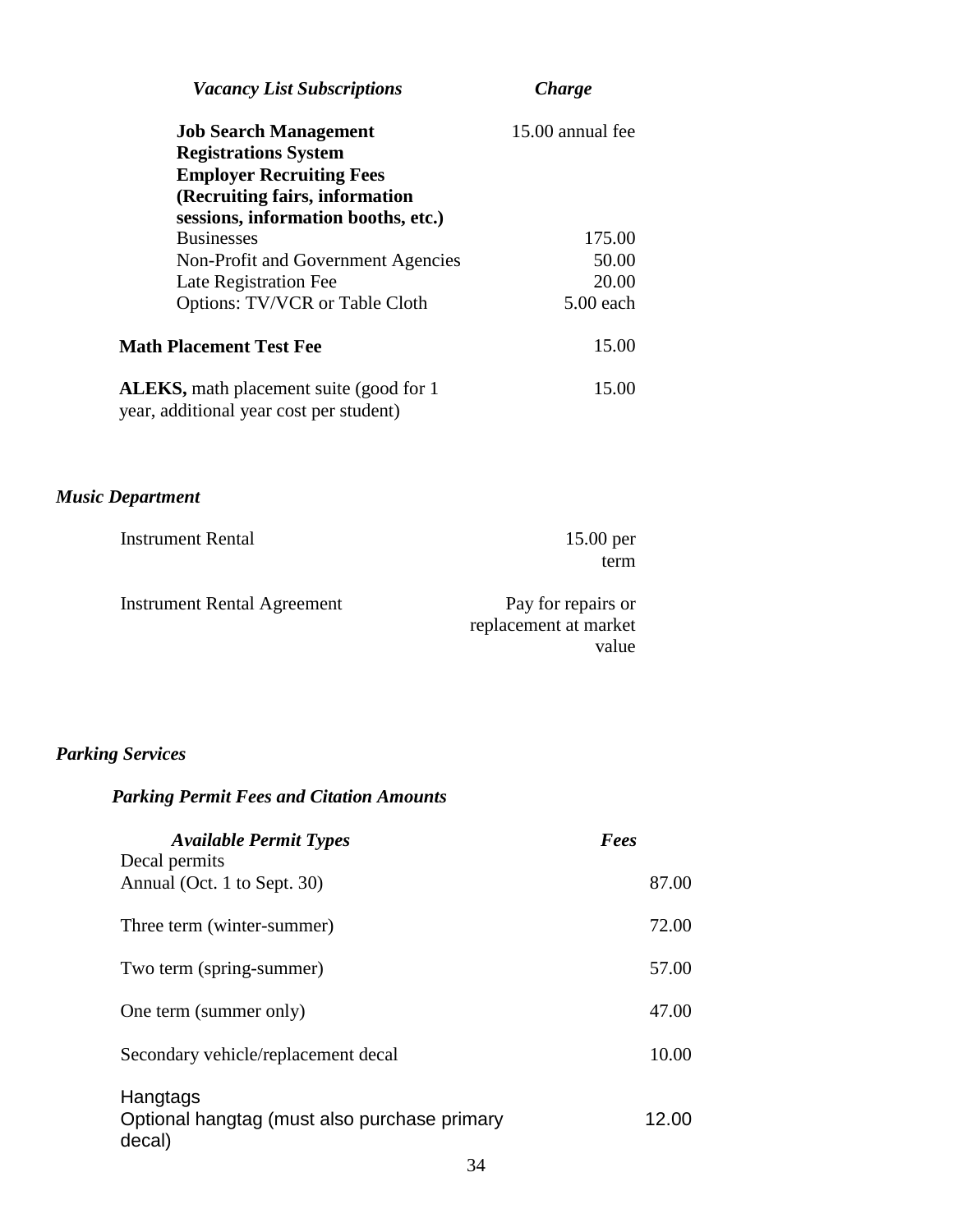| Replacement hangtag (no secondary option)                                                                                                                    | 22.00                                                   |
|--------------------------------------------------------------------------------------------------------------------------------------------------------------|---------------------------------------------------------|
| Paper permits<br>Term permit (12 weeks)                                                                                                                      | 47.00                                                   |
| Monthly permit (31 days)                                                                                                                                     | 30.00                                                   |
| Weekly permit                                                                                                                                                | 10.00                                                   |
| Daily permit                                                                                                                                                 | 2.00                                                    |
| Replacement permit                                                                                                                                           | 10.00                                                   |
| Motorcycles, Mopeds and Scooters                                                                                                                             |                                                         |
| Annual decal (motorcycle spaces only/Oct. 1 to Sept.<br>30)                                                                                                  | 43.00                                                   |
| Three term (winter-summer)                                                                                                                                   | 40.00                                                   |
| Two term (spring-summer)                                                                                                                                     | 37.00                                                   |
| One term (summer only)                                                                                                                                       | 34.00                                                   |
| Replacement decal                                                                                                                                            | 10.00                                                   |
| <b>Bicycle Lockers</b><br>Annual rental (Oct. 1 to Sept. 30)<br>One term rental (12 weeks)<br>Security deposit (refundable)<br>Key replacement/Locker repair | 60.00<br>20.00<br>25.00<br>replacement/<br>repair costs |
| <b>Violations</b><br>No permit 7:00 a.m. - 5:00 p.m.                                                                                                         | <b>Fines</b><br>35.00                                   |
| No permit 5:00 p.m. - 7:00 a.m.                                                                                                                              | 20.00                                                   |
| Reserved Space/Loading and 15/30 Minute Zones                                                                                                                | 35.00                                                   |
| Fire Lanes and Driveways                                                                                                                                     | 50.00                                                   |
| Misuse or altered permit                                                                                                                                     | 45.00                                                   |
| <b>Expired Meter</b>                                                                                                                                         | 25.00                                                   |
| Parking on grass/sidewalks                                                                                                                                   | 35.00                                                   |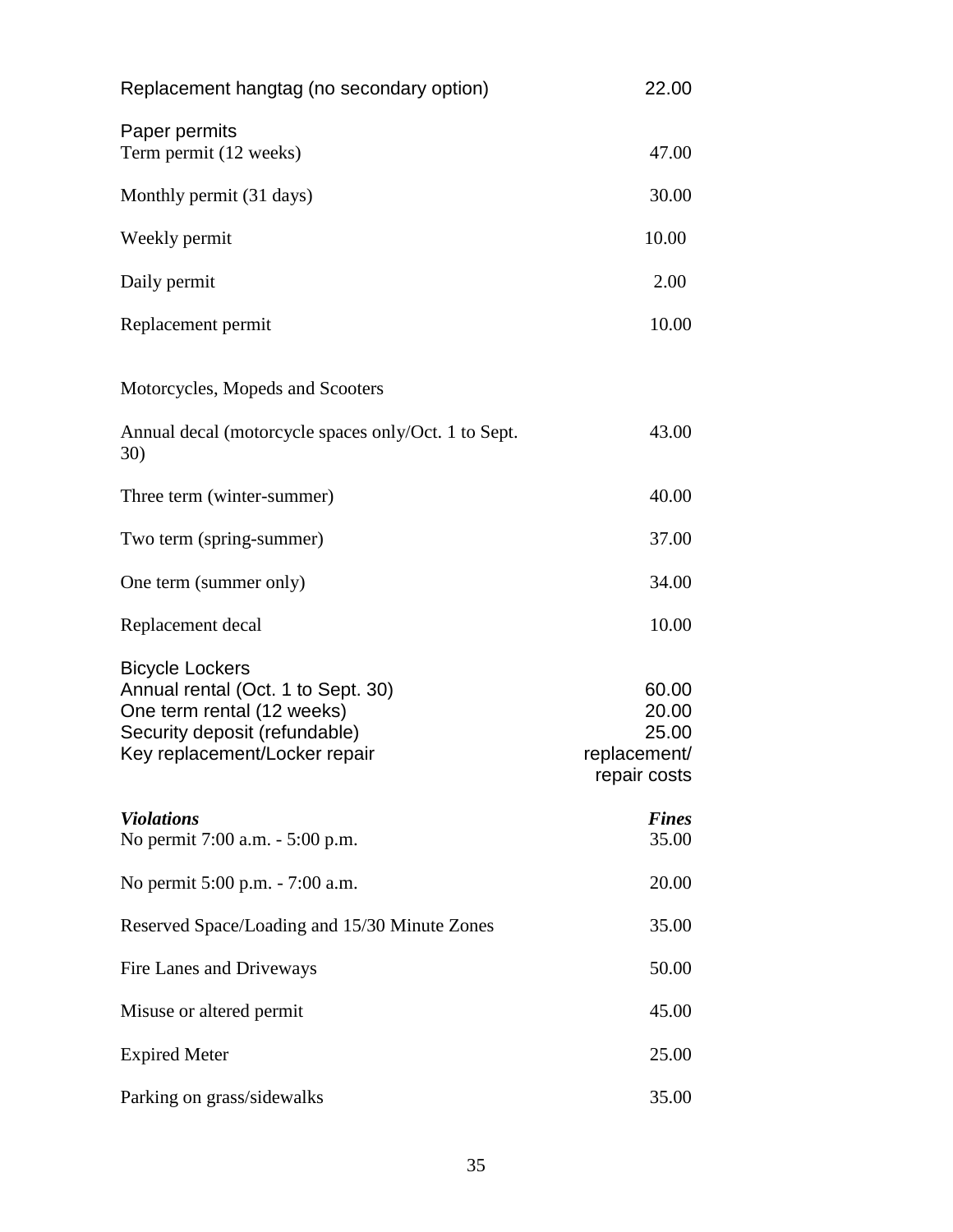| Blocking space reserved for disabled person                                     |                                                                                                                        | 55.00  |
|---------------------------------------------------------------------------------|------------------------------------------------------------------------------------------------------------------------|--------|
| Failure to comply with street/lot signs/yield to<br>pedestrians                 |                                                                                                                        | 40.00  |
| Not a designated stall                                                          |                                                                                                                        | 20.00  |
| Wrong Lot                                                                       |                                                                                                                        | 15.00  |
| Permit not properly displayed/affixed to vehicle                                |                                                                                                                        | 15.00  |
| Vehicle Impoundment/Boot                                                        |                                                                                                                        | 75.00  |
| Disabled space (ORS $811.615(5)$ )                                              |                                                                                                                        | 165.00 |
| Other                                                                           |                                                                                                                        | 25.00  |
| Late Fee (If citation not paid within 10 working days)                          |                                                                                                                        | 10.00  |
| <b>Registrar Services</b>                                                       |                                                                                                                        |        |
| Add/Drop per course added or dropped                                            | 20.00                                                                                                                  |        |
| Late Registration/Fee Payment                                                   |                                                                                                                        |        |
| Beginning close of 5 <sup>th</sup> calendar day after classes begin             | 100.00                                                                                                                 |        |
| Official Copy-ordered via hard copy paper form                                  | 10.00 each                                                                                                             |        |
| Official Copy-ordered online                                                    | 8.00 each                                                                                                              |        |
| Same-Day Rush Official Transcript                                               | 30.00                                                                                                                  |        |
| Credit by Examination Fee                                                       | 25.00 per credit                                                                                                       |        |
| Directory information to outside agencies                                       | hour<br>$$0.25$ /page +<br>hourly rate of staff<br>responding to<br>request x amount<br>of time required to<br>respond |        |
| Enrollment verification surcharge                                               | 3.00 per request                                                                                                       |        |
| Application for Graduation Fee (undergraduate<br>and graduate) per term applied | 50.00                                                                                                                  |        |
| Readmission Fee (undergraduate & graduate)                                      | 15.00                                                                                                                  |        |
| Duplicate/Replacement Diploma Fee                                               | 40.00                                                                                                                  |        |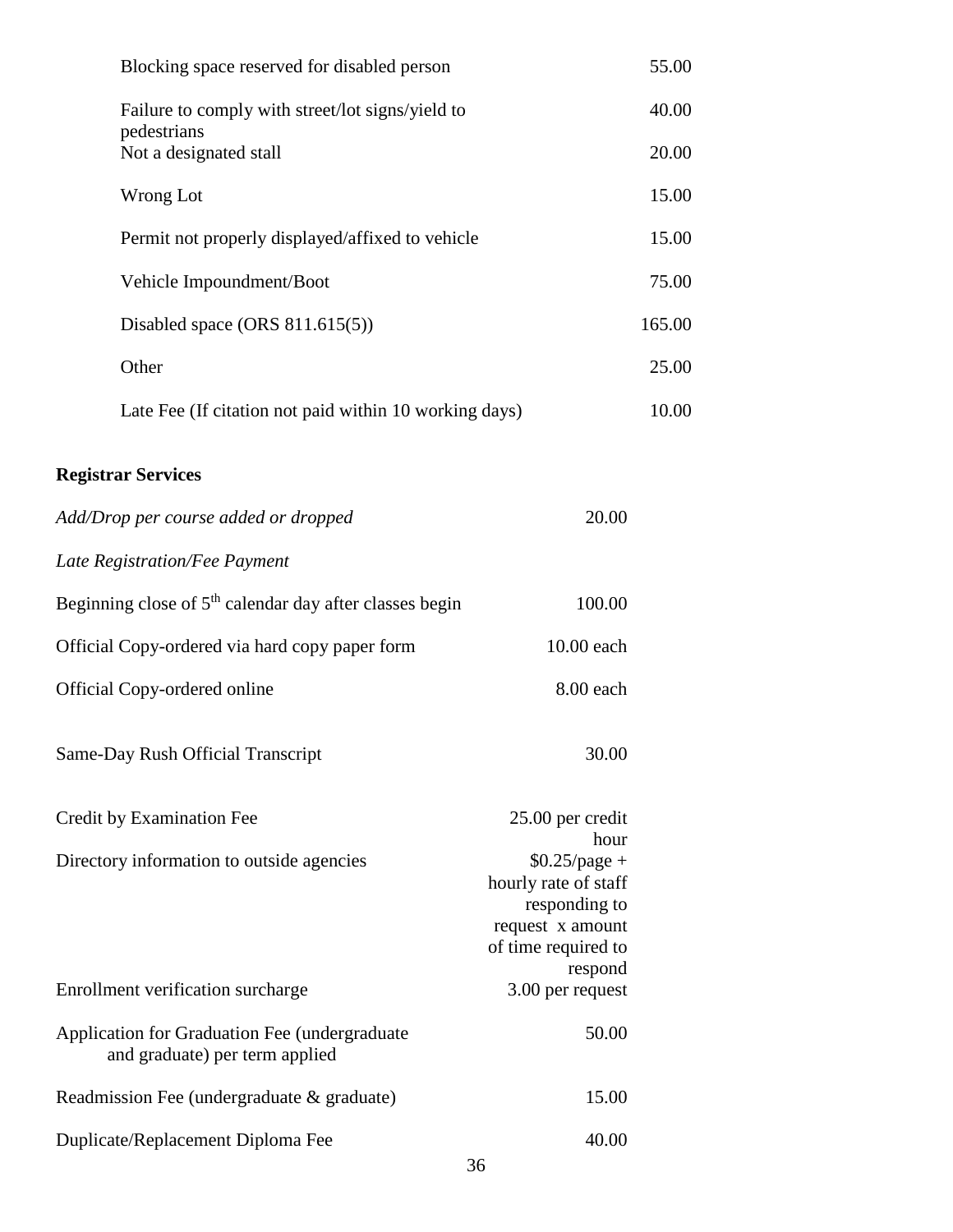| Express Mail Fee (Domestic)                                              | <b>Fastest to</b><br>destination<br>15.00 to 30.00                 |
|--------------------------------------------------------------------------|--------------------------------------------------------------------|
| Express Mail Fee (International)                                         | 60.00                                                              |
| <b>Rush Diploma Printing</b>                                             | 75.00                                                              |
| <b>Residence Hall Fees</b>                                               |                                                                    |
| Application for annual contract                                          | 40.00                                                              |
| Application for term contract                                            | 150.00 non-<br>refundable<br>fee $(+40.00)$<br>application<br>fee) |
| Contract cancellation fee for the remainder of the<br>contract           | 7.00 per day                                                       |
| <b>Administrative Processing Fee</b>                                     | 5.00                                                               |
| Improper Room Change                                                     | 100.00                                                             |
| Improper Check-Out Fee                                                   | 100.00                                                             |
| Lockout Fee after five lockouts                                          | $5.00$ per                                                         |
| Fire Safety Violations, Lock Change Fee, Cleaning                        | incident<br>Varies                                                 |
| Fee<br>Fee for removal of window screens                                 | 25.00                                                              |
| <b>Housing Cancellation Fee</b><br>Late Checkout (after the halls close) | 350.00<br>25.00/half<br>hour                                       |
| Lost Key/Fob                                                             | 25.00-75.00                                                        |
| <b>Temporary Food Card</b>                                               | 2.00                                                               |
| Alcohol Edu Program                                                      | 25.00                                                              |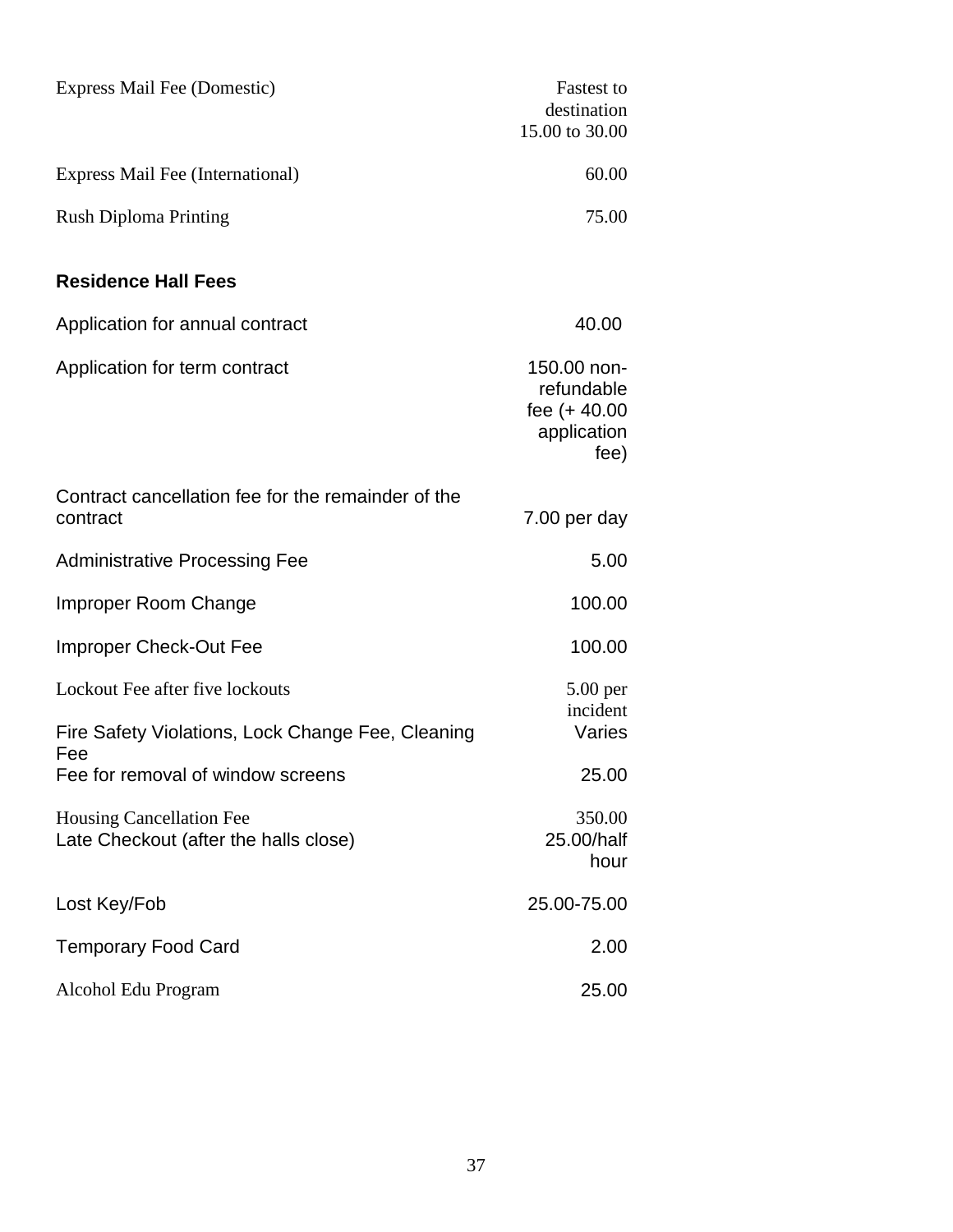| <b>Guest Room</b>                   | 25.00 per<br>person/per<br>night |
|-------------------------------------|----------------------------------|
| <b>Off-Campus Housing Brochure</b>  | 50.00 per ad                     |
| <b>Network Connection Setup Fee</b> | 25.00                            |
| <b>Virus Cleaning Fee</b>           | 10.00 per<br>incident            |

#### *Sculpture Stone Fee*

Re-sale of quarried sculpture stone at 5% above cost which includes shipping. The sales price will vary depending on the type of stone.

#### *Student Enrichment Program*

(For resources and equipment made available to SEP students for check-out with a specified return due date)

Resource and equipment fines beyond return due date 5.00/day Replacement if not returned after 10 business days from return due date, or if the resource/equipment is returned damaged or in a condition that it cannot be used in the future charge up to the actual replacement cost of equipment Recovery of SEP Educational/Cultural Event Costs: When SEP funds are used to provide admission for individuals who reserve tickets for educational or cultural events, and those tickets are unclaimed or are not used, that individual's account will be charged the actual cost of admission to the event. charge up to the actual cost of the admission ticket for the event *Student Printing on Campus*

| First 250 pages      | Free |
|----------------------|------|
| Additional 50 pages  | 2.50 |
| Additional 100 pages | 5.00 |

#### *Telecommunications Services*

| Wireless Network Access (OUS Faculty, Staff, Students) | 20.00 per month or |
|--------------------------------------------------------|--------------------|
|                                                        | $60.00$ per term   |
| Wireless Network Access for Community Members/Visitors | $40.00$ per month  |
| <b>Wireless Network Access Daily Rate</b>              | 2.00/dav           |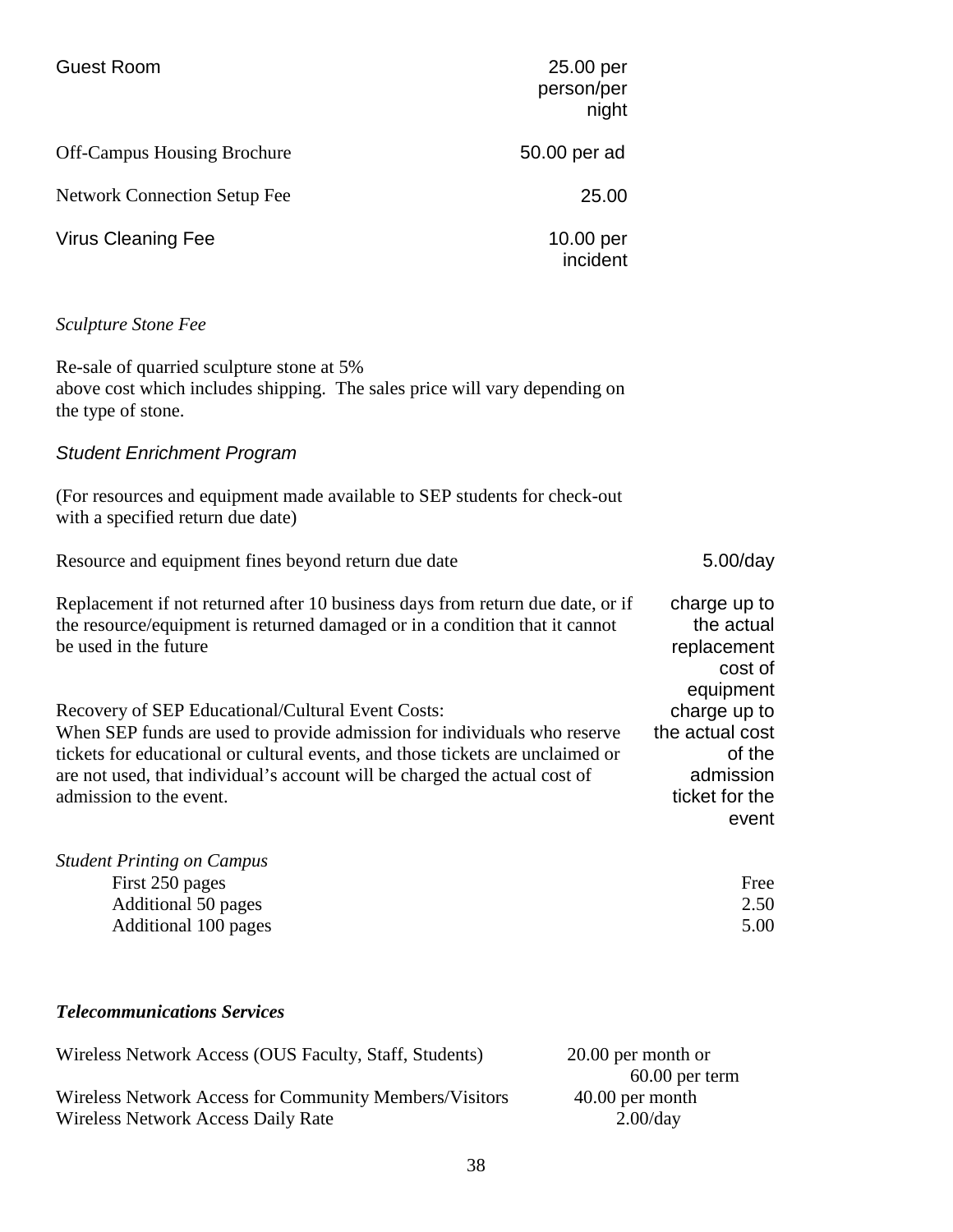# *University Computing Services*

| [Audio Visual Equipment<br><b>Type of Equipment</b> | <b>Daily</b> | <b>Weekly</b> |
|-----------------------------------------------------|--------------|---------------|
|                                                     |              |               |
| <b>Projectors</b>                                   |              |               |
| 16MM Film                                           | 20.00        | 80.00         |
| 35MM Slide w/Zoom Lens and remote                   | 25.00        | 100.00        |
| 35MM Slide Projector wireless remote IR             | 15.00        | 60.00         |
| 35MM Slide Projector Dissolve control               | 15.00        | 60.00         |
| Dukane Collapsible Overhead                         | 20.00        | 80.00         |
| Elmo Overhead                                       | 12.00        | 48.00         |
| Opaque Projector                                    | 20.00        | 80.00         |
| Caramate 35MM Slide Viewer                          | 10.00        | 40.00         |
| Optoma SVGA LCD Projector 1000Lum                   | 100.00       | 400.00        |
| Dell DLP projector XGA 1200Lum or comparable        | 130.00       | 520.00        |
| Toshiba LCD 1500Lum or comparable                   | 175.00       | 700.00        |
| Hitachi/Sharp XGA LCD 2000Lum or comparable         | 175.00       | 700.00        |
| Hitachi XGA LCD 4500Lum or comparable               | 250.00       | 1,000.00      |
| <b>TV/Video</b>                                     |              |               |
| 13" TV/VCR Combo                                    | 40.00        | 160.00        |
| 20" TV/VCR Combo                                    | 50.00        | 200.00        |
| 27" TV/VCR/DVD Combo                                | 65.00        | 260.00        |
| 27" TV Monitor                                      | 30.00        | 120.00        |
| $1/2$ " VHS VCR                                     | 20.00        | 80.00         |
| <b>DVD</b> Player                                   | 20.00        | 80.00         |
| Laser Disk Player                                   | 20.00        | 80.00         |
| Panasonic VHS Camcorder                             | 40.00        | 160.00        |
| <b>Canon MiniDV Camcorder</b>                       | 45.00        | 180.00        |
| Bogan Tripod                                        | 12.00        | 48.00         |
| Camcorder microphone wired                          | 8.00         | 32.00         |
| <b>Closed Caption Decoder</b>                       | 12.00        | 48.00         |
| <b>Audio</b>                                        |              |               |
| <b>Cassette Recorder</b>                            | 10.00        | 40.00         |
| CD Player/Changer Component                         | 15.00        | 60.00         |
| Cassette/CD Boombox                                 | 12.00        | 48.00         |
| Professional Cassette/CD player w/speed control     | 35.00        | 140.00        |
| Amplifier 150 watt Bogan                            | 25.00        | 100.00        |

|       | 100.00 |
|-------|--------|
| 20.00 | 80.00  |
| 35.00 | 140.00 |
| 45.00 | 180.00 |
| 10.00 | 40.00  |
| 25.00 | 100.00 |
| 25.00 | 100.00 |
|       | 25.00  |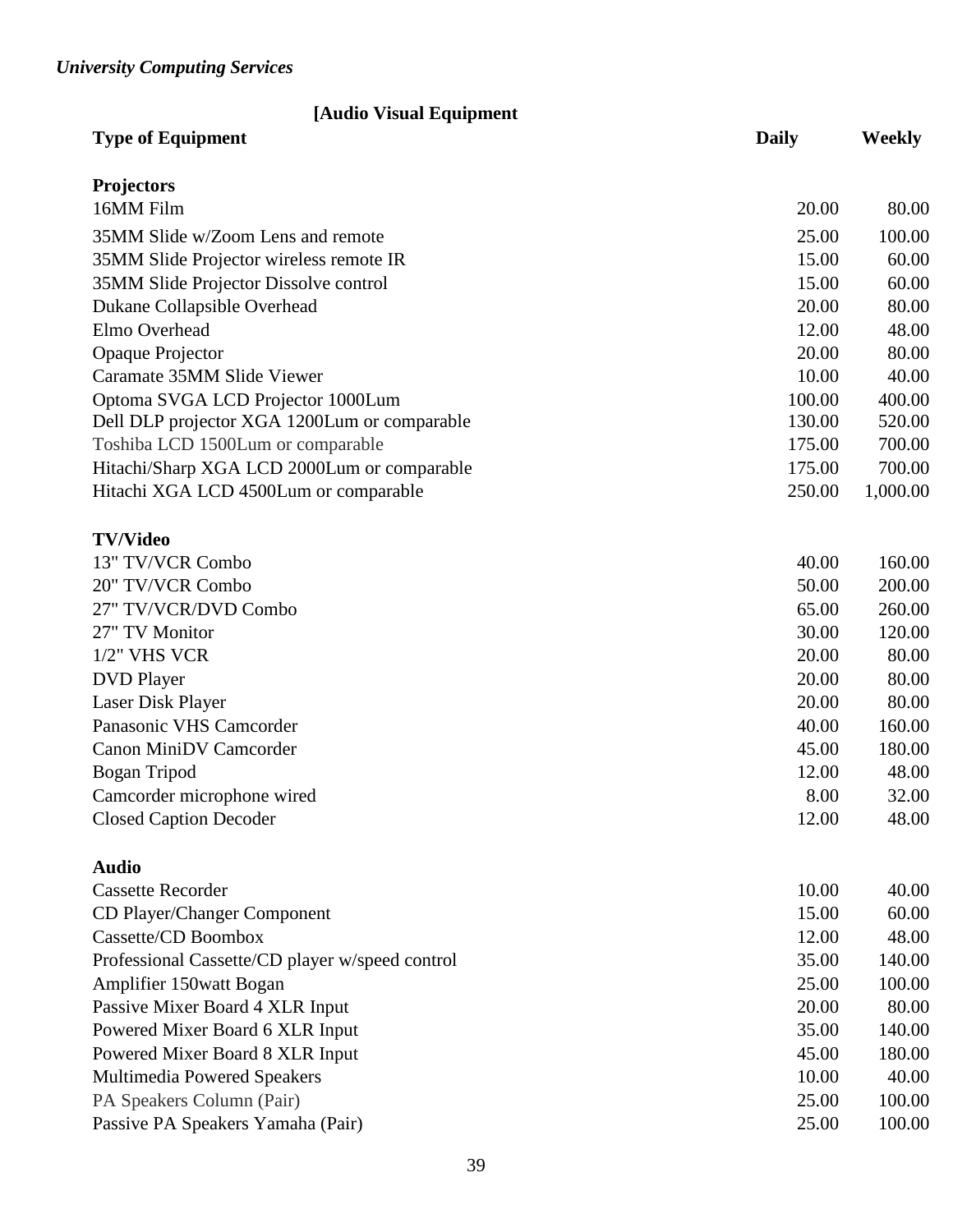| Microphone wired handheld (SM58,57)<br>7.00 | 28.00  |
|---------------------------------------------|--------|
| 25.00<br>Wireless VHF Microphone            | 100.00 |
| Wireless UHF Microphone<br>35.00            | 140.00 |
| 3.00<br>Table top mic. Stand                | 12.00  |
| 5.00<br>Mic. Stand $36" - 60"$              | 20.00  |

| <b>Complete PA systems</b>                                                   |        |        |
|------------------------------------------------------------------------------|--------|--------|
| Portable powered speaker w/ wireless mic                                     | 25.00  | 100.00 |
| Small - Powered Mixer 6XLR, 2 speakers, 1 Mic w/stand                        | 50.00  | 200.00 |
| Large - PA system (Amp, 8XLR mixer 4 speakers, 4 mics)                       | 100.00 | 400.00 |
| *Small - Powered Mixer 10XLR, 2 speakers, 1 Mic w/stand                      | 50.00  | 200.00 |
| *Large - PA system (Amp, 16XLR mixer 2 speakers, 1-4 mics)                   | 100.00 | 400.00 |
| *Pacific Room Sound (Amp, 24XLRmixer, 4 speakers, 1-6 mics, 6 subwoofers, CD |        |        |
| player, wireless lapel mic, 4 monitors                                       | 200.00 | 800.00 |
| Columbia Room Surround Sound system                                          | 50.00  | 200.00 |
| Portable Surround Sound system                                               | 50.00  | 200.00 |
| <b>Screens</b>                                                               |        |        |
| 48" x 48" portable tripod screen                                             | 8.00   | 32.00  |
| 60" x 60" portable tripod screen                                             | 10.00  | 40.00  |
| 96" x 96" portable tripod screen                                             | 15.00  | 60.00  |
| 10ft x 15ft rear projection screen                                           | 75.00  | 300.00 |
| <b>Laptops</b>                                                               |        |        |
| Laptop MAC iBook 366Mhz CD, 3.5Floppy OS9, Airport                           | 30.00  | 120.00 |
| Laptop Dell 98SE, Office XP, PIII, CD, 3.5Floppy                             | 40.00  | 160.00 |
| Laptop Dell XP Pro, Office XP, PIV, CD-R/RW/DVD, 3.5Floppy                   | 50.00  | 200.00 |
| <b>Miscellaneous</b>                                                         |        |        |
| Multimedia Cart 34"                                                          | 6.00   | 36.00  |
| Multimedia Cart 48"                                                          | 10.00  | 40.00  |
| Desktop Podium                                                               | 25.00  | 100.00 |
| <b>Floor Podium</b>                                                          | 25.00  | 100.00 |
| W.O.U. Podium                                                                | 50.00  | 200.00 |
| Flip Chart holder/white board with pens/eraser                               | 10.00  | 40.00  |
| <b>Lighting</b>                                                              |        |        |
| *Pacific Room Theatrical Lights (1x\$7.50 per) 20 total                      | 150.00 | 300.00 |
| <b>Light Trees</b>                                                           | 37.50  | 75.00  |
| Sound Light Tree                                                             | 22.50  | 45.00  |
| Spot Light $-$ per spotlight                                                 | 35.00  | 70.00  |
| Mirror Ball                                                                  | 10.00  | 20.00  |

\*Items require WUC Audio Visual Technician to operate, labor charges may be assessed. Equipment can only be used within the Werner University Center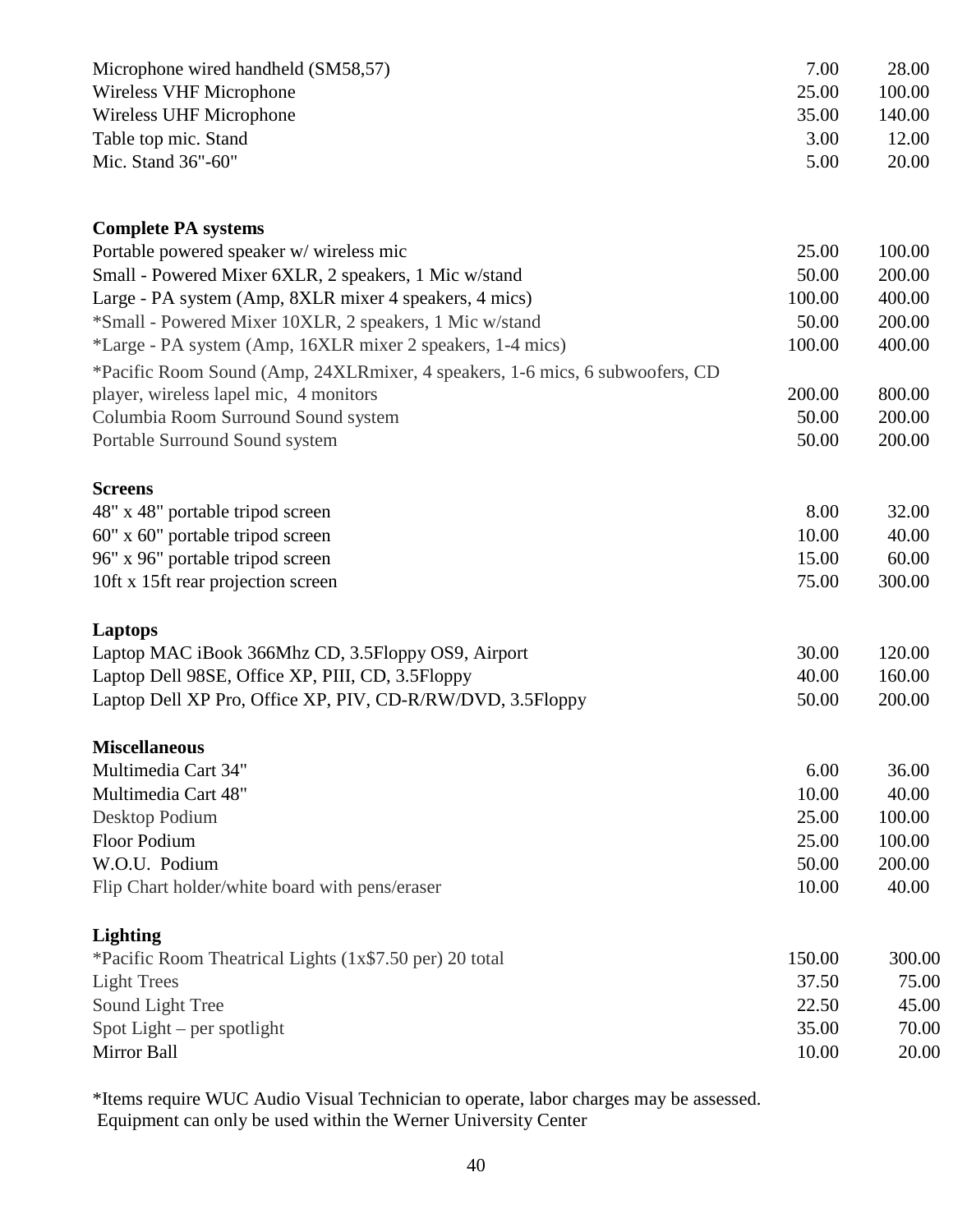## *Werner University Center/Student Leadership and Activities Miscellaneous Charges*

## *Laptop Use Late Return Fee*

| Returned after 10:30 a.m. and before 2 p.m.                                | 5.00                        |
|----------------------------------------------------------------------------|-----------------------------|
| Returned after 2:00 p.m.                                                   | 25.00                       |
| Replacement if not returned after 10 Business<br>days from return due date | actual cost of<br>equipment |
| Broken or unreturned laptop accessories                                    | replacement<br>cost         |
| <b>WOU Non-Traditional Lounge Locker Rentals</b>                           | \$10/term]                  |

## *Photo I.D. Cards*

Initial Free Replacement Card \$15.00

#### *WOU Reservations:*

| Fees Waived                         | Fees Charged                                 |  |
|-------------------------------------|----------------------------------------------|--|
| Facility / room rental              | Werner University labor for AV Technician or |  |
|                                     | Special Events crew                          |  |
| WUC AV equipment rental charges     | Werner University Center fee for "Extended   |  |
|                                     | hours of operation"                          |  |
| WUC Room set-up/take-down labor fee | Labor charges associated with Facilities     |  |
|                                     | Services, Campus Public Safety, or Parking   |  |
|                                     | <b>Services</b>                              |  |
|                                     | AV charges for Classroom Services equipment  |  |
|                                     | Housing, Catering, or Dining charges         |  |

#### *WOU-Affiliated Reservations:*

| Fees Waived                 | Fees Charged                                 |  |
|-----------------------------|----------------------------------------------|--|
| 50% Facility / room rental  | Room set-up/take-down labor fee              |  |
| AV equipment rental charges | Werner University labor for AV Technician or |  |
|                             | Special Events crew                          |  |
|                             | Werner University Center fee for "Extended   |  |
|                             | hours of operation"                          |  |
|                             | Labor charges associated with Facilities     |  |
|                             | Services, Campus Public Safety, or Parking   |  |
|                             | <b>Services</b>                              |  |
|                             | AV charges for Classroom Services equipment  |  |
|                             | Housing, Catering, or Dining charges         |  |
|                             | Planning and Coordination Fee                |  |

# *Non-Affiliated Reservations:*

| Fees Waived | Fees Charged                                 |
|-------------|----------------------------------------------|
| None        | Facility / room rental                       |
|             | AV equipment rental charges                  |
|             | Room set-up/take-down labor fee              |
|             | Werner University labor for AV Technician or |
|             | Special Events crew                          |
|             | Werner University Center fee for "Extended   |
|             | hours of operation"                          |
|             | Labor charges associated with Facilities     |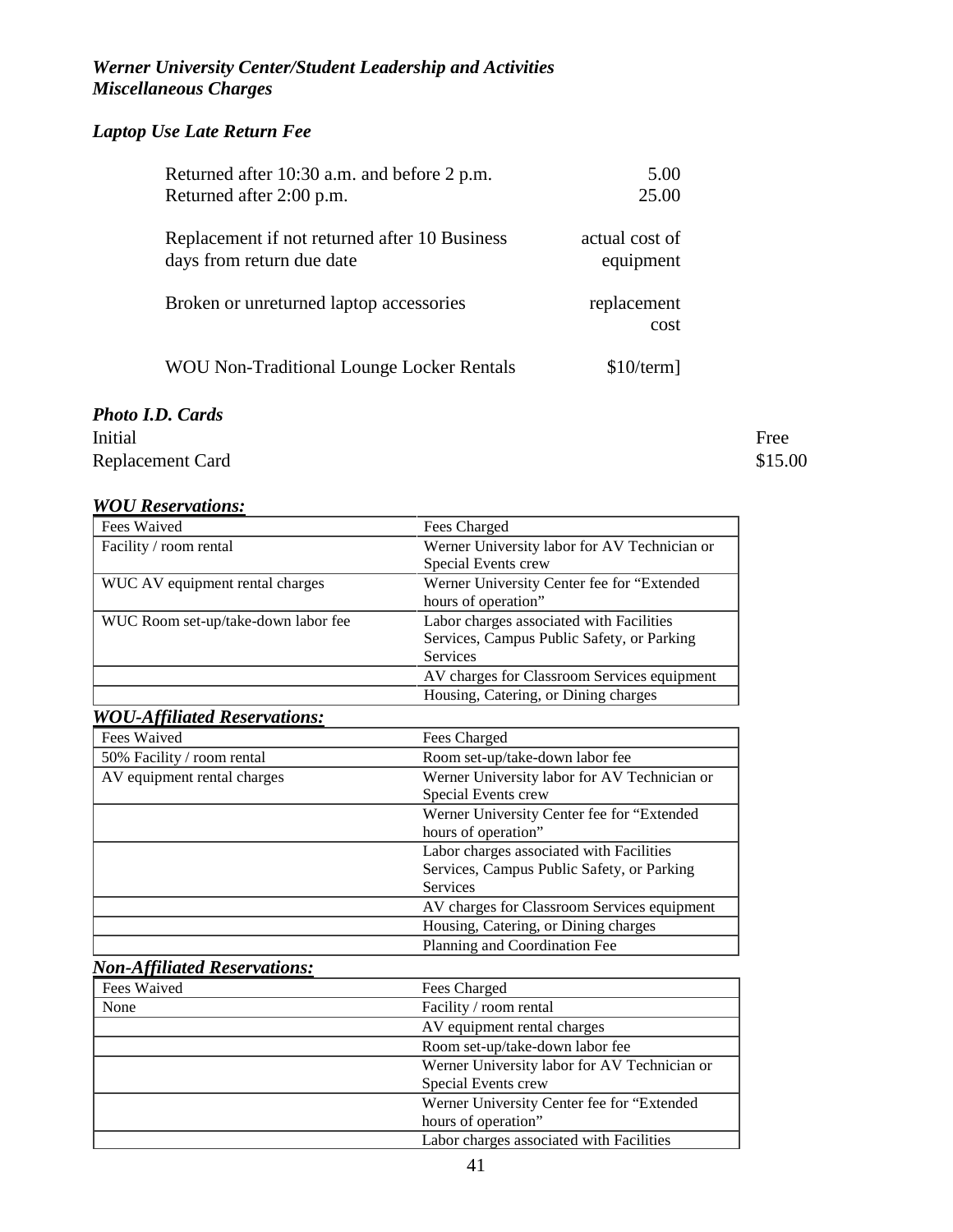| Services, Campus Public Safety, or Parking  |
|---------------------------------------------|
| <b>Services</b>                             |
| AV charges for Classroom Services equipment |
| Housing, Catering, or Dining charges        |
| Planning and Coordination Fee               |

\*\*All groups are responsible for the facilities they use and are charged for damage, vandalism, breakage, theft, and cleaning for any conditions beyond reasonable use.

# *Facility Charges*

| Room<br>rate      |                            |                                 |                      |  |
|-------------------|----------------------------|---------------------------------|----------------------|--|
|                   | <b>Hourly</b>              |                                 | <b>Daily Maximum</b> |  |
| <b>Pacific</b>    | \$<br>63.00                | \$                              | 504.00               |  |
| <b>Pacific</b>    |                            |                                 |                      |  |
| (discount if      |                            |                                 |                      |  |
| <b>WOU</b>        |                            |                                 |                      |  |
| catered)          | \$<br>53.00                |                                 | \$420.00             |  |
| Columbia          | \$<br>42.00                | \$                              | 336.00               |  |
| New               |                            |                                 |                      |  |
| <b>Willamette</b> | \$<br>42.00                | <u>\$</u>                       | 336.00               |  |
| <b>Santiam</b>    | \$<br>21.00                | $\overline{\xi}$                | 168.00               |  |
| Calapooia         | \$<br>21.00                | $\overline{\xi}$                | 168.00               |  |
| <b>Ochoco</b>     | \$<br>10.50                | $\overline{\xi}$                | 84.00                |  |
| Little D          | \$<br>10.50                | $\overline{\boldsymbol{\zeta}}$ | 84.00                |  |
| Rogue             | \$<br>10.50                | \$                              | 84.00                |  |
| <b>Summit</b>     | \$<br>26.00                | $\overline{\xi}$                | 208.00               |  |
| <b>Vendor</b>     |                            |                                 |                      |  |
| Space             | \$<br>5.25                 | \$                              | 42.00                |  |
| <b>Klamath</b>    |                            |                                 |                      |  |
| Lounge            | \$<br>21.00                | \$                              | 168.00               |  |
| First Fl.         |                            |                                 |                      |  |
| Lobby             | \$<br>42.00                | \$                              | 336.00               |  |
| 2nd Fl            |                            |                                 |                      |  |
| Lobby             | \$<br>42.00                | \$                              | 336.00               |  |
|                   | For the following meeting  |                                 |                      |  |
|                   | rooms: Ochoco, Willamette, |                                 |                      |  |
| <b>Smart Tech</b> | Columbia Room A and        |                                 |                      |  |
| Fee               | Columbia                   | \$                              | 25.00 flat rate      |  |

# *Classroom / Outdoor area Charges*

| <b>Type</b>               | <u>rate</u><br>- |                  |  |
|---------------------------|------------------|------------------|--|
|                           | <b>Hourly</b>    | <b>Daily Max</b> |  |
| <b>Auditorium (Rice)</b>  | \$63.00          | \$504.00         |  |
| <b>Auditorium (Smith)</b> | \$21.00          | \$168.00         |  |
| <b>Baseball field</b>     | \$40.00          | \$320.00         |  |
| Classroom/Lab 1-36        | \$9.50           | \$76.00          |  |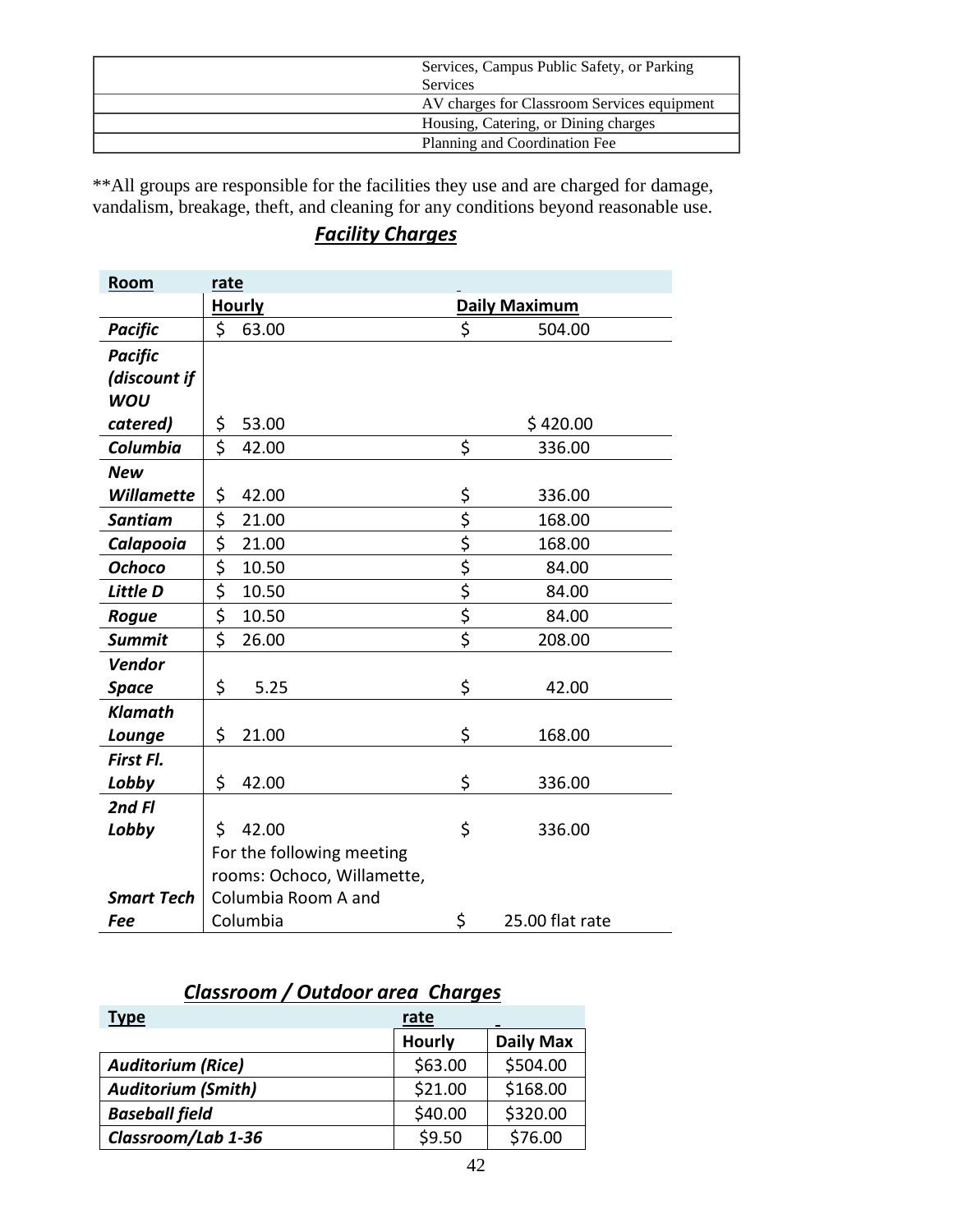| Classroom/Lab 37-50                     | \$11.50 | \$92.00  |
|-----------------------------------------|---------|----------|
| Classroom/Lab 50+                       | \$13.50 | \$108.00 |
| <b>Computer Lab</b>                     | \$19.00 | \$152.00 |
| Conference                              | \$9.50  | \$76.00  |
| Dance Studio (OPE 120, HWC 302,         |         |          |
| <b>Maple Hall)</b>                      | \$9.50  | \$76.00  |
| <b>FB Practice Fields</b>               | \$40.00 | \$320.00 |
| Gym (NPE)                               | \$58.00 | \$464.00 |
| Gym (OPE)                               | \$37.00 | \$296.00 |
| <b>IM Fields</b>                        | \$40.00 | \$320.00 |
| <b>MacArthur Field</b>                  | \$45.00 | \$360.00 |
| Multi-purpose (NPE 108, 201)            | \$19.00 | \$152.00 |
| <b>Outside Areas</b>                    | \$6.50  | \$52.00  |
| <b>Pool (see HWC Rates Schedule)</b>    |         |          |
| <b>Soccer field</b>                     | \$40.00 | \$320.00 |
| <b>Softball Field</b>                   | \$40.00 | \$320.00 |
| <b>Stadium</b>                          | \$29.50 | \$236.00 |
| <b>Tennis Court</b>                     | \$11.50 | \$92.00  |
| <b>Track</b>                            | \$19.00 | \$152.00 |
| <b>Weight Room</b>                      | \$13.50 | \$108.00 |
| Turf Fiold Iratos yary, planca call for |         |          |

*Turf Field (rates vary, please call for info updated 8/20/2012*

# *Werner University Center*

| <b>Labor Charges</b>        |      |       |             |  |
|-----------------------------|------|-------|-------------|--|
| <b>Position</b>             | rate |       |             |  |
| <b>Student Building</b>     |      |       |             |  |
| <b>Manager</b>              | \$   | 18.00 | /hour       |  |
| <b>Information Desk</b>     |      |       |             |  |
| <b>Staff</b>                | \$   | 15.00 | /hour       |  |
| <b>AV Technician</b>        | \$   | 15.00 | /hour       |  |
| <b>Special Events Staff</b> | \$   | 15.00 | /hour       |  |
| <b>Student Custodian</b>    |      | 15.00 | <b>hour</b> |  |

# *Werner University Center*

# *Set-up / Take-down Charges*

| Set-up         | <b>Number</b> | rate     |
|----------------|---------------|----------|
| <b>Banquet</b> | Up to 50      | \$60.00  |
|                | 51-100        | \$115.00 |
|                | 101-200       | \$165.00 |
|                | 201-Maximum   | \$200.00 |
|                |               |          |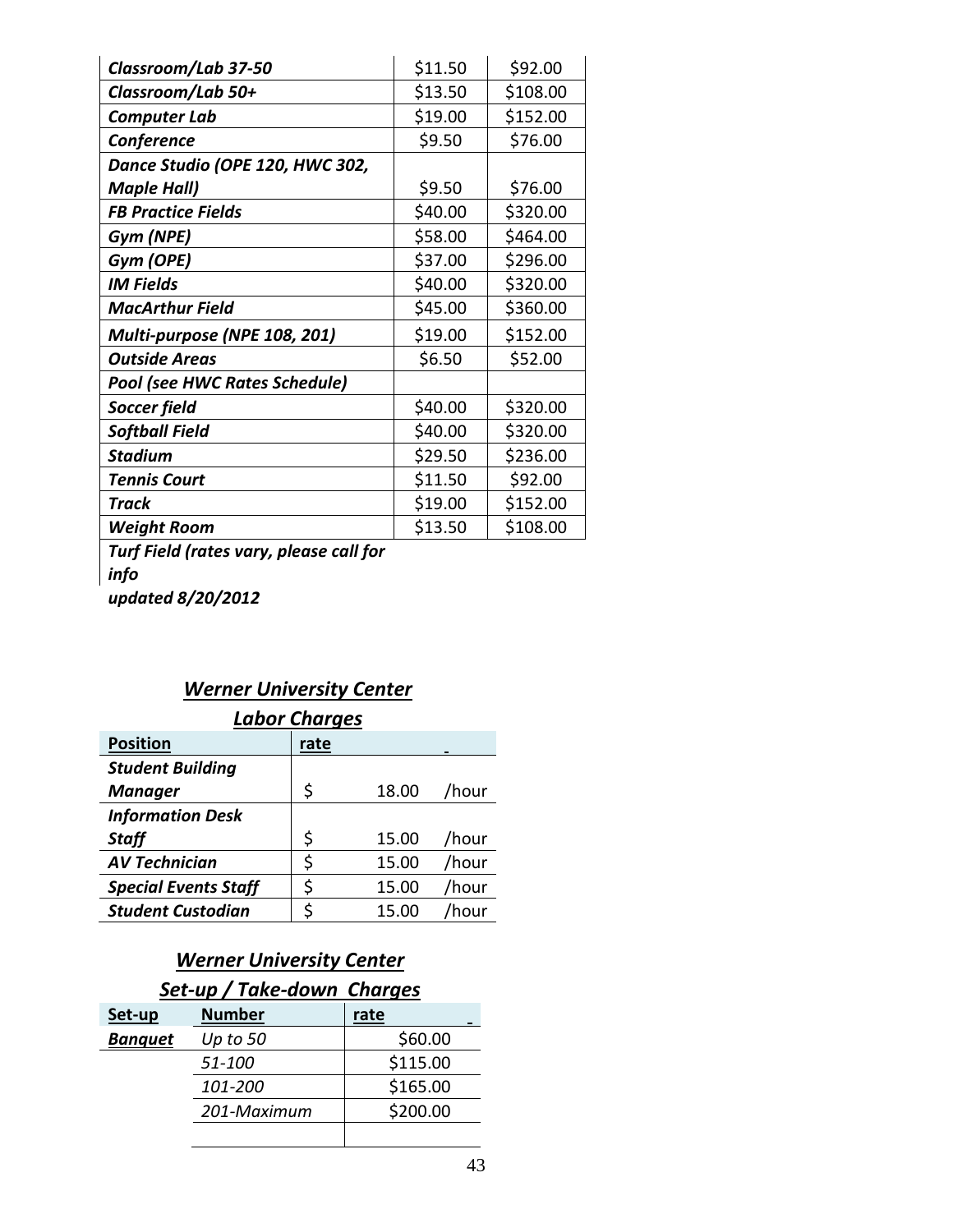| Rows     | Up to 50       | \$30.00       |
|----------|----------------|---------------|
|          | <i>51-100</i>  | \$50.00       |
|          | 101-200        | \$80.00       |
|          | <i>201-300</i> | \$100.00      |
|          | 300- Maximum   | \$140.00      |
|          |                |               |
| Tables / |                |               |
| chairs   | Up to $12$     | \$20.00       |
|          | 13 - 32        | \$30.00       |
|          | $33 - 56$      | \$50.00       |
|          | 57 - 100       | \$80.00       |
|          | 101 - Maximum  | \$120.00      |
|          |                |               |
|          |                | \$15 Per hour |
| Special  |                | rate          |

l.

# *Werner University Center Audio-Visual Equipment Charges*

| <b>Item</b>                | *rate                                        |                           |
|----------------------------|----------------------------------------------|---------------------------|
|                            | <b>Daily</b>                                 | <b>Weekly</b>             |
| 6' screen                  | \$<br>10.50                                  | \$<br>42.00               |
| 8' screen                  | \$<br>17.00                                  | \$<br>68.00               |
| A/V Cart                   | \$<br>7.75                                   | \$<br>31.00               |
| <b>Boombox</b>             | \$<br>14.00                                  | \$<br>56.00               |
| <b>CD Player</b>           | $\overline{\boldsymbol{\varsigma}}$<br>15.75 | $\overline{\xi}$<br>63.00 |
| <b>Document Camera</b>     | \$<br>100.00                                 | \$<br>400.00              |
| <b>DVD/VCR</b>             | \$<br>21.00                                  | \$<br>84.00               |
| <b>Easel Pad</b>           | Cost                                         | Cost                      |
| Laptop                     | \$<br>68.25                                  | \$<br>273.00              |
| Microphone, corded         | \$<br>9.50                                   | \$<br>38.00               |
| Microphone, Wireless,      |                                              |                           |
| handheld                   | \$<br>28.75                                  | \$<br>115.00              |
| <b>Mirror Ball</b>         | \$<br>10.50                                  | \$<br>42.00               |
| <b>Projection Unit</b>     | \$<br>105.00                                 | \$<br>420.00              |
| <b>Projector, Overhead</b> | \$<br>12.50                                  | \$<br>50.00               |
| Soundboard, EV             | \$<br>26.25                                  | \$<br>105.00              |
| Soundboard, Yamaha         | \$<br>26.25                                  | \$<br>105.00              |
| Soundsystem, Pacific Room  | \$<br>200.00                                 | \$<br>800.00              |
| <b>Speaker phone</b>       | \$<br>17.00                                  | \$<br>68.00               |
| Speaker, EV300             | \$<br>17.00                                  | \$<br>68.00               |
| Speaker, Monitor           | \$<br>17.00                                  | \$<br>68.00               |
| <b>Spot light</b>          | \$<br>14.00                                  | \$<br>53.00               |
| TV/DVD/VCR cart            | \$<br>21.00                                  | \$<br>84.00               |
| <b>TV/VCR Flatscreen</b>   | \$<br>15.75                                  | \$<br>63.00               |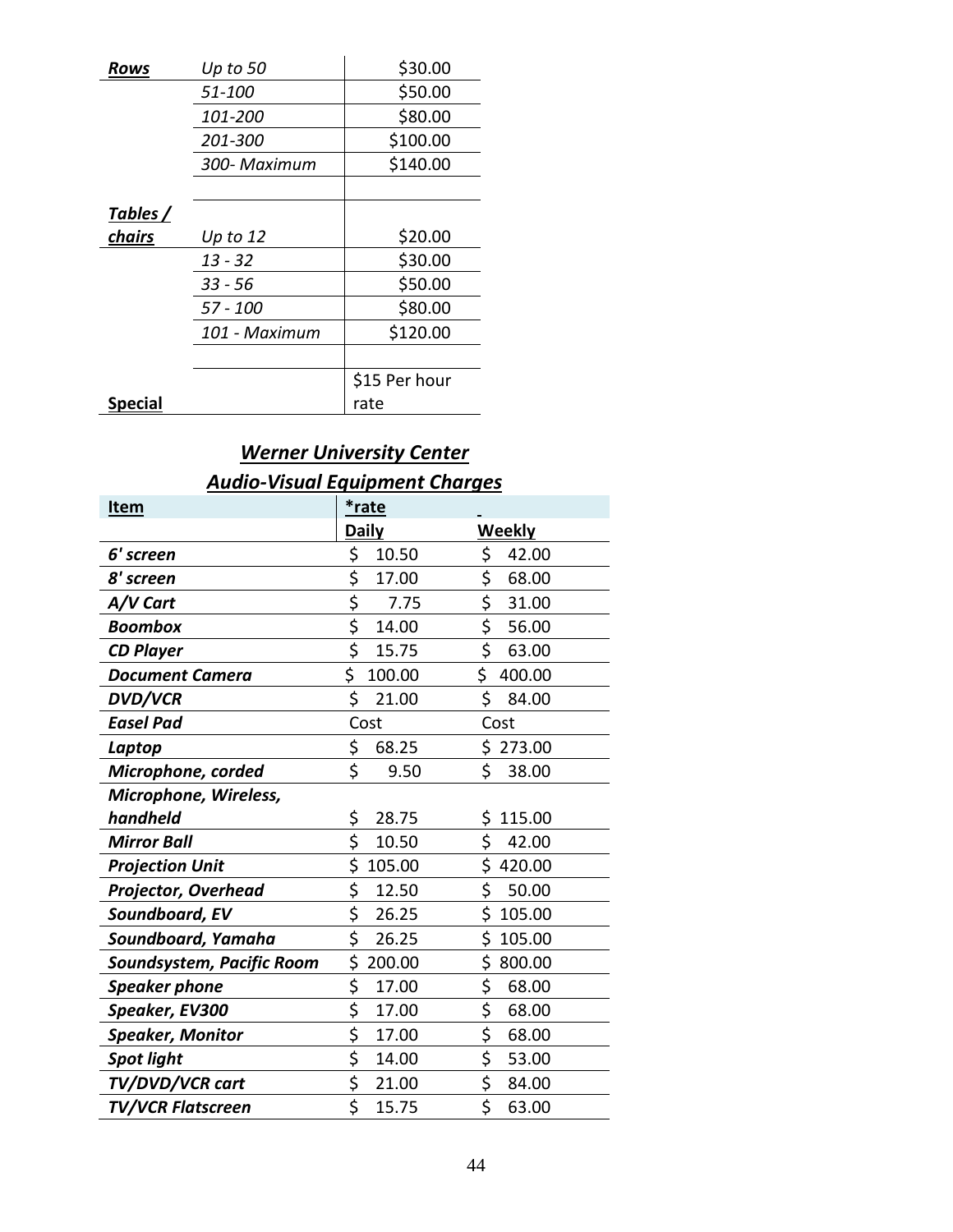# *Facility Reservation & Planning Fee - Multi-day/large scale conferences only*

| # of days    | # of participants   | Fee           |
|--------------|---------------------|---------------|
| $1-2$ days   | 1 - 50 participants | 250.00<br>\$. |
|              | $51 - 100$          | \$<br>500.00  |
|              | $101 - 150$         | \$<br>750.00  |
|              | $151 - 200$         | \$1,000.00    |
|              | $201 - 250$         | \$1,250.00    |
|              | $251 - 300$         | \$1,500.00    |
|              | $301 - 350$         | \$1,750.00    |
|              | $351 - 400+$        | \$2,000.00    |
|              |                     |               |
| 34 days      | 1 - 50 participants | \$<br>450.00  |
|              | $51 - 100$          | \$<br>900.00  |
|              | $101 - 150$         | \$1,250.00    |
|              | $151 - 200$         | \$1,800.00    |
|              | $201 - 250$         | \$2,250.00    |
|              | $251 - 300$         | \$2,700.00    |
|              | $301 - 350$         | \$3,150.00    |
|              | $351 - 400+$        | \$3,600.00    |
|              |                     |               |
| $5 - 6$ days | 1 - 50 participants | \$<br>600.00  |
|              | $51 - 100$          | \$1,200.00    |
|              | $101 - 150$         | \$1,800.00    |
|              | $151 - 200$         | \$2,400.00    |
|              | $201 - 250$         | \$3,000.00    |
|              | $251 - 300$         | \$3,600.00    |
|              | $301 - 350$         | \$4,200.00    |
|              | $351 - 400+$        | \$4,800.00    |
|              |                     |               |
| $7+$ days    | 1 - 50 participants | \$<br>875.00  |
|              | $51 - 100$          | \$1,750.00    |
|              | $101 - 150$         | \$2,625.00    |
|              | $151 - 200$         | \$3,500.00    |
|              | $201 - 250$         | \$4,375.00    |
|              | $251 - 300$         | \$5,250.00    |
|              | $301 - 350$         | \$6,125.00    |
|              | $351 - 400+$        | \$7,000.00    |
|              |                     |               |
|              |                     |               |
| Item         | rate                |               |

| nem             | rate. |       |             |
|-----------------|-------|-------|-------------|
| <b>Balloons</b> |       | 0.10  | each        |
| <b>Helium</b>   |       | 0.15  | per balloon |
| <b>Buttons</b>  |       | 0.35  | each        |
| <b>Barbecue</b> |       | 20.00 | each        |
|                 |       |       |             |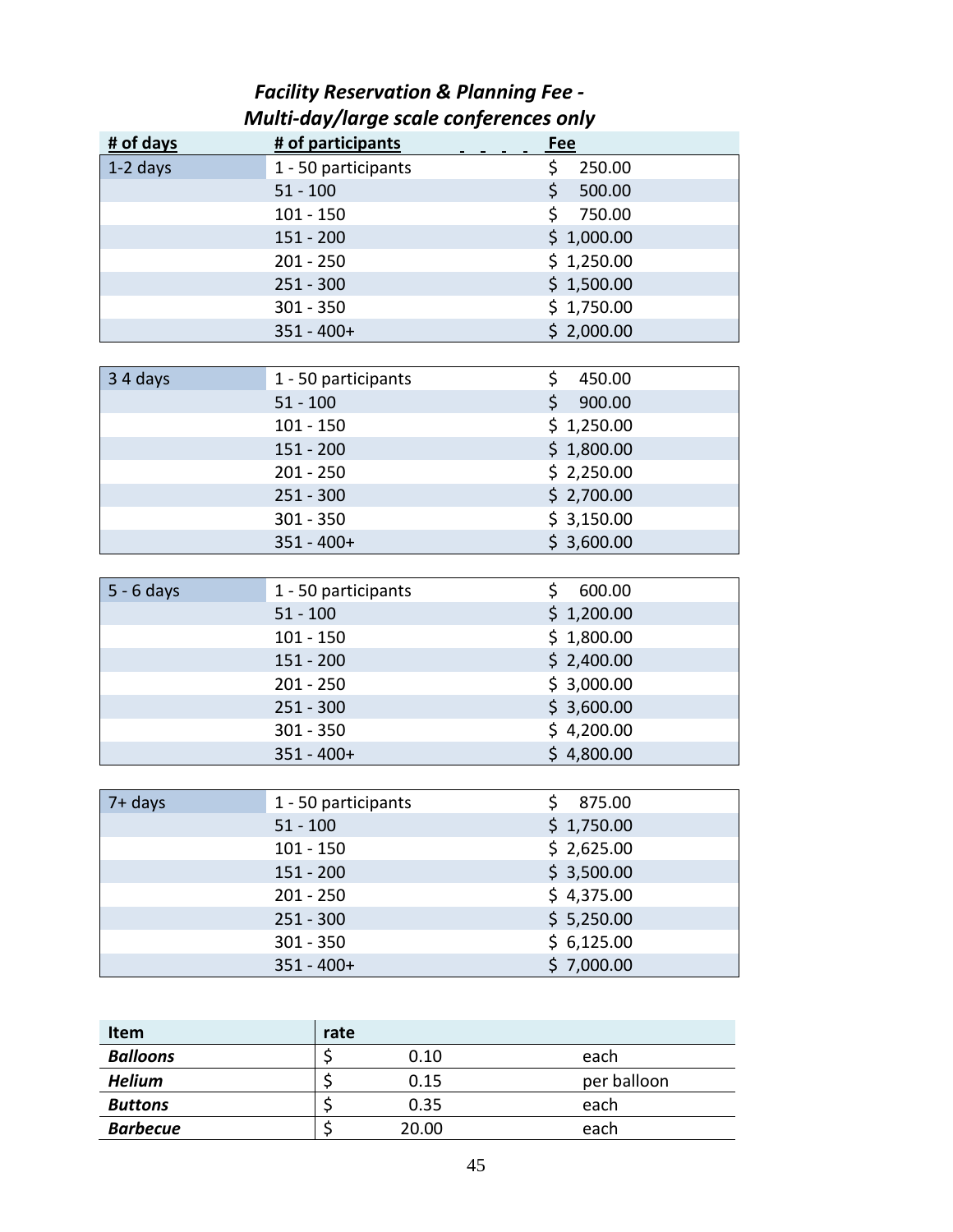|                                                   | Additional \$10 if not cleaned                |       |                                               |
|---------------------------------------------------|-----------------------------------------------|-------|-----------------------------------------------|
| <b>Copies</b>                                     | \$                                            | 0.10  | each                                          |
| <b>Exam Supplies:</b>                             |                                               |       |                                               |
| <b>Small Blue Book</b>                            | \$                                            | 0.30  | each                                          |
| <b>Large Blue Book</b>                            | \$                                            | 0.40  | each                                          |
| <b>Scantron</b>                                   | \$                                            | 0.30  | each                                          |
| <b>Pencil</b>                                     | \$                                            | 0.10  | each                                          |
| <b>Excessive Custodial</b>                        |                                               |       |                                               |
| <b>Cleaning after event</b>                       | \$                                            | 15.00 | each hour                                     |
|                                                   |                                               |       |                                               |
| <b>Extended building hours</b>                    |                                               |       |                                               |
| fee                                               | \$                                            | 30.00 | hour/ employee                                |
|                                                   |                                               |       |                                               |
| <b>Holiday - Extended hours</b>                   |                                               |       |                                               |
| fee                                               | \$                                            | 40.00 | hour/employee                                 |
|                                                   |                                               |       |                                               |
| Late requests for                                 |                                               |       |                                               |
| furniture / equipment                             | \$                                            | 25.00 | flat rate                                     |
|                                                   |                                               |       |                                               |
|                                                   |                                               |       |                                               |
| <b>Sandwich Boards</b>                            |                                               |       | Dollars for actual repair or replacement cost |
|                                                   |                                               |       |                                               |
|                                                   |                                               |       |                                               |
| <b>Wolfie Costume</b>                             | Dollars for actual repair or replacement cost |       |                                               |
|                                                   |                                               |       |                                               |
|                                                   |                                               |       |                                               |
| Warner University Center Conference Services Fees |                                               |       |                                               |

#### **Werner University Center Conference Services Fees**

| <b>Administrative Fee for single</b> |     |                          |
|--------------------------------------|-----|--------------------------|
| day or small conference              |     | of total charges (before |
| meetings                             | 10% | waivers                  |

## *Tuition Refund Policy*

Refunds may be granted to students in accordance with the refund schedule on file with the Business Office.

Notification of withdrawal or cancellation should be addressed to the Registrar's Office and must be in writing. Refunds are processed out of the Business Office. An appeals process is available for students who believe that their circumstances warrant exceptions to the published policy.

*The following refund schedule is established starting from the day on which classes begin for the term:*

| Percent Refund                                                                                              |     |
|-------------------------------------------------------------------------------------------------------------|-----|
| For Complete or Partial Withdrawal Before the Close of the 5 <sup>th</sup> Calendar Day After Classes Begin |     |
| 100%                                                                                                        |     |
| Before the Close of the 12 <sup>th</sup> Calendar Day After Classes Begin                                   | 75% |
| Before the Close of the 19 <sup>th</sup> Calendar Day After Classes Begin                                   | 50% |
| Before the Close of the 26 <sup>th</sup> Calendar Day After Classes Begin                                   | 25% |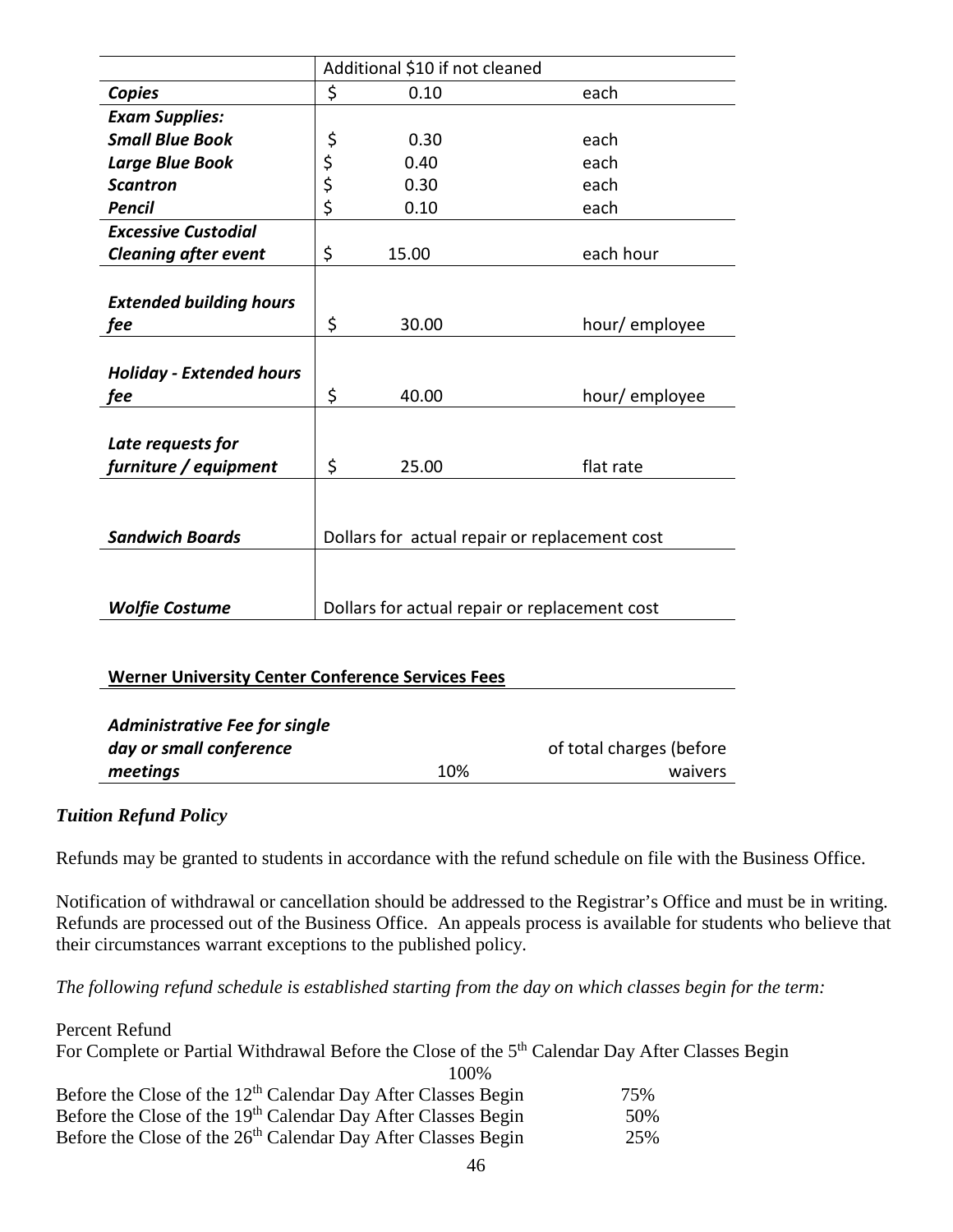The refund for course load reduction applies to all students reducing credit hours except for those credit hours with an institution's tuition plateau. A fee refund for course load reduction beyond the control of the student will apply to all students regardless of the number of credits carried. The refund schedules for courses of duration shorter than eight weeks shall be determined by the institution business manager at a rate proportionate to the academic term schedule.

Summer session refund policies for course load reduction or withdrawal are separately developed and adopted under institution fees and charges procedures.

Any student with orders to report for active military duty may withdraw at any time during the term and receive a full refund. If sufficient course work has been accomplished and the instructor feels justified in granting credit for the course work completed, credit may be granted and withdrawal proceedings are unnecessary.

#### **Western Oregon University Self-Sustaining/Online Program Fees For Extended Programs**

\*Note: If self-sustaining Online Program Fees are taken in combination with regular oncampus courses, the Building, Incidental, Student Rec. Center (Health Service Fee if 6 hours or more) will be assessed on all credits combined.

| <b>Credit Overlay Courses:</b> |                  |
|--------------------------------|------------------|
| Undergraduate                  | 60.00 per credit |
| Graduate                       | 60.00 per credit |
| Miller Analogies Test          | 99.00            |

**Study Abroad**

## *Students and Scholars Affairs' Office*

**Intensive English Program (IEP)** (a program for non-resident international students): Cost determined each year and is in line with the non-resident tuition rate for General fund courses

| <b>IEP Fee Assessment</b> | \$3,334 per |
|---------------------------|-------------|
|                           | term        |

| <b>Fees for special events</b>                                                                  | Varies by<br>Course or<br>Program |
|-------------------------------------------------------------------------------------------------|-----------------------------------|
| Fees for conferences, institutes, workshops, fitness programs and<br>other non-credit programs: | Varies by<br>Course or<br>Program |

| Contracts with school districts, agencies or grant awarding |  |
|-------------------------------------------------------------|--|
|-------------------------------------------------------------|--|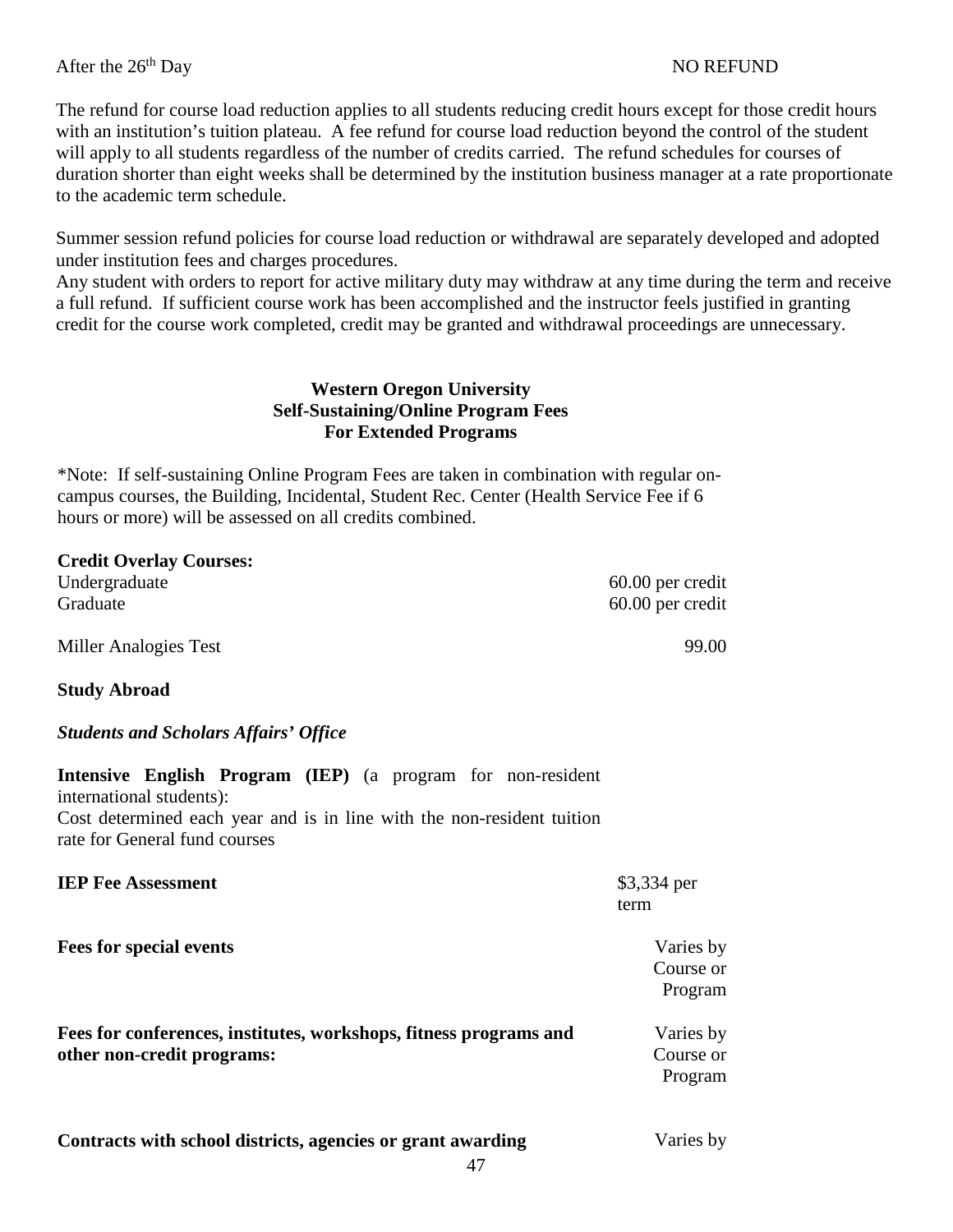**Licensing fees for taped materials:**

**Materials fee:**

Program

Varies by Course or Program

Varies by Course or Program

# **Western Oregon University Self-Sustaining Programs Refund Policies**

**Regular Summer Credit Courses:** Summer Session students receive a full refund for course load reduction if they submit their Add-Drop form and Fee Bill receipt to the Registrar's Office by the class meeting day listed below. No Refund is made for courses dropped after those dates. Note: Students receiving Federal Financial Aid are refunded according to the Federal Financial Aid Guidelines.

**Self-Sustaining Credit Courses:** Students in self-sustaining programs receive a full refund for course load reduction if they notify the Division of Extended Programs, Continuing Professional Development, or International Education and Services in writing by the class meeting day listed below. (Note: Envelope postmark will determine actual date for drop purposes.) No refund is made for courses dropped after those dates.

#### **Students enrolled in courses receive full refunds (100%) if courses are cancelled. I. Summer Session and Self-Sustaining Credit Courses:**

| Length of<br><b>Course</b> | <b>Begins</b> | Last day to<br>register,<br>add or drop<br>without a<br>late fee | Last day to<br>withdraw<br>and receive<br>a refund | <b>Refund</b> | Last day to<br>withdraw<br>without grade<br>responsibility |
|----------------------------|---------------|------------------------------------------------------------------|----------------------------------------------------|---------------|------------------------------------------------------------|
| Less than 1                | As            | Prior to $1st$                                                   | $1st$ day of                                       | 100%          | $1st$ day of class                                         |
| week                       | Scheduled     | class                                                            | class                                              |               |                                                            |
| 1-week                     | As            | $1st$ day of                                                     | $1st$ day of                                       | 100%          | $1st$ day of class                                         |
|                            | Scheduled     | class                                                            | class                                              |               |                                                            |
| 2-weeks                    | As            | $2nd$ day of                                                     | $2nd$ day of                                       | 100%          | $2nd$ day of class                                         |
|                            | Scheduled     | class                                                            | class                                              |               |                                                            |
| 3-weeks                    | As            | $3rd$ day of                                                     | $3rd$ day of                                       | 100%          | $4th$ day of class                                         |
|                            | Scheduled     | class                                                            | class                                              |               |                                                            |
| 4-weeks                    | As            | $3rd$ day of                                                     | $3rd$ day of                                       | 100%          | $5th$ day of class                                         |
|                            | Scheduled     | class                                                            | class                                              |               |                                                            |
| 5-weeks                    | As            | $4th$ day of                                                     | $4th$ day of                                       | 100%          | $6th$ day of class                                         |
|                            | Scheduled     | class                                                            | class                                              |               |                                                            |
| 6-weeks                    | As            | 4th day of                                                       | 4th day of                                         | 100%          | 7th day of                                                 |
|                            | Scheduled     | class                                                            | class                                              |               | class                                                      |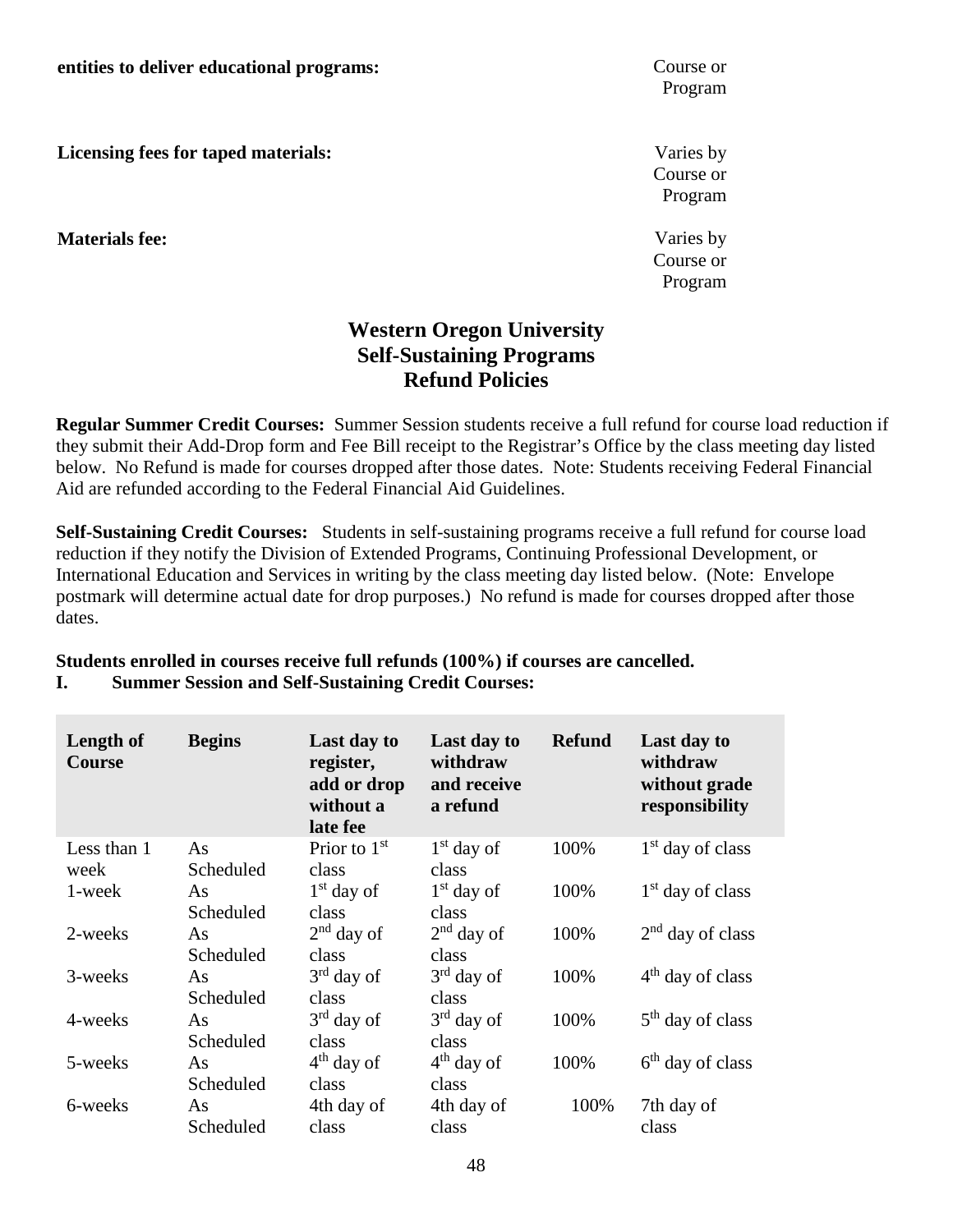| $7-11$ weeks | As        | $2nd$ class | 1st class week | 100%  | 3rd class week |
|--------------|-----------|-------------|----------------|-------|----------------|
|              | Scheduled | week        | 2nd class week | 90%   |                |
|              |           |             | 3rd class week | 25%   |                |
| 12-weeks or  | As        | $2nd$ class | 1st class week | 100\% | 5th class week |
| more         | Scheduled | week        | 2nd and $3rd$  | 90%   |                |
|              |           |             | class week     |       |                |

#### **II. Non-Traditional/Short Term Credit Classes (Evenings, Weekends or Irregularly Scheduled Classes Meeting Over an Extended Period of Time):**

| <b>Length of Course</b> | <b>Refund</b> | <b>Last Day to Withdraw and</b><br><b>Receive a Refund</b> |
|-------------------------|---------------|------------------------------------------------------------|
| Meets 3-7 Times         | 100%          | 1st Class Meeting                                          |

#### **III. Non-Credit Self-Sustaining Courses Excluding Fitness:**

| <b>Length of Course</b> | <b>Refund</b> | <b>Last Day to Withdraw and</b><br><b>Receive a Refund</b>          |
|-------------------------|---------------|---------------------------------------------------------------------|
| 1-5 weeks               | 100%          | 1st class meeting                                                   |
| $6-12$ weeks            | 100%          | 3rd class meeting or Friday of<br>first week, whichever comes first |

#### **IV. Credit Overlay:**

No refunds are given for credit overlay course enrollments unless the course is cancelled; then a full refund is automatically issued.

#### **V. Travel/Study Programs:**

For travel/study programs, refunds vary according to the program.

## *Teaching Research Institute Child Development Center*

| Preschool (ages $2-1/2-6$ years) | Mon-Fri      |
|----------------------------------|--------------|
|                                  | 5 day        |
| <b>Full Service</b>              | \$2,560      |
| 7:45 am $-$ 5:15 pm              | <b>WOU</b>   |
|                                  | student rate |
|                                  | per term     |
|                                  | \$1,408      |
| 3/4 Day Preschool Program        | \$1,985      |
| 7:45 am $-2:30$ pm               | <b>WOU</b>   |
|                                  | student rate |
|                                  | per term     |
|                                  | \$1,092      |
| 1/2 Day Preschool Program        | \$769 WOU    |
| $3:15$ am $-5:15$ pm             | student rate |
|                                  | per term     |
|                                  | \$423        |
|                                  |              |